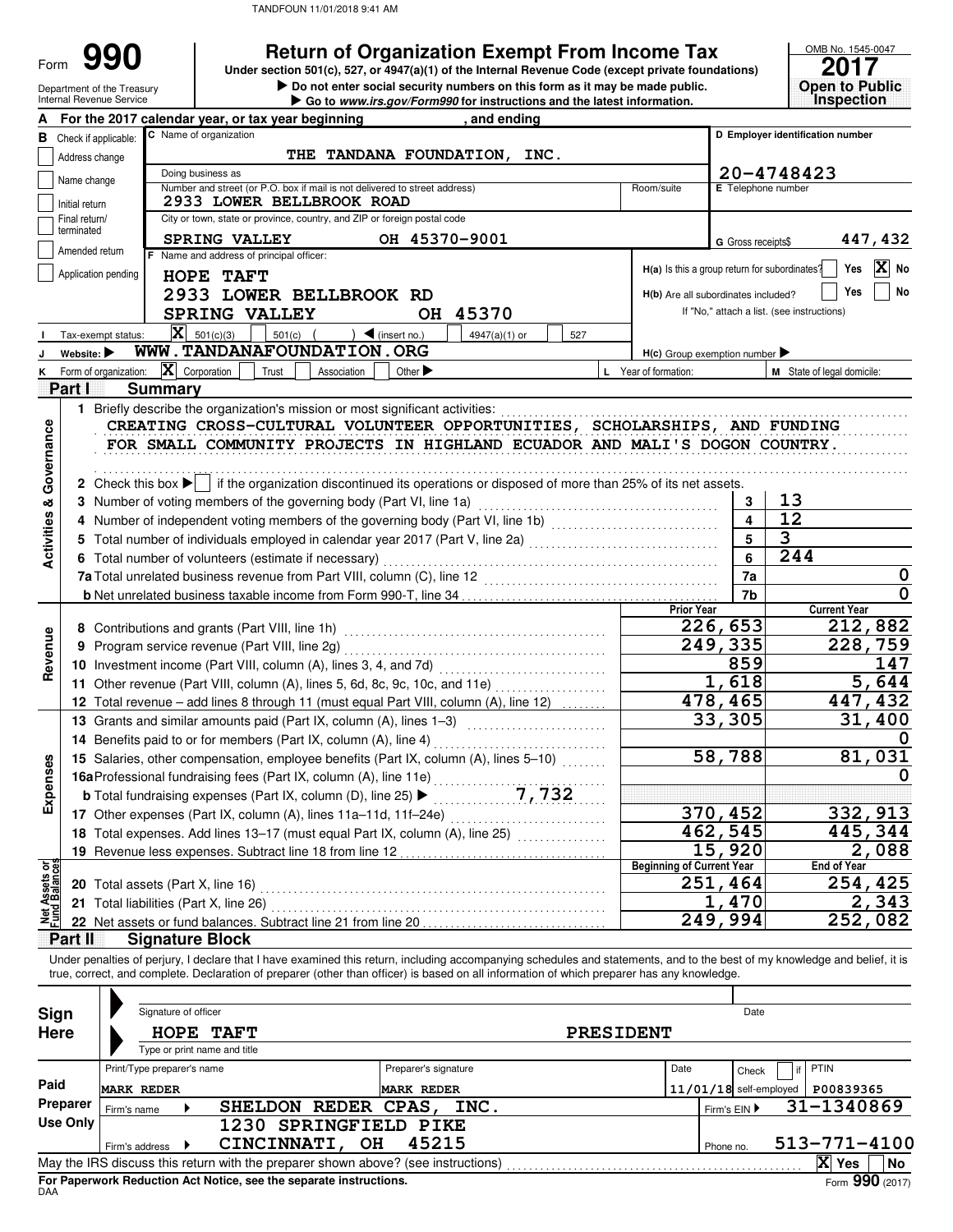| Form 990 (2017) THE TANDANA FOUNDATION, INC.                                                                                                                                                                                                                                                                                                                                                                                                                                                                                                                                                                                                                                                                                            |                                                  | 20-4748423  |               | Page 2                  |
|-----------------------------------------------------------------------------------------------------------------------------------------------------------------------------------------------------------------------------------------------------------------------------------------------------------------------------------------------------------------------------------------------------------------------------------------------------------------------------------------------------------------------------------------------------------------------------------------------------------------------------------------------------------------------------------------------------------------------------------------|--------------------------------------------------|-------------|---------------|-------------------------|
| <b>Statement of Program Service Accomplishments</b><br><b>Part III</b>                                                                                                                                                                                                                                                                                                                                                                                                                                                                                                                                                                                                                                                                  |                                                  |             |               |                         |
| 1 Briefly describe the organization's mission:                                                                                                                                                                                                                                                                                                                                                                                                                                                                                                                                                                                                                                                                                          |                                                  |             |               |                         |
| CREATING CROSS-CULTURAL VOLUNTEER OPPORTUNITIES, SCHOLARSHIPS, AND FUNDING                                                                                                                                                                                                                                                                                                                                                                                                                                                                                                                                                                                                                                                              |                                                  |             |               |                         |
| FOR SMALL COMMUNITY PROJECTS IN HIGHLAND ECUADOR AND MALI'S DOGON COUNTRY.                                                                                                                                                                                                                                                                                                                                                                                                                                                                                                                                                                                                                                                              |                                                  |             |               |                         |
|                                                                                                                                                                                                                                                                                                                                                                                                                                                                                                                                                                                                                                                                                                                                         |                                                  |             |               |                         |
| Did the organization undertake any significant program services during the year which were not listed on the                                                                                                                                                                                                                                                                                                                                                                                                                                                                                                                                                                                                                            |                                                  |             |               |                         |
| prior Form 990 or 990-EZ?<br>If "Yes," describe these new services on Schedule O.                                                                                                                                                                                                                                                                                                                                                                                                                                                                                                                                                                                                                                                       |                                                  |             |               | Yes $X$ No              |
| Did the organization cease conducting, or make significant changes in how it conducts, any program                                                                                                                                                                                                                                                                                                                                                                                                                                                                                                                                                                                                                                      |                                                  |             |               |                         |
| services?                                                                                                                                                                                                                                                                                                                                                                                                                                                                                                                                                                                                                                                                                                                               |                                                  |             |               | Yes $\overline{X}$ No   |
| If "Yes," describe these changes on Schedule O.                                                                                                                                                                                                                                                                                                                                                                                                                                                                                                                                                                                                                                                                                         |                                                  |             |               |                         |
| Describe the organization's program service accomplishments for each of its three largest program services, as measured by<br>expenses. Section 501(c)(3) and 501(c)(4) organizations are required to report the amount of grants and allocations to others,<br>the total expenses, and revenue, if any, for each program service reported.                                                                                                                                                                                                                                                                                                                                                                                             |                                                  |             |               |                         |
| 4a (Code:<br>TANDANA COORDINATED 17 VOLUNTEER PROGRAMS IN ECUADOR, WHICH ALLOWED 244<br>NORTH AMERICANS TO VOLUNTEER THEIR SERVICES TO HELP 16 RURAL COMMUNITIES IN<br>ECUADOR, WHILE LEARNING ABOUT THE LOCAL CULTURE. THREE OF THESE PROGRAMS<br>WERE FOCUSED ON HEALTH CARE, AND ALLOWED OUR VOLUNTEER HEALTHCARE PROVIDERS<br>TO TREAT 1,229 PATIENTS. OUR INTERNSHIP PROGRAM ALSO ALLOWED 11 NORTH<br>AMERICANS TO SPEND 2-12 MONTHS EACH IN ECUADOR AND TO PROVIDE ENGLISH<br>CLASSES AT ELEMENTARY SCHOOLS AND ASSISTANCE AT A RURAL<br>SCHOOL GARDENING PROJECT, AND INFORMATION TECHNOLOGY SUPPORT AND CLASSES.                                                                                                                | ) (Expenses \$ $247, 312$ including grants of \$ |             | ) (Revenue \$ | <b>HEALTH CENTER, A</b> |
|                                                                                                                                                                                                                                                                                                                                                                                                                                                                                                                                                                                                                                                                                                                                         |                                                  |             |               |                         |
|                                                                                                                                                                                                                                                                                                                                                                                                                                                                                                                                                                                                                                                                                                                                         |                                                  |             |               |                         |
|                                                                                                                                                                                                                                                                                                                                                                                                                                                                                                                                                                                                                                                                                                                                         |                                                  |             |               |                         |
|                                                                                                                                                                                                                                                                                                                                                                                                                                                                                                                                                                                                                                                                                                                                         | $106,088$ including grants of \$                 |             | ) (Revenue \$ |                         |
| ) (Expenses \$<br>4b (Code:<br>TANDANA PROVIDED FUNDING FOR SEVERAL COMMUNITY INITIATIVES IN MALI:SUPPORT<br>FOR CARPENTRY WORKSHOPS; WOMEN'S LITERACY CLASSES IN 10 VILLAGES; SAVINGS<br>FOR CHANGE PROGRAM IN 4 VILLAGES; A NEW WELL; SUPPORT FOR STUDENTS WHO ARE<br>MOTHERS; THE CONTRUCTION OF A COMMUNITY MEETING ROOM; SUPPORT FOR AN<br>ENVIRONMENTAL ORGANIZATION, AND THE CREATION OF A SCHOOL GARDEN.<br>ECUADOR, TANDANA SUPPORTED PROJECTS THAT INCLUDED: A SPECIAL NEEDS SCHOOL;<br>A METEOROLOGICAL STATION; A HEALTH CENTER; MULTIPLE SCHOOLS AND COMMUNITY<br>CENTERS; A CEMENT DRAINAGE DITCH ON A ROAD; BRINGING HEALTH CARE TO RURAL<br>INDIGENOUS COMMUNITIES; A TOURISM HOT-SPOT; AND SUPPORT OF A SCHOOL GARDEN. |                                                  |             |               | IN                      |
|                                                                                                                                                                                                                                                                                                                                                                                                                                                                                                                                                                                                                                                                                                                                         |                                                  |             |               |                         |
| 400 (Code:  ) (Expenses \$  49, 924 including grants of \$  31, 400 ) (Revenue \$<br>TANDANA PROVIDED SCHOLARSHIPS FOR 97 RURAL ECUADORIAN STUDENTS, WHICH<br>ALLOWED THEM TO ATTEND SECONDARY SCHOOL, AND FOR 21 RURAL ECUADORIAN<br>STUDENTS TO ATTEND UNIVERSITY. WE PROVIDED BOOKS, SUPPLIES, UNIFORMS,<br>TRANSPORTATION COSTS, AND OTHER FEES.                                                                                                                                                                                                                                                                                                                                                                                    |                                                  |             |               |                         |
|                                                                                                                                                                                                                                                                                                                                                                                                                                                                                                                                                                                                                                                                                                                                         |                                                  |             |               |                         |
|                                                                                                                                                                                                                                                                                                                                                                                                                                                                                                                                                                                                                                                                                                                                         |                                                  |             |               |                         |
|                                                                                                                                                                                                                                                                                                                                                                                                                                                                                                                                                                                                                                                                                                                                         |                                                  |             |               |                         |
|                                                                                                                                                                                                                                                                                                                                                                                                                                                                                                                                                                                                                                                                                                                                         |                                                  |             |               |                         |
|                                                                                                                                                                                                                                                                                                                                                                                                                                                                                                                                                                                                                                                                                                                                         |                                                  |             |               |                         |
|                                                                                                                                                                                                                                                                                                                                                                                                                                                                                                                                                                                                                                                                                                                                         |                                                  |             |               |                         |
|                                                                                                                                                                                                                                                                                                                                                                                                                                                                                                                                                                                                                                                                                                                                         |                                                  |             |               |                         |
| 4d Other program services (Describe in Schedule O.)<br>(Expenses \$<br>4e Total program service expenses >                                                                                                                                                                                                                                                                                                                                                                                                                                                                                                                                                                                                                              | including grants of \$<br>403,324                | (Revenue \$ |               |                         |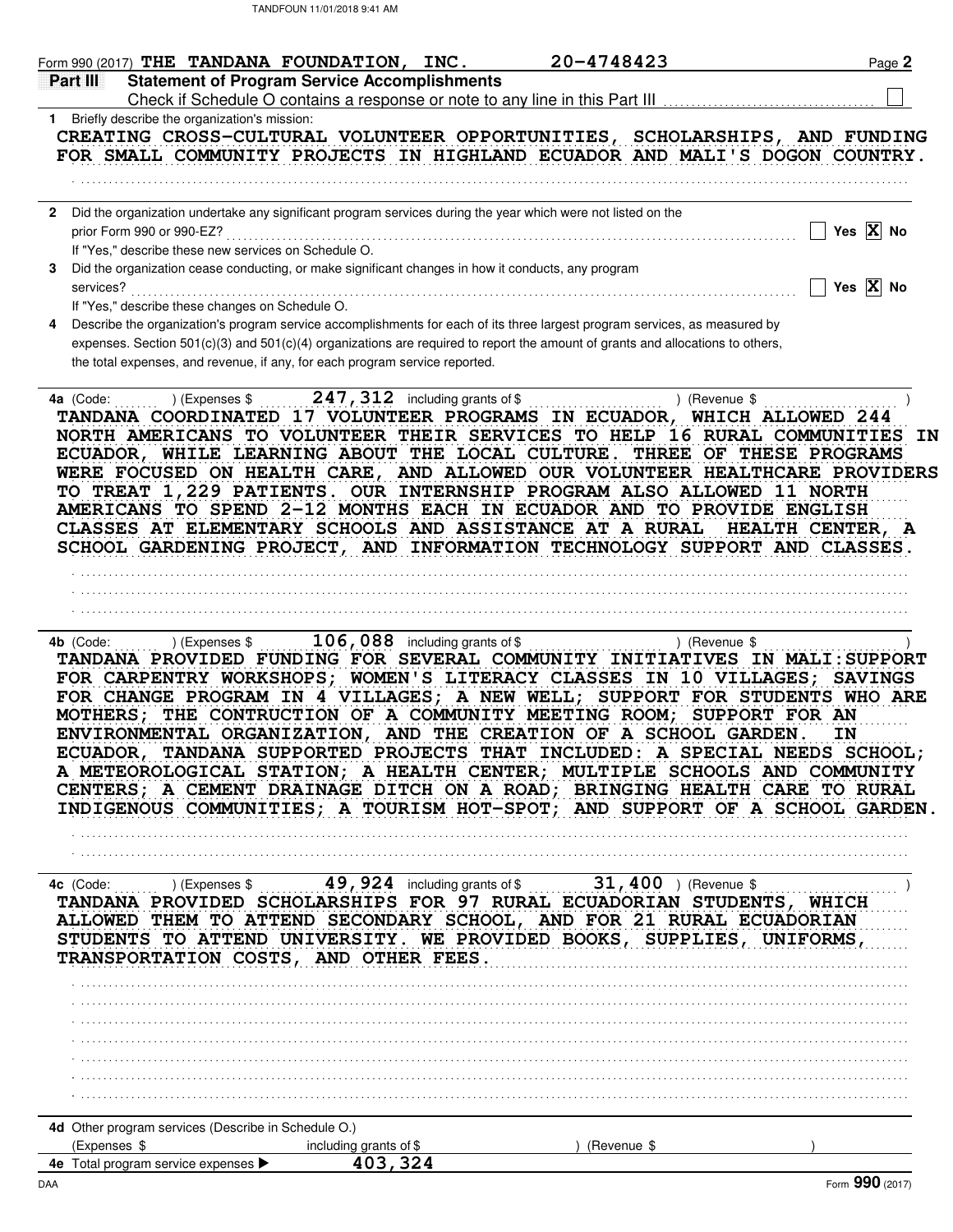#### **Part IV Checklist of Required Schedules** Form 990 (2017) THE TANDANA FOUNDATION, INC. 20-4748423 Page 3

|     |                                                                                                                                                    |              | Yes No                  |             |
|-----|----------------------------------------------------------------------------------------------------------------------------------------------------|--------------|-------------------------|-------------|
| 1.  | Is the organization described in section 501(c)(3) or $4947(a)(1)$ (other than a private foundation)? If "Yes,"                                    |              |                         |             |
|     | complete Schedule A                                                                                                                                | 1            | X                       |             |
| 2   | Is the organization required to complete Schedule B, Schedule of Contributors (see instructions)?                                                  | $\mathbf{2}$ | $\overline{\mathbf{x}}$ |             |
| 3   | Did the organization engage in direct or indirect political campaign activities on behalf of or in opposition to                                   |              |                         |             |
|     | candidates for public office? If "Yes," complete Schedule C, Part I                                                                                | 3            |                         | X           |
| 4   | Section 501(c)(3) organizations. Did the organization engage in lobbying activities, or have a section 501(h)                                      |              |                         |             |
|     | election in effect during the tax year? If "Yes," complete Schedule C, Part II                                                                     | 4            |                         | X           |
| 5   | Is the organization a section 501(c)(4), 501(c)(5), or 501(c)(6) organization that receives membership dues,                                       |              |                         |             |
|     | assessments, or similar amounts as defined in Revenue Procedure 98-19? If "Yes," complete Schedule C,                                              |              |                         |             |
|     | Part III                                                                                                                                           | 5            |                         | X           |
| 6   | Did the organization maintain any donor advised funds or any similar funds or accounts for which donors                                            |              |                         |             |
|     | have the right to provide advice on the distribution or investment of amounts in such funds or accounts? If                                        |              |                         |             |
|     | "Yes," complete Schedule D, Part I                                                                                                                 | 6            |                         | X           |
| 7   | Did the organization receive or hold a conservation easement, including easements to preserve open space,                                          |              |                         |             |
|     | the environment, historic land areas, or historic structures? If "Yes," complete Schedule D, Part II                                               | 7            |                         | X           |
| 8   | Did the organization maintain collections of works of art, historical treasures, or other similar assets? If "Yes,"                                |              |                         |             |
|     | complete Schedule D, Part III                                                                                                                      | 8            |                         | X           |
| 9   | Did the organization report an amount in Part X, line 21, for escrow or custodial account liability, serve as a                                    |              |                         |             |
|     | custodian for amounts not listed in Part X; or provide credit counseling, debt management, credit repair, or                                       |              |                         | X           |
|     | debt negotiation services? If "Yes," complete Schedule D, Part IV                                                                                  | 9            |                         |             |
| 10  | Did the organization, directly or through a related organization, hold assets in temporarily restricted                                            |              |                         |             |
|     | endowments, permanent endowments, or quasi-endowments? If "Yes," complete Schedule D, Part V                                                       | 10           |                         | X           |
| 11  | If the organization's answer to any of the following questions is "Yes," then complete Schedule D, Parts VI,<br>VII, VIII, IX, or X as applicable. |              |                         |             |
|     | Did the organization report an amount for land, buildings, and equipment in Part X, line 10? If "Yes,"                                             |              |                         |             |
| a   | complete Schedule D, Part VI                                                                                                                       | 11a          | X                       |             |
| b   | Did the organization report an amount for investments—other securities in Part X, line 12 that is 5% or more                                       |              |                         |             |
|     | of its total assets reported in Part X, line 16? If "Yes," complete Schedule D, Part VII                                                           | 11b          |                         | X           |
| C   | Did the organization report an amount for investments—program related in Part X, line 13 that is 5% or more                                        |              |                         |             |
|     | of its total assets reported in Part X, line 16? If "Yes," complete Schedule D, Part VIII                                                          | 11c          |                         | X           |
| d   | Did the organization report an amount for other assets in Part X, line 15 that is 5% or more of its total assets                                   |              |                         |             |
|     | reported in Part X, line 16? If "Yes," complete Schedule D, Part IX                                                                                | 11d          |                         | X           |
| е   | Did the organization report an amount for other liabilities in Part X, line 25? If "Yes," complete Schedule D, Part X                              | 11e          |                         | $\mathbf x$ |
| f   | Did the organization's separate or consolidated financial statements for the tax year include a footnote that addresses                            |              |                         |             |
|     | the organization's liability for uncertain tax positions under FIN 48 (ASC 740)? If "Yes," complete Schedule D, Part X                             | 11f          |                         | X           |
|     | 12a Did the organization obtain separate, independent audited financial statements for the tax year? If "Yes," complete                            |              |                         |             |
|     | Schedule D, Parts XI and XII                                                                                                                       | 12a          |                         | X           |
|     | <b>b</b> Was the organization included in consolidated, independent audited financial statements for the tax year? If                              |              |                         |             |
|     | "Yes," and if the organization answered "No" to line 12a, then completing Schedule D, Parts XI and XII is optional                                 | 12b          |                         | X           |
| 13  |                                                                                                                                                    | 13           |                         | $\mathbf x$ |
| 14а | Did the organization maintain an office, employees, or agents outside of the United States?                                                        | 14a          | X                       |             |
| b   | Did the organization have aggregate revenues or expenses of more than \$10,000 from grantmaking,                                                   |              |                         |             |
|     | fundraising, business, investment, and program service activities outside the United States, or aggregate                                          |              |                         |             |
|     | foreign investments valued at \$100,000 or more? If "Yes," complete Schedule F, Parts I and IV                                                     | 14b          | X                       |             |
| 15  | Did the organization report on Part IX, column (A), line 3, more than \$5,000 of grants or other assistance to or                                  |              |                         |             |
|     | for any foreign organization? If "Yes," complete Schedule F, Parts II and IV                                                                       | 15           |                         | X           |
| 16  | Did the organization report on Part IX, column (A), line 3, more than \$5,000 of aggregate grants or other                                         |              |                         |             |
|     | assistance to or for foreign individuals? If "Yes," complete Schedule F, Parts III and IV                                                          | 16           | X                       |             |
| 17  | Did the organization report a total of more than \$15,000 of expenses for professional fundraising services on                                     |              |                         |             |
|     |                                                                                                                                                    | 17           |                         | X           |
| 18  | Did the organization report more than \$15,000 total of fundraising event gross income and contributions on                                        |              |                         |             |
|     | Part VIII, lines 1c and 8a? If "Yes," complete Schedule G, Part II                                                                                 | 18           |                         | X           |
| 19  | Did the organization report more than \$15,000 of gross income from gaming activities on Part VIII, line 9a?                                       |              |                         |             |
|     |                                                                                                                                                    | 19           |                         | X           |

Form **990** (2017)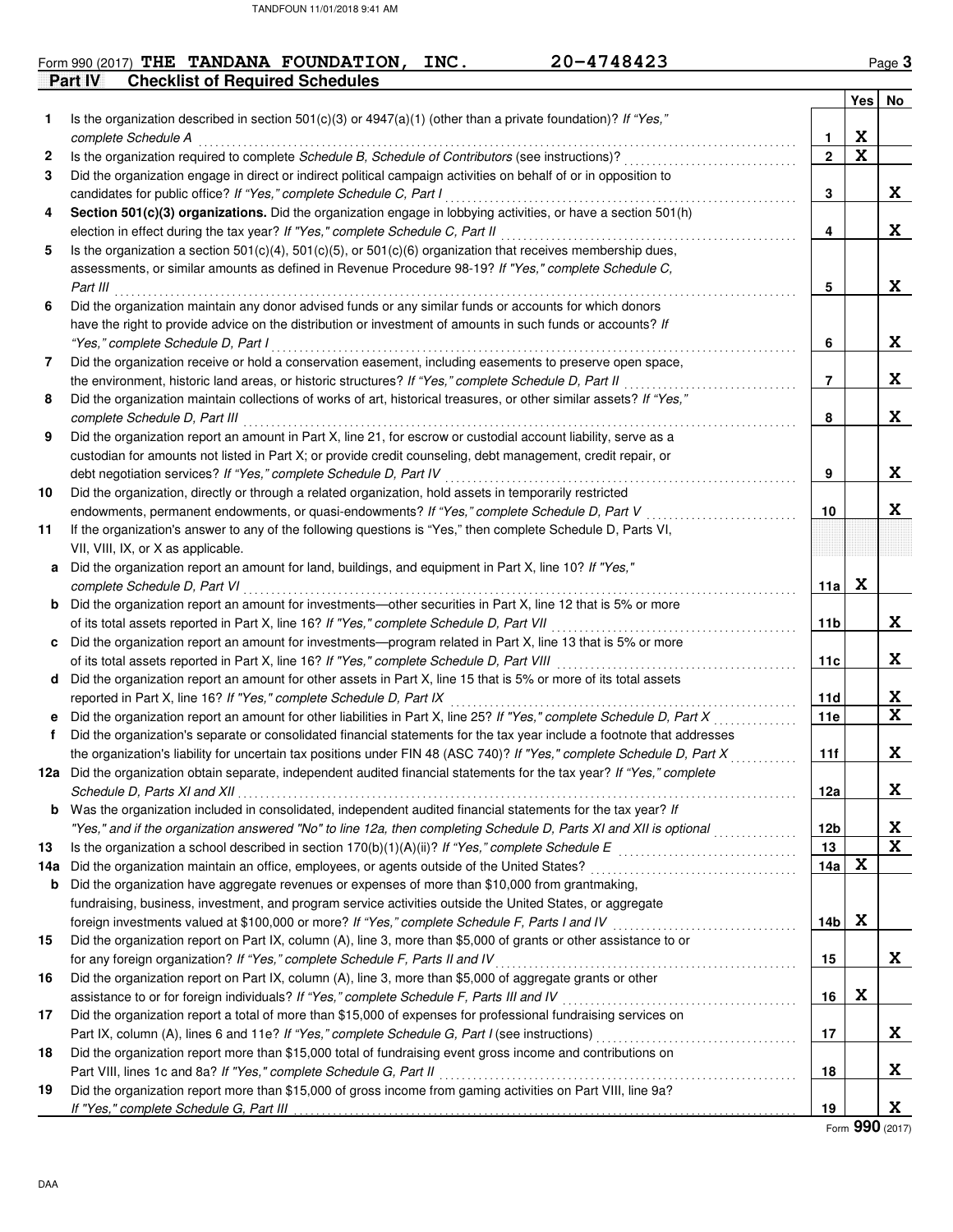|     | 20-4748423<br>Form 990 (2017) THE TANDANA FOUNDATION, INC.                                                                                                               |                   |     | Page 4                  |
|-----|--------------------------------------------------------------------------------------------------------------------------------------------------------------------------|-------------------|-----|-------------------------|
|     | <b>Checklist of Required Schedules (continued)</b><br><b>Part IV</b>                                                                                                     |                   |     |                         |
|     |                                                                                                                                                                          |                   | Yes | No                      |
|     | 20a Did the organization operate one or more hospital facilities? If "Yes," complete Schedule H                                                                          | 20a               |     | X                       |
| b   |                                                                                                                                                                          | 20 <sub>b</sub>   |     |                         |
| 21  | Did the organization report more than \$5,000 of grants or other assistance to any domestic organization or                                                              |                   |     |                         |
|     | domestic government on Part IX, column (A), line 1? If "Yes," complete Schedule I, Parts I and II                                                                        | 21                |     | X                       |
| 22  | Did the organization report more than \$5,000 of grants or other assistance to or for domestic individuals on                                                            |                   |     |                         |
|     | Part IX, column (A), line 2? If "Yes," complete Schedule I, Parts I and III                                                                                              | 22                |     | X                       |
| 23  | Did the organization answer "Yes" to Part VII, Section A, line 3, 4, or 5 about compensation of the                                                                      |                   |     |                         |
|     | organization's current and former officers, directors, trustees, key employees, and highest compensated                                                                  |                   |     |                         |
|     | employees? If "Yes," complete Schedule J                                                                                                                                 | 23                |     | X                       |
|     | 24a Did the organization have a tax-exempt bond issue with an outstanding principal amount of more than                                                                  |                   |     |                         |
|     | \$100,000 as of the last day of the year, that was issued after December 31, 2002? If "Yes," answer lines 24b                                                            |                   |     |                         |
|     | through 24d and complete Schedule K. If "No," go to line 25a                                                                                                             | 24a               |     | X                       |
| b   | Did the organization invest any proceeds of tax-exempt bonds beyond a temporary period exception?                                                                        | 24b               |     |                         |
| c   | Did the organization maintain an escrow account other than a refunding escrow at any time during the year                                                                |                   |     |                         |
|     | to defease any tax-exempt bonds?                                                                                                                                         | 24c<br><b>24d</b> |     |                         |
|     | d Did the organization act as an "on behalf of" issuer for bonds outstanding at any time during the year?                                                                |                   |     |                         |
|     | 25a Section 501(c)(3), 501(c)(4), and 501(c)(29) organizations. Did the organization engage in an excess benefit                                                         |                   |     | X                       |
|     | transaction with a disqualified person during the year? If "Yes," complete Schedule L, Part I                                                                            | 25a               |     |                         |
| b   | Is the organization aware that it engaged in an excess benefit transaction with a disqualified person in a prior                                                         |                   |     |                         |
|     | year, and that the transaction has not been reported on any of the organization's prior Forms 990 or 990-EZ?                                                             |                   |     | X                       |
|     | If "Yes," complete Schedule L, Part I                                                                                                                                    | 25b               |     |                         |
| 26  | Did the organization report any amount on Part X, line 5, 6, or 22 for receivables from or payables to any                                                               |                   |     |                         |
|     | current or former officers, directors, trustees, key employees, highest compensated employees, or                                                                        |                   |     | X                       |
|     | disqualified persons? If "Yes," complete Schedule L, Part II<br>Did the organization provide a grant or other assistance to an officer, director, trustee, key employee, | 26                |     |                         |
| 27  | substantial contributor or employee thereof, a grant selection committee member, or to a 35% controlled                                                                  |                   |     |                         |
|     | entity or family member of any of these persons? If "Yes," complete Schedule L, Part III                                                                                 | 27                |     | X                       |
| 28  | Was the organization a party to a business transaction with one of the following parties (see Schedule L,                                                                |                   |     |                         |
|     | Part IV instructions for applicable filing thresholds, conditions, and exceptions):                                                                                      |                   |     |                         |
| а   | A current or former officer, director, trustee, or key employee? If "Yes," complete Schedule L, Part IV                                                                  | 28a               |     | X                       |
| b   | A family member of a current or former officer, director, trustee, or key employee? If "Yes," complete                                                                   |                   |     |                         |
|     | Schedule L, Part IV                                                                                                                                                      | 28b               |     | X                       |
| c   | An entity of which a current or former officer, director, trustee, or key employee (or a family member thereof)                                                          |                   |     |                         |
|     | was an officer, director, trustee, or direct or indirect owner? If "Yes," complete Schedule L, Part IV                                                                   | 28c               |     | X                       |
| 29  |                                                                                                                                                                          | 29                |     | $\overline{\mathbf{x}}$ |
| 30  | Did the organization receive contributions of art, historical treasures, or other similar assets, or qualified                                                           |                   |     |                         |
|     | conservation contributions? If "Yes," complete Schedule M                                                                                                                | 30                |     | X                       |
| 31  | Did the organization liquidate, terminate, or dissolve and cease operations? If "Yes," complete Schedule N,                                                              |                   |     |                         |
|     | Part I                                                                                                                                                                   | 31                |     | X                       |
| 32  | Did the organization sell, exchange, dispose of, or transfer more than 25% of its net assets? If "Yes,"                                                                  |                   |     |                         |
|     | complete Schedule N, Part II                                                                                                                                             | 32                |     | X                       |
| 33  | Did the organization own 100% of an entity disregarded as separate from the organization under Regulations                                                               |                   |     |                         |
|     | sections 301.7701-2 and 301.7701-3? If "Yes," complete Schedule R, Part I                                                                                                | 33                |     | X                       |
| 34  | Was the organization related to any tax-exempt or taxable entity? If "Yes," complete Schedule R, Part II, III,                                                           |                   |     |                         |
|     | or IV, and Part V, line 1                                                                                                                                                | 34                |     | X                       |
| 35а |                                                                                                                                                                          | 35a               |     | X                       |
| b   | If "Yes" to line 35a, did the organization receive any payment from or engage in any transaction with a                                                                  |                   |     |                         |
|     | controlled entity within the meaning of section 512(b)(13)? If "Yes," complete Schedule R, Part V, line 2                                                                | 35b               |     |                         |
| 36  | Section 501(c)(3) organizations. Did the organization make any transfers to an exempt non-charitable                                                                     |                   |     |                         |
|     | related organization? If "Yes," complete Schedule R, Part V, line 2                                                                                                      | 36                |     | X                       |
| 37  | Did the organization conduct more than 5% of its activities through an entity that is not a related organization                                                         |                   |     |                         |
|     | and that is treated as a partnership for federal income tax purposes? If "Yes," complete Schedule R,                                                                     |                   |     |                         |
|     | Part VI                                                                                                                                                                  | 37                |     | X                       |
| 38  | Did the organization complete Schedule O and provide explanations in Schedule O for Part VI, lines 11b and                                                               |                   |     |                         |
|     | 19? Note. All Form 990 filers are required to complete Schedule O.                                                                                                       | 38                | X   |                         |

Form **990** (2017)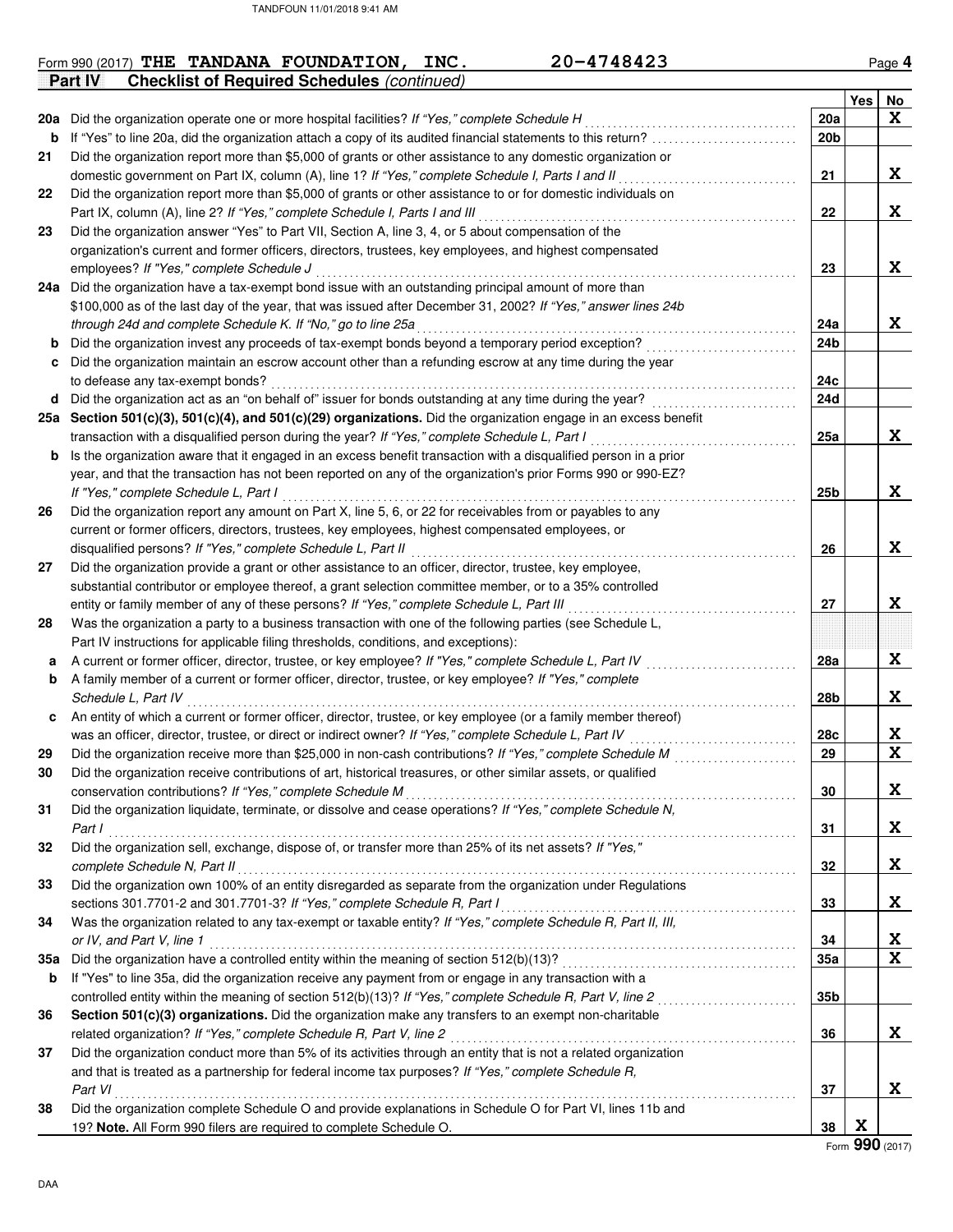|        | 20-4748423<br>Form 990 (2017) THE TANDANA FOUNDATION, INC.                                                                                                                                        |                      |                                                      |     |     | Page 5      |
|--------|---------------------------------------------------------------------------------------------------------------------------------------------------------------------------------------------------|----------------------|------------------------------------------------------|-----|-----|-------------|
|        | <b>Statements Regarding Other IRS Filings and Tax Compliance</b><br>Part V                                                                                                                        |                      |                                                      |     |     |             |
|        | Check if Schedule O contains a response or note to any line in this Part V                                                                                                                        |                      |                                                      |     |     |             |
|        |                                                                                                                                                                                                   |                      |                                                      |     | Yes | No          |
| 1a     | Enter the number reported in Box 3 of Form 1096. Enter -0- if not applicable                                                                                                                      | 1a<br>1 <sub>b</sub> | 8<br>$\mathbf 0$                                     |     |     |             |
| b<br>c | Enter the number of Forms W-2G included in line 1a. Enter -0- if not applicable<br>Did the organization comply with backup withholding rules for reportable payments to vendors and               |                      |                                                      |     |     |             |
|        | reportable gaming (gambling) winnings to prize winners?                                                                                                                                           |                      |                                                      | 1c  |     |             |
|        | 2a Enter the number of employees reported on Form W-3, Transmittal of Wage and Tax                                                                                                                |                      |                                                      |     |     |             |
|        | Statements, filed for the calendar year ending with or within the year covered by this return                                                                                                     | 2a                   | 3                                                    |     |     |             |
| b      | If at least one is reported on line 2a, did the organization file all required federal employment tax returns?                                                                                    |                      |                                                      | 2b  |     | X           |
|        | Note. If the sum of lines 1a and 2a is greater than 250, you may be required to e-file (see instructions)                                                                                         |                      |                                                      |     |     |             |
| За     | Did the organization have unrelated business gross income of \$1,000 or more during the year?                                                                                                     |                      |                                                      | За  |     | X           |
| b      | If "Yes," has it filed a Form 990-T for this year? If "No" to line 3b, provide an explanation in Schedule O                                                                                       |                      |                                                      | 3b  |     |             |
| 4a     | At any time during the calendar year, did the organization have an interest in, or a signature or other authority                                                                                 |                      |                                                      |     |     |             |
|        | over, a financial account in a foreign country (such as a bank account, securities account, or other financial                                                                                    |                      |                                                      |     |     |             |
|        | account)?                                                                                                                                                                                         |                      |                                                      | 4a  | X   |             |
| b      | If "Yes," enter the name of the foreign country: ▶ ECUADOR                                                                                                                                        |                      |                                                      |     |     |             |
|        | See instructions for filing requirements for FinCEN Form 114, Report of Foreign Bank and Financial Accounts                                                                                       |                      |                                                      |     |     |             |
|        | (FBAR).                                                                                                                                                                                           |                      |                                                      |     |     |             |
| 5а     | Was the organization a party to a prohibited tax shelter transaction at any time during the tax year?                                                                                             |                      |                                                      | 5a  |     | X           |
| b      | Did any taxable party notify the organization that it was or is a party to a prohibited tax shelter transaction?                                                                                  |                      |                                                      | 5b  |     | X           |
| c      | If "Yes" to line 5a or 5b, did the organization file Form 8886-T?                                                                                                                                 |                      |                                                      | 5c  |     |             |
| 6a     | Does the organization have annual gross receipts that are normally greater than \$100,000, and did the                                                                                            |                      |                                                      |     |     |             |
|        | organization solicit any contributions that were not tax deductible as charitable contributions?                                                                                                  |                      |                                                      | 6a  |     | X           |
| b      | If "Yes," did the organization include with every solicitation an express statement that such contributions or                                                                                    |                      |                                                      |     |     |             |
|        | gifts were not tax deductible?                                                                                                                                                                    |                      |                                                      | 6b  |     |             |
| 7      | Organizations that may receive deductible contributions under section 170(c).                                                                                                                     |                      |                                                      |     |     |             |
| а      | Did the organization receive a payment in excess of \$75 made partly as a contribution and partly for goods                                                                                       |                      |                                                      |     |     |             |
|        | and services provided to the payor?                                                                                                                                                               |                      |                                                      | 7a  |     |             |
| b      | If "Yes," did the organization notify the donor of the value of the goods or services provided?                                                                                                   |                      |                                                      | 7b  |     |             |
|        | Did the organization sell, exchange, or otherwise dispose of tangible personal property for which it was<br>required to file Form 8282?                                                           |                      |                                                      |     |     |             |
|        | If "Yes," indicate the number of Forms 8282 filed during the year<br>[[[CODSTERET]]                                                                                                               | 7d                   |                                                      | 7c  |     |             |
|        | Did the organization receive any funds, directly or indirectly, to pay premiums on a personal benefit contract?                                                                                   |                      |                                                      | 7e  |     |             |
|        | Did the organization, during the year, pay premiums, directly or indirectly, on a personal benefit contract?                                                                                      |                      |                                                      | 7f  |     |             |
|        | If the organization received a contribution of qualified intellectual property, did the organization file Form 8899 as required?                                                                  |                      |                                                      | 7g  |     |             |
| n      | If the organization received a contribution of cars, boats, airplanes, or other vehicles, did the organization file a Form 1098-C?                                                                |                      |                                                      | 7h  |     |             |
| 8      | Sponsoring organizations maintaining donor advised funds. Did a donor advised fund maintained by the                                                                                              |                      |                                                      |     |     |             |
|        | sponsoring organization have excess business holdings at any time during the year?                                                                                                                |                      | <u> 1986 - Johann Stoff, Amerikaansk politiker (</u> | 8   |     |             |
| 9      | Sponsoring organizations maintaining donor advised funds.                                                                                                                                         |                      |                                                      |     |     |             |
| a      | Did the sponsoring organization make any taxable distributions under section 4966?                                                                                                                |                      |                                                      | 9a  |     |             |
| b      | Did the sponsoring organization make a distribution to a donor, donor advisor, or related person?                                                                                                 |                      |                                                      | 9b  |     |             |
| 10     | Section 501(c)(7) organizations. Enter:                                                                                                                                                           |                      |                                                      |     |     |             |
| а      | Initiation fees and capital contributions included on Part VIII, line 12                                                                                                                          | 10a                  |                                                      |     |     |             |
| b      | Gross receipts, included on Form 990, Part VIII, line 12, for public use of club facilities                                                                                                       | 10 <sub>b</sub>      |                                                      |     |     |             |
| 11     | Section 501(c)(12) organizations. Enter:                                                                                                                                                          |                      |                                                      |     |     |             |
| а      | Gross income from members or shareholders                                                                                                                                                         | 11a                  |                                                      |     |     |             |
| b      | Gross income from other sources (Do not net amounts due or paid to other sources                                                                                                                  |                      |                                                      |     |     |             |
|        | against amounts due or received from them.)                                                                                                                                                       | 11 <sub>b</sub>      |                                                      |     |     |             |
| 12a    | Section 4947(a)(1) non-exempt charitable trusts. Is the organization filing Form 990 in lieu of Form 1041?                                                                                        |                      |                                                      | 12a |     |             |
| b      | If "Yes," enter the amount of tax-exempt interest received or accrued during the year [[[[[[[[[[[[[[[[[[[]]]]]                                                                                    | 12 <sub>b</sub>      |                                                      |     |     |             |
| 13     | Section 501(c)(29) qualified nonprofit health insurance issuers.                                                                                                                                  |                      |                                                      |     |     |             |
| а      | Is the organization licensed to issue qualified health plans in more than one state?                                                                                                              |                      |                                                      | 13а |     |             |
| b      | Note. See the instructions for additional information the organization must report on Schedule O.<br>Enter the amount of reserves the organization is required to maintain by the states in which |                      |                                                      |     |     |             |
|        | the organization is licensed to issue qualified health plans                                                                                                                                      | 13b                  |                                                      |     |     |             |
| c      | Enter the amount of reserves on hand                                                                                                                                                              | 13 <sub>c</sub>      |                                                      |     |     |             |
| 14a    | Did the organization receive any payments for indoor tanning services during the tax year?                                                                                                        |                      | <u> 1999 - Johann Stoff, martin a</u>                | 14a |     | $\mathbf x$ |
|        | <b>b</b> If "Yes," has it filed a Form 720 to report these payments? If "No," provide an explanation in Schedule O                                                                                |                      |                                                      | 14b |     |             |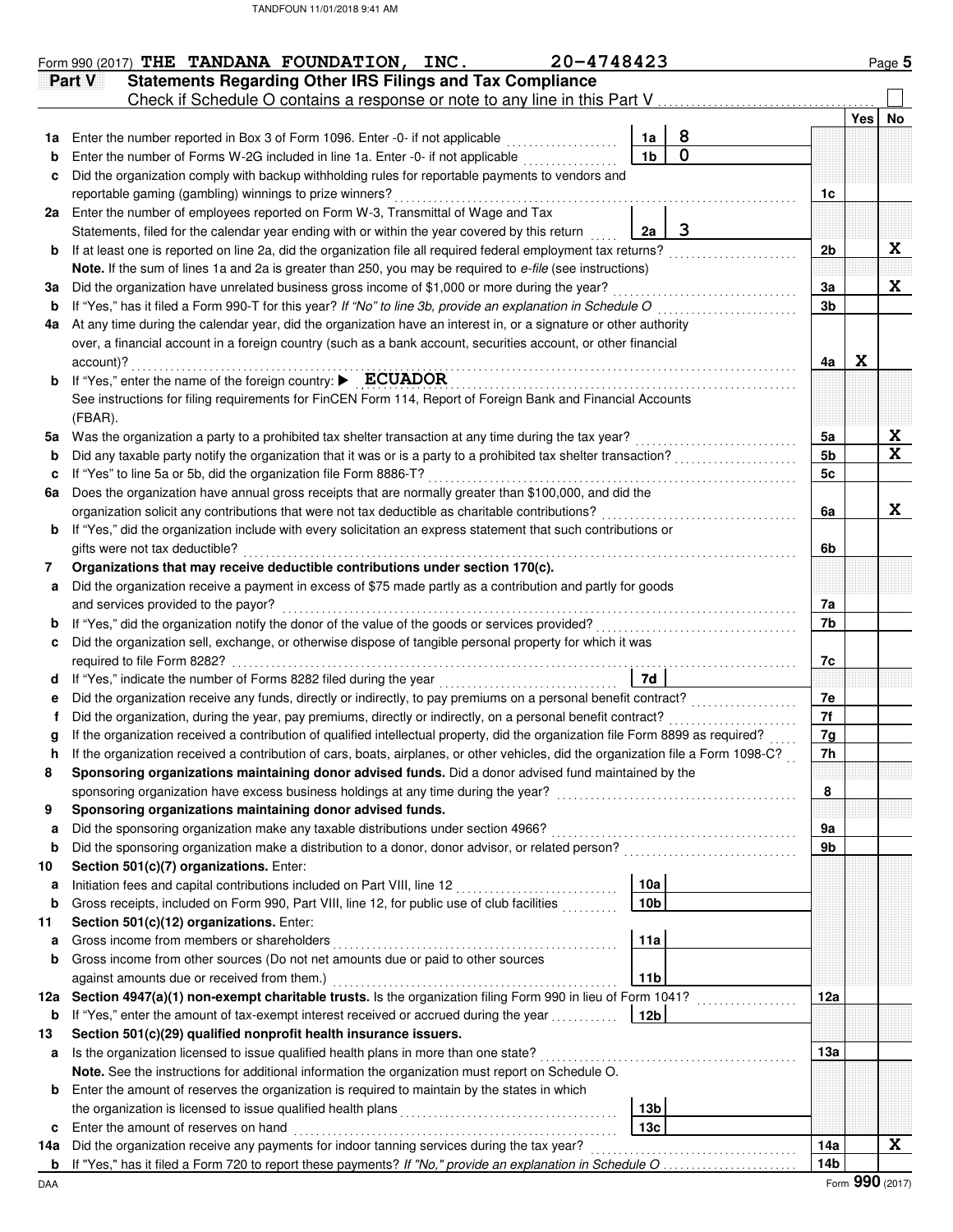|                                | Part VI<br>Governance, Management, and Disclosure For each "Yes" response to lines 2 through 7b below, and for a "No"                                                                                                               |                |    |                 |      |  |
|--------------------------------|-------------------------------------------------------------------------------------------------------------------------------------------------------------------------------------------------------------------------------------|----------------|----|-----------------|------|--|
|                                | response to line 8a, 8b, or 10b below, describe the circumstances, processes, or changes in Schedule O. See instructions.                                                                                                           |                |    |                 |      |  |
|                                |                                                                                                                                                                                                                                     |                |    |                 |      |  |
|                                | <b>Section A. Governing Body and Management</b>                                                                                                                                                                                     |                |    |                 |      |  |
|                                |                                                                                                                                                                                                                                     |                |    |                 | Yesl |  |
|                                | 1a Enter the number of voting members of the governing body at the end of the tax year                                                                                                                                              | 1a             | 13 |                 |      |  |
|                                | If there are material differences in voting rights among members of the governing body, or                                                                                                                                          |                |    |                 |      |  |
|                                | if the governing body delegated broad authority to an executive committee or similar                                                                                                                                                |                |    |                 |      |  |
|                                | committee, explain in Schedule O.                                                                                                                                                                                                   |                |    |                 |      |  |
| b                              | Enter the number of voting members included in line 1a, above, who are independent                                                                                                                                                  | 1 <sub>b</sub> | 12 |                 |      |  |
|                                | Did any officer, director, trustee, or key employee have a family relationship or a business relationship with                                                                                                                      |                |    |                 |      |  |
|                                | any other officer, director, trustee, or key employee?                                                                                                                                                                              |                |    | $\mathbf 2$     | X    |  |
|                                | Did the organization delegate control over management duties customarily performed by or under the direct                                                                                                                           |                |    |                 |      |  |
|                                | supervision of officers, directors, or trustees, or key employees to a management company or other person?                                                                                                                          |                |    | 3               |      |  |
|                                |                                                                                                                                                                                                                                     |                |    | 4               |      |  |
|                                |                                                                                                                                                                                                                                     |                |    | 5               |      |  |
|                                | Did the organization have members or stockholders?                                                                                                                                                                                  |                |    | 6               |      |  |
| 7a                             | Did the organization have members, stockholders, or other persons who had the power to elect or appoint                                                                                                                             |                |    |                 |      |  |
|                                | one or more members of the governing body?                                                                                                                                                                                          |                |    | 7a              |      |  |
| b                              | Are any governance decisions of the organization reserved to (or subject to approval by) members,                                                                                                                                   |                |    |                 |      |  |
|                                | stockholders, or persons other than the governing body?                                                                                                                                                                             |                |    | 7b              |      |  |
|                                | Did the organization contemporaneously document the meetings held or written actions undertaken during the year by the following                                                                                                    |                |    |                 |      |  |
| a                              | The governing body?                                                                                                                                                                                                                 |                |    | 8a              | X    |  |
| b                              | Each committee with authority to act on behalf of the governing body?                                                                                                                                                               |                |    | 8b              | X    |  |
|                                |                                                                                                                                                                                                                                     |                |    |                 |      |  |
|                                |                                                                                                                                                                                                                                     |                |    |                 |      |  |
|                                | Is there any officer, director, trustee, or key employee listed in Part VII, Section A, who cannot be reached at                                                                                                                    |                |    |                 |      |  |
|                                |                                                                                                                                                                                                                                     |                |    | 9               |      |  |
|                                | Section B. Policies (This Section B requests information about policies not required by the Internal Revenue Code.)                                                                                                                 |                |    |                 |      |  |
|                                |                                                                                                                                                                                                                                     |                |    |                 | Yesl |  |
|                                | Did the organization have local chapters, branches, or affiliates?                                                                                                                                                                  |                |    | 10a             |      |  |
|                                | If "Yes," did the organization have written policies and procedures governing the activities of such chapters,                                                                                                                      |                |    |                 |      |  |
|                                |                                                                                                                                                                                                                                     |                |    | 10 <sub>b</sub> |      |  |
|                                | 11a Has the organization provided a complete copy of this Form 990 to all members of its governing body before filing the form?                                                                                                     |                |    | 11a             |      |  |
|                                | Describe in Schedule O the process, if any, used by the organization to review this Form 990.                                                                                                                                       |                |    |                 |      |  |
|                                | Did the organization have a written conflict of interest policy? If "No," go to line 13                                                                                                                                             |                |    | 12a             | X    |  |
|                                | Were officers, directors, or trustees, and key employees required to disclose annually interests that could give rise to conflicts?                                                                                                 |                |    | 12 <sub>b</sub> | X    |  |
|                                | Did the organization regularly and consistently monitor and enforce compliance with the policy? If "Yes,"                                                                                                                           |                |    |                 |      |  |
|                                | describe in Schedule O how this was done <i>comparison contained a series</i> of the series of the series of the series of the series of the series of the series of the series of the series of the series of the series of the se |                |    | 12c             |      |  |
|                                |                                                                                                                                                                                                                                     |                |    | 13              |      |  |
|                                |                                                                                                                                                                                                                                     |                |    | 14              |      |  |
| 10a<br>b<br>b<br>12a<br>b<br>c | Did the process for determining compensation of the following persons include a review and approval by                                                                                                                              |                |    |                 |      |  |
|                                | independent persons, comparability data, and contemporaneous substantiation of the deliberation and decision?                                                                                                                       |                |    |                 |      |  |
|                                |                                                                                                                                                                                                                                     |                |    | 15a             |      |  |
|                                | Other officers or key employees of the organization                                                                                                                                                                                 |                |    | 15b             |      |  |
|                                | If "Yes" to line 15a or 15b, describe the process in Schedule O (see instructions).                                                                                                                                                 |                |    |                 |      |  |
|                                | 16a Did the organization invest in, contribute assets to, or participate in a joint venture or similar arrangement                                                                                                                  |                |    |                 |      |  |
|                                | with a taxable entity during the year?                                                                                                                                                                                              |                |    | 16a             |      |  |
| a<br>b<br>b                    | If "Yes," did the organization follow a written policy or procedure requiring the organization to evaluate its                                                                                                                      |                |    |                 |      |  |
|                                | participation in joint venture arrangements under applicable federal tax law, and take steps to safeguard the                                                                                                                       |                |    |                 |      |  |
|                                |                                                                                                                                                                                                                                     |                |    | 16b             |      |  |
|                                | <b>Section C. Disclosure</b>                                                                                                                                                                                                        |                |    |                 |      |  |
|                                | List the states with which a copy of this Form 990 is required to be filed $\triangleright$ OH<br>Section 6104 requires an organization to make its Forms 1023 (or 1024 if applicable), 990, and 990-T (Section 501(c)(3)s only)    |                |    |                 |      |  |

|                                                                   |  | 19 Describe in Schedule O whether (and if so, how) the organization made its governing documents, conflict of interest policy, and |  |
|-------------------------------------------------------------------|--|------------------------------------------------------------------------------------------------------------------------------------|--|
| financial statements available to the public during the tax year. |  |                                                                                                                                    |  |

20 State the name, address<br>MARILYN PETERSON State the name, address, and telephone number of the person who possesses the organization's books and records:

2933 LOWER BELLBROOK ROAD<br>OH 45370

**SPRING VALLEY OH 45370 937-985-3130**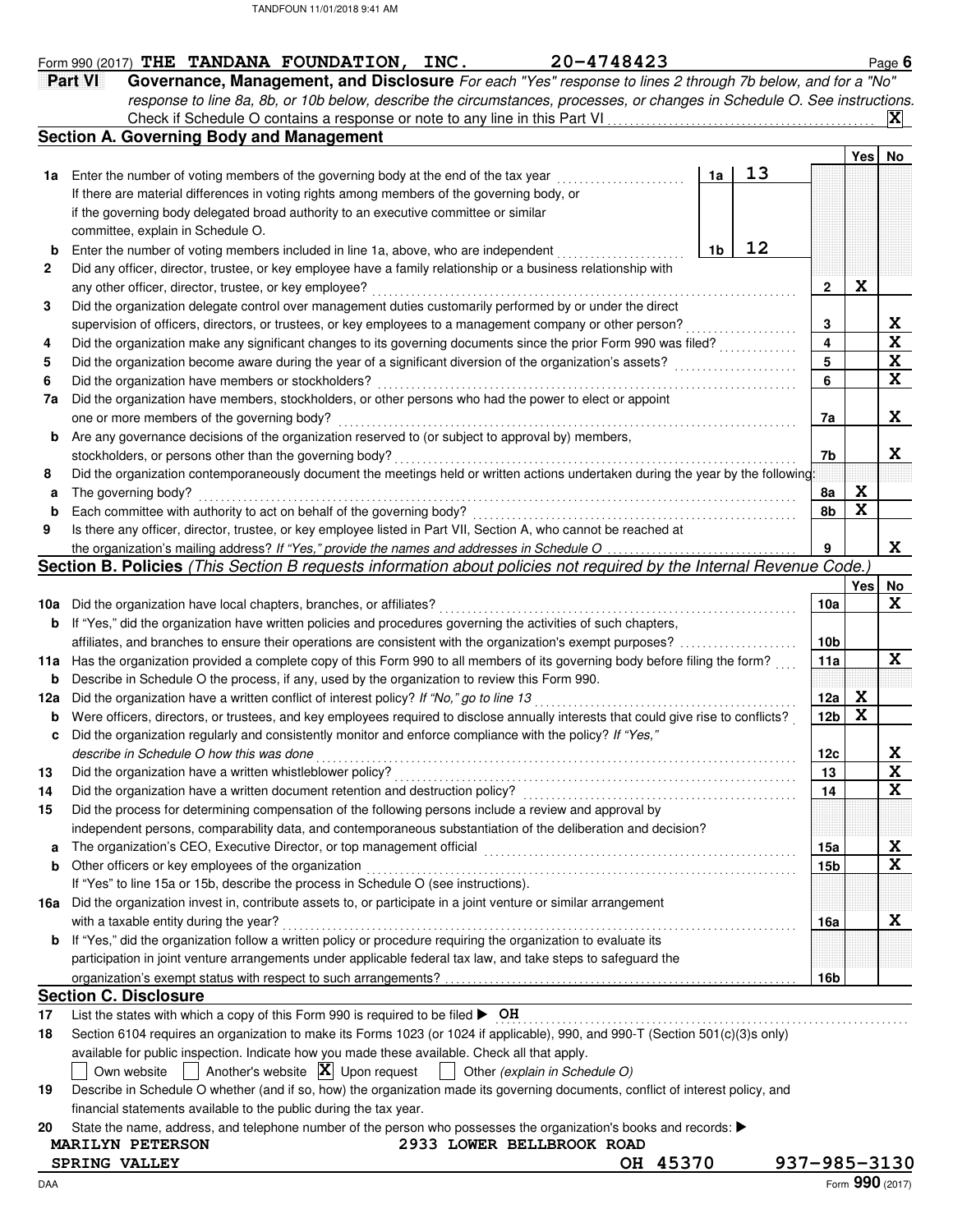|  |                         | Form 990 (2017) THE TANDANA FOUNDATION, INC. |  | 20-4748423                                                                                                |  | Page 7 |
|--|-------------------------|----------------------------------------------|--|-----------------------------------------------------------------------------------------------------------|--|--------|
|  |                         |                                              |  | Part VII Compensation of Officers, Directors, Trustees, Key Employees, Highest Compensated Employees, and |  |        |
|  | Independent Contractors |                                              |  |                                                                                                           |  |        |

Check if Schedule O contains a response or note to any line in this Part VII

**Section A. Officers, Directors, Trustees, Key Employees, and Highest Compensated Employees**

**1a** Complete this table for all persons required to be listed. Report compensation for the calendar year ending with or within the organization's tax year.

■ List all of the organization's **current** officers, directors, trustees (whether individuals or organizations), regardless of amount of the organization Fritary of amount of compensation. Enter -0- in columns (D), (E), and (F) if no compensation was paid.

List all of the organization's **current** key employees, if any. See instructions for definition of "key employee." **•**

■ List the organization's five **current** highest compensated employees (other than an officer, director, trustee, or key employee)<br> **•** Preceived reportable compensation (Box 5 of Form W-2 and/or Box 7 of Form 1099-MISC)

who received reportable compensation (Box 5 of Form W-2 and/or Box 7 of Form 1099-MISC) of more than \$100,000 from the organization and any related organizations.

• List all of the organization's **former** officers, key employees, and highest compensated employees who received more than<br>00,000 of reportable compensation from the organization and any related organizations \$100,000 of reportable compensation from the organization and any related organizations.

• List all of the organization's **former directors or trustees** that received, in the capacity as a former director or trustee of the anization more than \$10,000 of reportable compensation from the organization and any rel organization, more than \$10,000 of reportable compensation from the organization and any related organizations. List persons in the following order: individual trustees or directors; institutional trustees; officers; key employees; highest compensated employees; and former such persons.

Check this box if neither the organization nor any related organization compensated any current officer, director, or trustee.

| (A)<br>Name and Title  | (B)<br>Average<br>hours per<br>week<br>(list any               |                                   |                       |             | (C)<br>Position | (do not check more than one<br>box, unless person is both an<br>officer and a director/trustee) |        | (D)<br>Reportable<br>compensation<br>from<br>the | (E)<br>Reportable<br>compensation from<br>related<br>organizations | (F)<br>Estimated<br>amount of<br>other<br>compensation   |
|------------------------|----------------------------------------------------------------|-----------------------------------|-----------------------|-------------|-----------------|-------------------------------------------------------------------------------------------------|--------|--------------------------------------------------|--------------------------------------------------------------------|----------------------------------------------------------|
|                        | hours for<br>related<br>organizations<br>below dotted<br>line) | Individual trustee<br>or director | Institutional trustee | Officer     | Key employee    | Highest compensated<br>employee                                                                 | Former | organization<br>(W-2/1099-MISC)                  | (W-2/1099-MISC)                                                    | from the<br>organization<br>and related<br>organizations |
| $(1)$ HOPE TAFT        |                                                                |                                   |                       |             |                 |                                                                                                 |        |                                                  |                                                                    |                                                          |
| <b>PRESIDENT</b>       | 10.00<br>0.00                                                  | $\mathbf x$                       |                       | $\mathbf x$ |                 |                                                                                                 |        | 0                                                | 0                                                                  | 0                                                        |
| (2) TERRY OFFENBERGER  |                                                                |                                   |                       |             |                 |                                                                                                 |        |                                                  |                                                                    |                                                          |
| <b>TREASURER</b>       | 1.00<br>0.00                                                   | $\mathbf x$                       |                       | $\mathbf x$ |                 |                                                                                                 |        | 0                                                | 0                                                                  | $\mathbf 0$                                              |
| (3) JENNIFER SCHLOSSER |                                                                |                                   |                       |             |                 |                                                                                                 |        |                                                  |                                                                    |                                                          |
| <b>SECRETARY</b>       | 1.00<br>0.00                                                   | $\mathbf x$                       |                       | $\mathbf x$ |                 |                                                                                                 |        | 0                                                | 0                                                                  | $\mathbf 0$                                              |
| (4) CATHERINE DISON    |                                                                |                                   |                       |             |                 |                                                                                                 |        |                                                  |                                                                    |                                                          |
| <b>TRUSTEE</b>         | 1.00<br>0.00                                                   | $\mathbf x$                       |                       |             |                 |                                                                                                 |        | 0                                                | 0                                                                  | $\mathbf 0$                                              |
| (5) ALTA BEASLEY       |                                                                |                                   |                       |             |                 |                                                                                                 |        |                                                  |                                                                    |                                                          |
| <b>TRUSTEE</b>         | 1.00<br>0.00                                                   | $\mathbf x$                       |                       |             |                 |                                                                                                 |        | 0                                                | 0                                                                  | $\mathbf 0$                                              |
| (6) RICK O'HARA        |                                                                |                                   |                       |             |                 |                                                                                                 |        |                                                  |                                                                    |                                                          |
| <b>TRUSTEE</b>         | 4.00<br>0.00                                                   | $\mathbf x$                       |                       |             |                 |                                                                                                 |        | 0                                                | 0                                                                  | $\mathbf 0$                                              |
| (7) LINDSEY OSWALD     | <b>SMITH</b>                                                   |                                   |                       |             |                 |                                                                                                 |        |                                                  |                                                                    |                                                          |
| <b>TRUSTEE</b>         | 2.00<br>0.00                                                   | $\mathbf x$                       |                       |             |                 |                                                                                                 |        | 0                                                | 0                                                                  | $\mathbf 0$                                              |
| (8) ASHOK VARMA        |                                                                |                                   |                       |             |                 |                                                                                                 |        |                                                  |                                                                    |                                                          |
| <b>TRUSTEE</b>         | 1.00<br>0.00                                                   | $\mathbf x$                       |                       |             |                 |                                                                                                 |        | 0                                                | 0                                                                  | $\mathbf 0$                                              |
| (9) BEAU LEFLER        |                                                                |                                   |                       |             |                 |                                                                                                 |        |                                                  |                                                                    |                                                          |
| <b>TRUSTEE</b>         | 2.00                                                           |                                   |                       |             |                 |                                                                                                 |        |                                                  |                                                                    | $\pmb{0}$                                                |
| (10) JILL SPIKER       | 0.00                                                           | $\mathbf x$                       |                       |             |                 |                                                                                                 |        | 0                                                | 0                                                                  |                                                          |
|                        | 2.00                                                           |                                   |                       |             |                 |                                                                                                 |        |                                                  |                                                                    |                                                          |
| <b>TRUSTEE</b>         | 0.00                                                           | $\mathbf x$                       |                       |             |                 |                                                                                                 |        | 0                                                | 0                                                                  | $\mathbf 0$                                              |
| (11) PETER GARVER      |                                                                |                                   |                       |             |                 |                                                                                                 |        |                                                  |                                                                    |                                                          |
| <b>TRUSTEE</b>         | 1.00<br>0.00                                                   | $\mathbf x$                       |                       |             |                 |                                                                                                 |        | 0                                                | 0                                                                  | $\mathbf 0$                                              |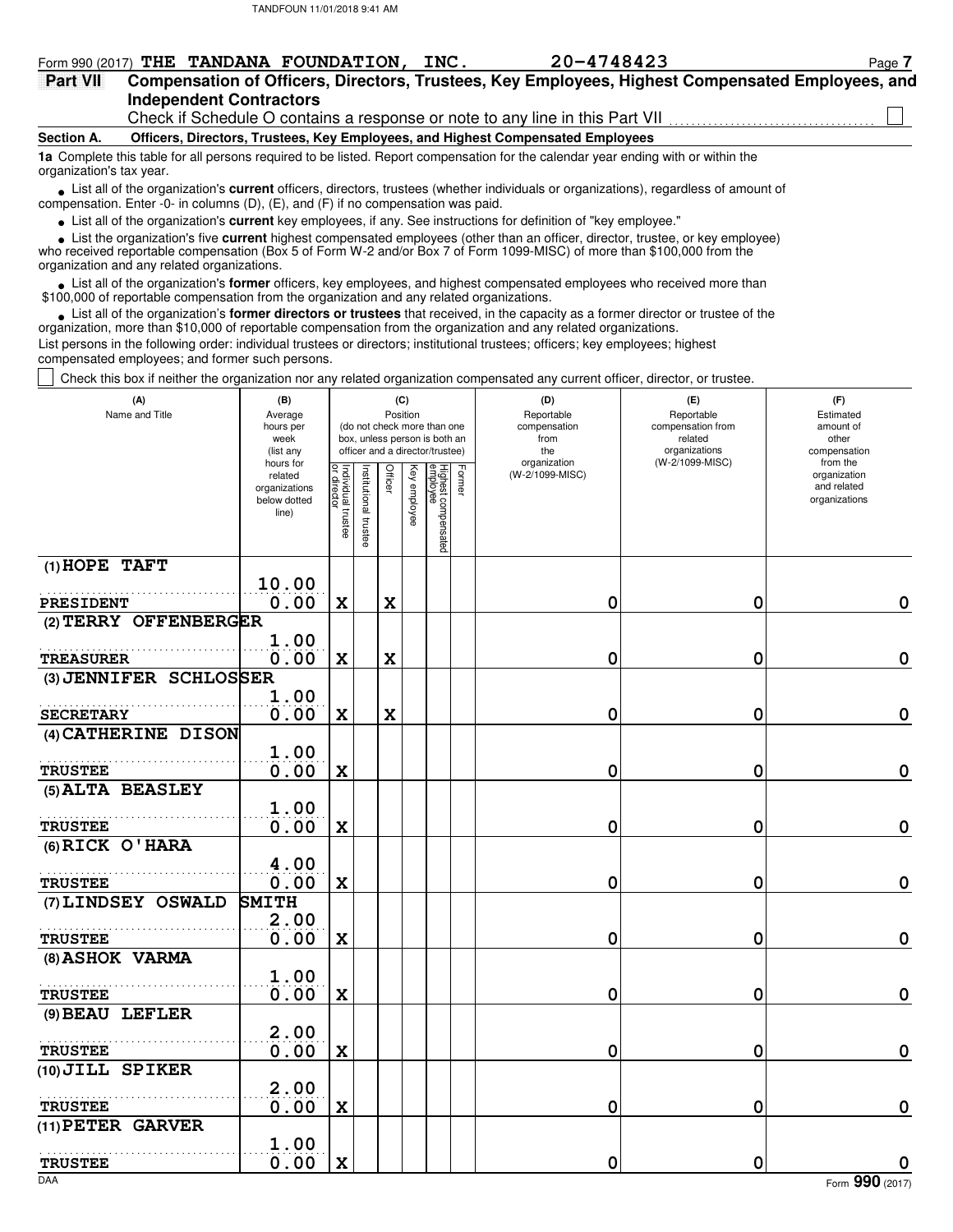| Form 990 (2017) THE TANDANA FOUNDATION, INC.                                     |                |                                                                      |                                                                                                                                                                        |                     |         |              |                                 |                                                                  | 20-4748423                                                                                                                                                                                                              |                                                                                       | Page 8                                                             |
|----------------------------------------------------------------------------------|----------------|----------------------------------------------------------------------|------------------------------------------------------------------------------------------------------------------------------------------------------------------------|---------------------|---------|--------------|---------------------------------|------------------------------------------------------------------|-------------------------------------------------------------------------------------------------------------------------------------------------------------------------------------------------------------------------|---------------------------------------------------------------------------------------|--------------------------------------------------------------------|
| <b>Part VII</b>                                                                  |                |                                                                      |                                                                                                                                                                        |                     |         |              |                                 |                                                                  | Section A. Officers, Directors, Trustees, Key Employees, and Highest Compensated Employees (continued)                                                                                                                  |                                                                                       |                                                                    |
| (A)                                                                              | Name and title |                                                                      | (B)<br>(C)<br>Position<br>Average<br>(do not check more than one<br>hours per<br>box, unless person is both an<br>week<br>officer and a director/trustee)<br>(list any |                     |         |              |                                 | (D)<br>Reportable<br>compensation<br>from<br>the<br>organization |                                                                                                                                                                                                                         | (E)<br>Reportable<br>compensation from<br>related<br>organizations<br>(W-2/1099-MISC) | (F)<br>Estimated<br>amount of<br>other<br>compensation<br>from the |
|                                                                                  |                | hours for<br>related<br>organizations<br>below dotted<br>line)       | Individual trustee<br>or director                                                                                                                                      | nstitutional truste | Officer | Key employee | Highest compensated<br>employee | Former                                                           | (W-2/1099-MISC)                                                                                                                                                                                                         |                                                                                       | organization<br>and related<br>organizations                       |
| <b>SUSAN NAPIER</b><br>(12)                                                      |                |                                                                      |                                                                                                                                                                        |                     |         |              |                                 |                                                                  |                                                                                                                                                                                                                         |                                                                                       |                                                                    |
| <b>TRUSTEE</b>                                                                   |                | 2.00<br>0.00                                                         | X                                                                                                                                                                      |                     |         |              |                                 |                                                                  | 0                                                                                                                                                                                                                       | 0                                                                                     | 0                                                                  |
| RICHARD DUVAL<br>(13)                                                            |                |                                                                      |                                                                                                                                                                        |                     |         |              |                                 |                                                                  |                                                                                                                                                                                                                         |                                                                                       |                                                                    |
| <b>TRUSTEE</b>                                                                   |                | 1.00<br>0.00                                                         | X                                                                                                                                                                      |                     |         |              |                                 |                                                                  | 0                                                                                                                                                                                                                       | 0                                                                                     | 0                                                                  |
| <b>ANNA TAFT</b><br>(14)                                                         |                |                                                                      |                                                                                                                                                                        |                     |         |              |                                 |                                                                  |                                                                                                                                                                                                                         |                                                                                       |                                                                    |
| FOUNDING DIRECTOR                                                                |                | 40.00<br>0.00                                                        |                                                                                                                                                                        |                     | X       |              |                                 |                                                                  | 23,660                                                                                                                                                                                                                  | 0                                                                                     | $\mathbf 0$                                                        |
|                                                                                  |                |                                                                      |                                                                                                                                                                        |                     |         |              |                                 |                                                                  |                                                                                                                                                                                                                         |                                                                                       |                                                                    |
|                                                                                  |                |                                                                      |                                                                                                                                                                        |                     |         |              |                                 |                                                                  |                                                                                                                                                                                                                         |                                                                                       |                                                                    |
|                                                                                  |                |                                                                      |                                                                                                                                                                        |                     |         |              |                                 |                                                                  |                                                                                                                                                                                                                         |                                                                                       |                                                                    |
|                                                                                  |                |                                                                      |                                                                                                                                                                        |                     |         |              |                                 |                                                                  |                                                                                                                                                                                                                         |                                                                                       |                                                                    |
|                                                                                  |                |                                                                      |                                                                                                                                                                        |                     |         |              |                                 |                                                                  |                                                                                                                                                                                                                         |                                                                                       |                                                                    |
|                                                                                  |                |                                                                      |                                                                                                                                                                        |                     |         |              |                                 |                                                                  |                                                                                                                                                                                                                         |                                                                                       |                                                                    |
| Total from continuation sheets to Part VII, Section A                            |                |                                                                      |                                                                                                                                                                        |                     |         |              |                                 |                                                                  | 23,660                                                                                                                                                                                                                  |                                                                                       |                                                                    |
| Total (add lines 1b and 1c)<br>d                                                 |                |                                                                      |                                                                                                                                                                        |                     |         |              |                                 |                                                                  | 23,660                                                                                                                                                                                                                  |                                                                                       |                                                                    |
| $\mathbf{2}$<br>reportable compensation from the organization $\triangleright$ 0 |                |                                                                      |                                                                                                                                                                        |                     |         |              |                                 |                                                                  | Total number of individuals (including but not limited to those listed above) who received more than \$100,000 of                                                                                                       |                                                                                       |                                                                    |
| 3<br>employee on line 1a? If "Yes," complete Schedule J for such individual<br>4 |                |                                                                      |                                                                                                                                                                        |                     |         |              |                                 |                                                                  | Did the organization list any former officer, director, or trustee, key employee, or highest compensated<br>For any individual listed on line 1a, is the sum of reportable compensation and other compensation from the |                                                                                       | No<br><b>Yes</b><br>X<br>3                                         |
| individual                                                                       |                |                                                                      |                                                                                                                                                                        |                     |         |              |                                 |                                                                  | organization and related organizations greater than \$150,000? If "Yes," complete Schedule J for such                                                                                                                   |                                                                                       | X<br>4                                                             |
| 5                                                                                |                |                                                                      |                                                                                                                                                                        |                     |         |              |                                 |                                                                  | Did any person listed on line 1a receive or accrue compensation from any unrelated organization or individual<br>for services rendered to the organization? If "Yes," complete Schedule J for such person               |                                                                                       | X<br>5                                                             |
| <b>Section B. Independent Contractors</b><br>1                                   |                |                                                                      |                                                                                                                                                                        |                     |         |              |                                 |                                                                  | Complete this table for your five highest compensated independent contractors that received more than \$100,000 of                                                                                                      |                                                                                       |                                                                    |
|                                                                                  |                |                                                                      |                                                                                                                                                                        |                     |         |              |                                 |                                                                  | compensation from the organization. Report compensation for the calendar year ending with or within the organization's tax year.                                                                                        |                                                                                       |                                                                    |
|                                                                                  |                | (A)<br>Name and business address                                     |                                                                                                                                                                        |                     |         |              |                                 |                                                                  |                                                                                                                                                                                                                         | (B)<br>Description of services                                                        | (C)<br>Compensation                                                |
|                                                                                  |                |                                                                      |                                                                                                                                                                        |                     |         |              |                                 |                                                                  |                                                                                                                                                                                                                         |                                                                                       |                                                                    |
|                                                                                  |                |                                                                      |                                                                                                                                                                        |                     |         |              |                                 |                                                                  |                                                                                                                                                                                                                         |                                                                                       |                                                                    |
|                                                                                  |                |                                                                      |                                                                                                                                                                        |                     |         |              |                                 |                                                                  |                                                                                                                                                                                                                         |                                                                                       |                                                                    |
|                                                                                  |                |                                                                      |                                                                                                                                                                        |                     |         |              |                                 |                                                                  |                                                                                                                                                                                                                         |                                                                                       |                                                                    |
| 2                                                                                |                | received more than \$100,000 of compensation from the organization ▶ |                                                                                                                                                                        |                     |         |              |                                 |                                                                  | Total number of independent contractors (including but not limited to those listed above) who                                                                                                                           | 0                                                                                     |                                                                    |

DAA Form **990** (2017)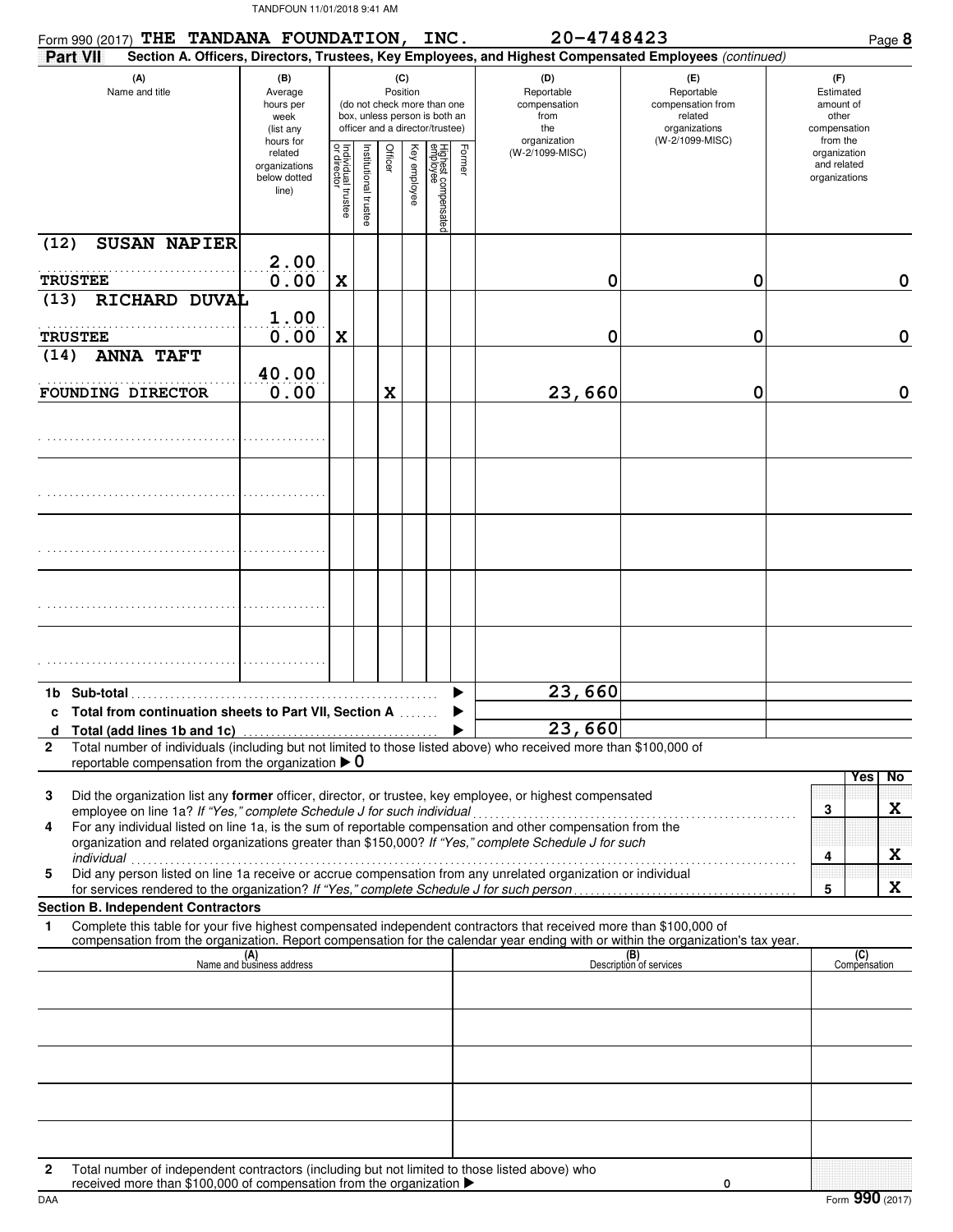| TANDFOUN 11/01/2018 9:41 AM |  |
|-----------------------------|--|
|                             |  |



|--|--|

|                                                                                                          | <b>Part VIII</b> | <b>Statement of Revenue</b>                                                         |                |                |                   |                      | Check if Schedule O contains a response or note to any line in this Part VIII |                                         |                                                       |  |
|----------------------------------------------------------------------------------------------------------|------------------|-------------------------------------------------------------------------------------|----------------|----------------|-------------------|----------------------|-------------------------------------------------------------------------------|-----------------------------------------|-------------------------------------------------------|--|
|                                                                                                          |                  |                                                                                     |                |                |                   | (A)<br>Total revenue | (B)<br>Related or<br>exempt<br>function                                       | (C)<br>Unrelated<br>business<br>revenue | (D)<br>Revenue<br>excluded from tax<br>under sections |  |
|                                                                                                          |                  | 1a Federated campaigns                                                              |                | 1a             |                   |                      | revenue                                                                       |                                         | 512-514                                               |  |
|                                                                                                          |                  | <b>b</b> Membership dues                                                            |                | 1 <sub>b</sub> |                   |                      |                                                                               |                                         |                                                       |  |
|                                                                                                          |                  |                                                                                     | a sa salars    | 1 <sub>c</sub> |                   |                      |                                                                               |                                         |                                                       |  |
|                                                                                                          |                  | c Fundraising events                                                                |                |                |                   |                      |                                                                               |                                         |                                                       |  |
|                                                                                                          |                  | d Related organizations                                                             |                | 1 <sub>d</sub> |                   |                      |                                                                               |                                         |                                                       |  |
|                                                                                                          |                  | <b>e</b> Government grants (contributions)                                          |                | 1e             |                   |                      |                                                                               |                                         |                                                       |  |
|                                                                                                          |                  | f All other contributions, gifts, grants,<br>and similar amounts not included above |                |                |                   |                      |                                                                               |                                         |                                                       |  |
|                                                                                                          |                  |                                                                                     |                | 1 <sub>f</sub> | 212,882           |                      |                                                                               |                                         |                                                       |  |
|                                                                                                          |                  | <b>g</b> Noncash contributions included in lines 1a-1f:                             |                | \$             |                   |                      |                                                                               |                                         |                                                       |  |
|                                                                                                          |                  |                                                                                     |                |                |                   | 212,882              |                                                                               |                                         |                                                       |  |
| Program Service RevenueContributions, Gifts, Grants<br>Program Service Revenue and Other Similar Amounts |                  |                                                                                     |                |                | <b>Busn. Code</b> |                      |                                                                               |                                         |                                                       |  |
|                                                                                                          | 2a               | PROGRAM FEES                                                                        |                |                |                   | 228,759              | 228,759                                                                       |                                         |                                                       |  |
|                                                                                                          | b                |                                                                                     |                |                |                   |                      |                                                                               |                                         |                                                       |  |
|                                                                                                          |                  |                                                                                     |                |                |                   |                      |                                                                               |                                         |                                                       |  |
|                                                                                                          |                  |                                                                                     |                |                |                   |                      |                                                                               |                                         |                                                       |  |
|                                                                                                          |                  |                                                                                     |                |                |                   |                      |                                                                               |                                         |                                                       |  |
|                                                                                                          |                  | f All other program service revenue                                                 |                |                |                   |                      |                                                                               |                                         |                                                       |  |
|                                                                                                          |                  |                                                                                     |                |                | ▶                 | 228,759              |                                                                               |                                         |                                                       |  |
|                                                                                                          | 3                | Investment income (including dividends, interest,                                   |                |                |                   |                      |                                                                               |                                         |                                                       |  |
|                                                                                                          |                  | and other similar amounts)                                                          |                |                |                   | 147                  |                                                                               |                                         | 147                                                   |  |
|                                                                                                          | 4                | Income from investment of tax-exempt bond proceed                                   |                |                |                   |                      |                                                                               |                                         |                                                       |  |
|                                                                                                          | 5                |                                                                                     |                |                |                   |                      |                                                                               |                                         |                                                       |  |
|                                                                                                          |                  |                                                                                     | (i) Real       |                | (ii) Personal     |                      |                                                                               |                                         |                                                       |  |
|                                                                                                          | 6a               | Gross rents                                                                         |                |                |                   |                      |                                                                               |                                         |                                                       |  |
|                                                                                                          | b                | Less: rental exps.                                                                  |                |                |                   |                      |                                                                               |                                         |                                                       |  |
|                                                                                                          | c                | Rental inc. or (loss)                                                               |                |                |                   |                      |                                                                               |                                         |                                                       |  |
|                                                                                                          | d                | Net rental income or (loss)                                                         |                |                |                   |                      |                                                                               |                                         |                                                       |  |
|                                                                                                          |                  | <b>7a</b> Gross amount from                                                         | (i) Securities |                | (ii) Other        |                      |                                                                               |                                         |                                                       |  |
|                                                                                                          |                  | sales of assets<br>other than inventor                                              |                |                |                   |                      |                                                                               |                                         |                                                       |  |
|                                                                                                          | b                | Less: cost or other                                                                 |                |                |                   |                      |                                                                               |                                         |                                                       |  |
|                                                                                                          |                  | basis & sales exps.                                                                 |                |                |                   |                      |                                                                               |                                         |                                                       |  |
|                                                                                                          |                  | c Gain or (loss)                                                                    |                |                |                   |                      |                                                                               |                                         |                                                       |  |
|                                                                                                          |                  |                                                                                     |                |                |                   |                      |                                                                               |                                         |                                                       |  |
|                                                                                                          |                  | 8a Gross income from fundraising events                                             |                |                |                   |                      |                                                                               |                                         |                                                       |  |
|                                                                                                          |                  | (not including \$                                                                   |                |                |                   |                      |                                                                               |                                         |                                                       |  |
|                                                                                                          |                  | of contributions reported on line 1c).                                              |                |                |                   |                      |                                                                               |                                         |                                                       |  |
|                                                                                                          |                  | See Part IV, line 18                                                                |                | a              |                   |                      |                                                                               |                                         |                                                       |  |
| Other Revenue                                                                                            |                  | <b>b</b> Less: direct expenses                                                      |                | b              |                   |                      |                                                                               |                                         |                                                       |  |
|                                                                                                          |                  | c Net income or (loss) from fundraising events                                      |                |                |                   |                      |                                                                               |                                         |                                                       |  |
|                                                                                                          |                  | 9a Gross income from gaming activities.                                             |                |                |                   |                      |                                                                               |                                         |                                                       |  |
|                                                                                                          |                  | See Part IV, line 19                                                                |                | a              |                   |                      |                                                                               |                                         |                                                       |  |
|                                                                                                          |                  | <b>b</b> Less: direct expenses                                                      |                | b              |                   |                      |                                                                               |                                         |                                                       |  |
|                                                                                                          |                  | c Net income or (loss) from gaming activities                                       |                |                |                   |                      |                                                                               |                                         |                                                       |  |
|                                                                                                          |                  | 10a Gross sales of inventory, less                                                  |                |                |                   |                      |                                                                               |                                         |                                                       |  |
|                                                                                                          |                  | returns and allowances                                                              |                | a              |                   |                      |                                                                               |                                         |                                                       |  |
|                                                                                                          |                  | <b>b</b> Less: cost of goods sold                                                   |                | b              |                   |                      |                                                                               |                                         |                                                       |  |
|                                                                                                          |                  | c Net income or (loss) from sales of inventory                                      |                |                |                   |                      |                                                                               |                                         |                                                       |  |
|                                                                                                          |                  | Miscellaneous Revenue                                                               |                |                | <b>Busn. Code</b> |                      |                                                                               |                                         |                                                       |  |
|                                                                                                          |                  |                                                                                     |                |                |                   | 5,644                | 5,644                                                                         |                                         |                                                       |  |
|                                                                                                          | 11a              | <b>OTHER</b>                                                                        |                |                |                   |                      |                                                                               |                                         |                                                       |  |
|                                                                                                          | b                |                                                                                     |                |                |                   |                      |                                                                               |                                         |                                                       |  |
|                                                                                                          | c                |                                                                                     |                |                |                   |                      |                                                                               |                                         |                                                       |  |
|                                                                                                          | d                | All other revenue                                                                   |                |                |                   |                      |                                                                               |                                         |                                                       |  |
|                                                                                                          | e                | Total. Add lines 11a-11d                                                            |                |                |                   | 5,644                |                                                                               |                                         |                                                       |  |
|                                                                                                          | 12               | Total revenue. See instructions.                                                    |                |                |                   | 447,432              | 234,403                                                                       | 0                                       | 147                                                   |  |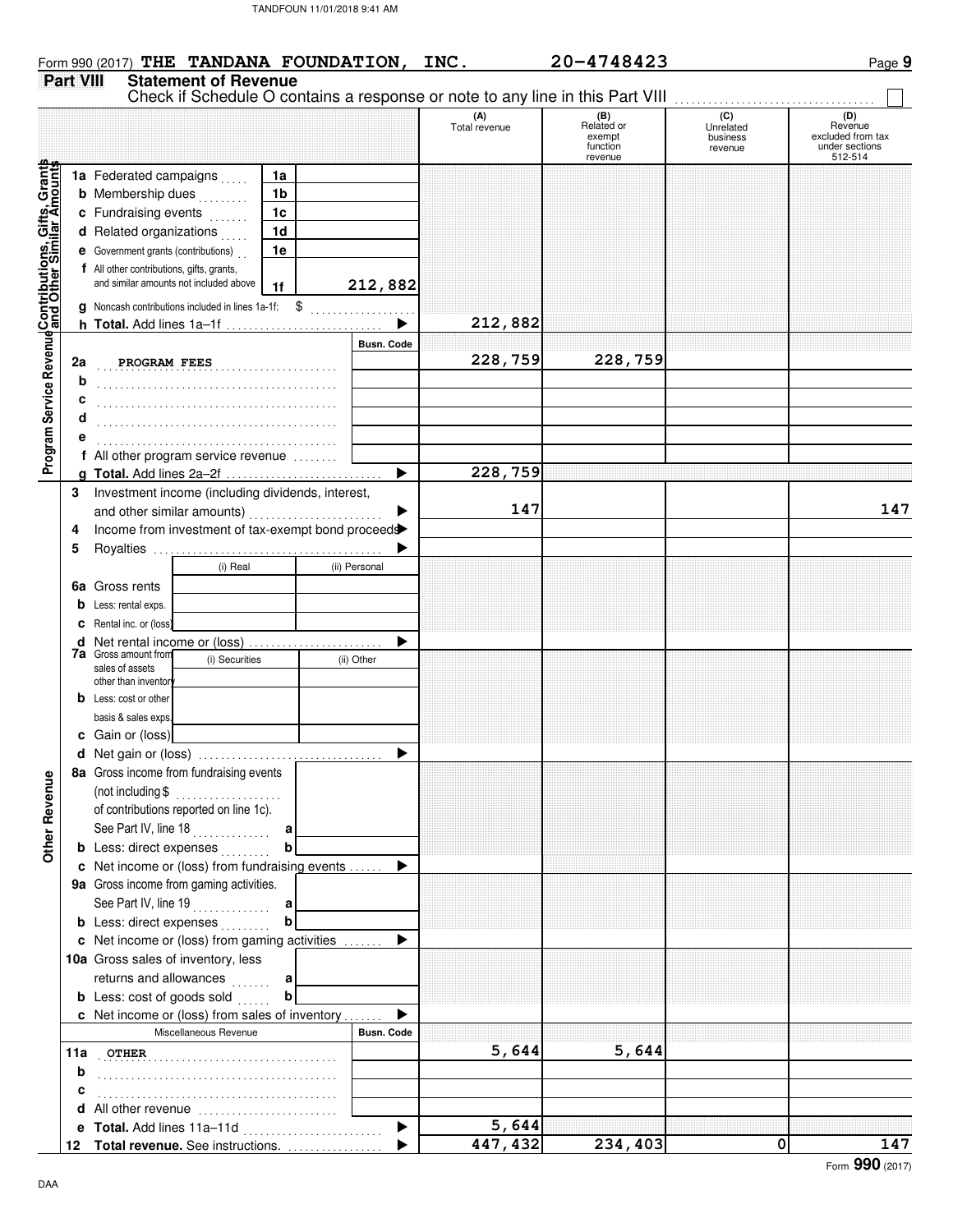| Form 990 (2017) | THE . | TANDANA FOUNDATION,                     | INC. | 20-4748423 | 10<br>Page |
|-----------------|-------|-----------------------------------------|------|------------|------------|
| Part IX         |       | <b>Statement of Functional Expenses</b> |      |            |            |

Section 501(c)(3) and 501(c)(4) organizations must complete all columns. All other organizations must complete column (A). **Do not include amounts reported on lines 6b, 7b, 8b, 9b, and 10b of Part VIII. 1 2 3 4 5 6 7 8 9 10 11 a** Management .............................. **b** Legal **c** Accounting . . . . . . . . . . . . . . . . . . . . . . . . . . . . . . . **d** Lobbying . . . . . . . . . . . . . . . . . . . . . . . . . . . . . . . . . . **e f g** Other. (If line 11g amount exceeds 10% of line 25, column **12** Advertising and promotion . . . . . . . . . . . . . . **13 14 15 16 17 18 19 20 21 22 23 24 a b c d e** All other expenses . . . . . . . . . . . . . . . . . . . . . . . . **25 Total functional expenses.** Add lines 1 through 24e . . . **26** Grants and other assistance to domestic organizations and domestic governments. See Part IV, line 21 **.** . . . . . . . Grants and other assistance to domestic individuals. See Part IV, line 22 Grants and other assistance to foreign organizations, foreign governments, and foreign individuals. See Part IV, lines 15 and 16 Benefits paid to or for members . . . . . . . . . . Compensation of current officers, directors, trustees, and key employees . . . . . . . Compensation not included above, to disqualified persons (as defined under section 4958(f)(1)) and persons described in section  $4958(c)(3)(B)$  ..... Other salaries and wages . . . . . . . . . . . . . . . . . Pension plan accruals and contributions (include section 401(k) and 403(b) employer contributions) Other employee benefits . . . . . . . . . . . . . . . . . Payroll taxes . . . . . . . . . . . . . . . . . . . . . . . . . . . . . . Fees for services (non-employees): . . . . . . . . . . . . . . . . . . . . . . . . . . . . . . . . . . . . . Professional fundraising services. See Part IV, line 1 Investment management fees .............. Office expenses ........................... Information technology . . . . . . . . . . . . . . . . . . . . Royalties . . . . . . . . . . . . . . . . . . . . . . . . . . . . . . . . . Occupancy . . . . . . . . . . . . . . . . . . . . . . . . . . . . . . . Travel . . . . . . . . . . . . . . . . . . . . . . . . . . . . . . . . . . . . Payments of travel or entertainment expenses for any federal, state, or local public officials Conferences, conventions, and meetings . Interest . . . . . . . . . . . . . . . . . . . . . . . . . . . . . . . . . . . Payments to affiliates ...................... Depreciation, depletion, and amortization . Insurance . . . . . . . . . . . . . . . . . . . . . . . . . . . . . . . . . Other expenses. Itemize expenses not covered above (List miscellaneous expenses in line 24e. If line 24e amount exceeds 10% of line 25, column (A) amount, list line 24e expenses on Schedule O.)<br>
FOOD fundraising solicitation. Check here  $\blacktriangleright$  if organization reported in column (B) joint costs from a combined educational campaign and following SOP 98-2 (ASC 958-720) **(A) (B) (C) (D)** Total expenses Program service Management and expenses **general expenses** (D)<br>Fundraising expenses . . . . . . . . . . . . . . . . . . . . . . . . . . . . . . . . . . . . . . . . . . . **PROJECT SUPPLIES** 21,091 21,091 . . . . . . . . . . . . . . . . . . . . . . . . . . . . . . . . . . . . . . . . . . . **ACTIVITIES COST 14,147 14,037 110** Check if Schedule O contains a response or note to any line in this Part IX ........<br> **amounts reported on lines 6b**,  $\begin{array}{|l|l|}\n\hline\n\text{(A)} & \text{(B)} & \text{(B)} \\
\hline\n\text{Total expenses} & \text{Program service}\n\hline\n\end{array}$ **Joint costs.** Complete this line only if the (A) amount, list line 11g expenses on Schedule O.) . . . . . . **X 31,400 31,400 23,660 16,562 7,098 51,050 40,475 10,575 6,321 4,826 1,495 134,079 125,229 8,850 6,058 757 14 5,287 1,478 1,478 44,472 44,436 36 325 325 10,034 6,543 3,491 FOOD 43,261 40,673 223 2,365 LODGING** 35,864 35,864 **22,104 19,628 2,396 80 445,344 403,324 34,288 7,732**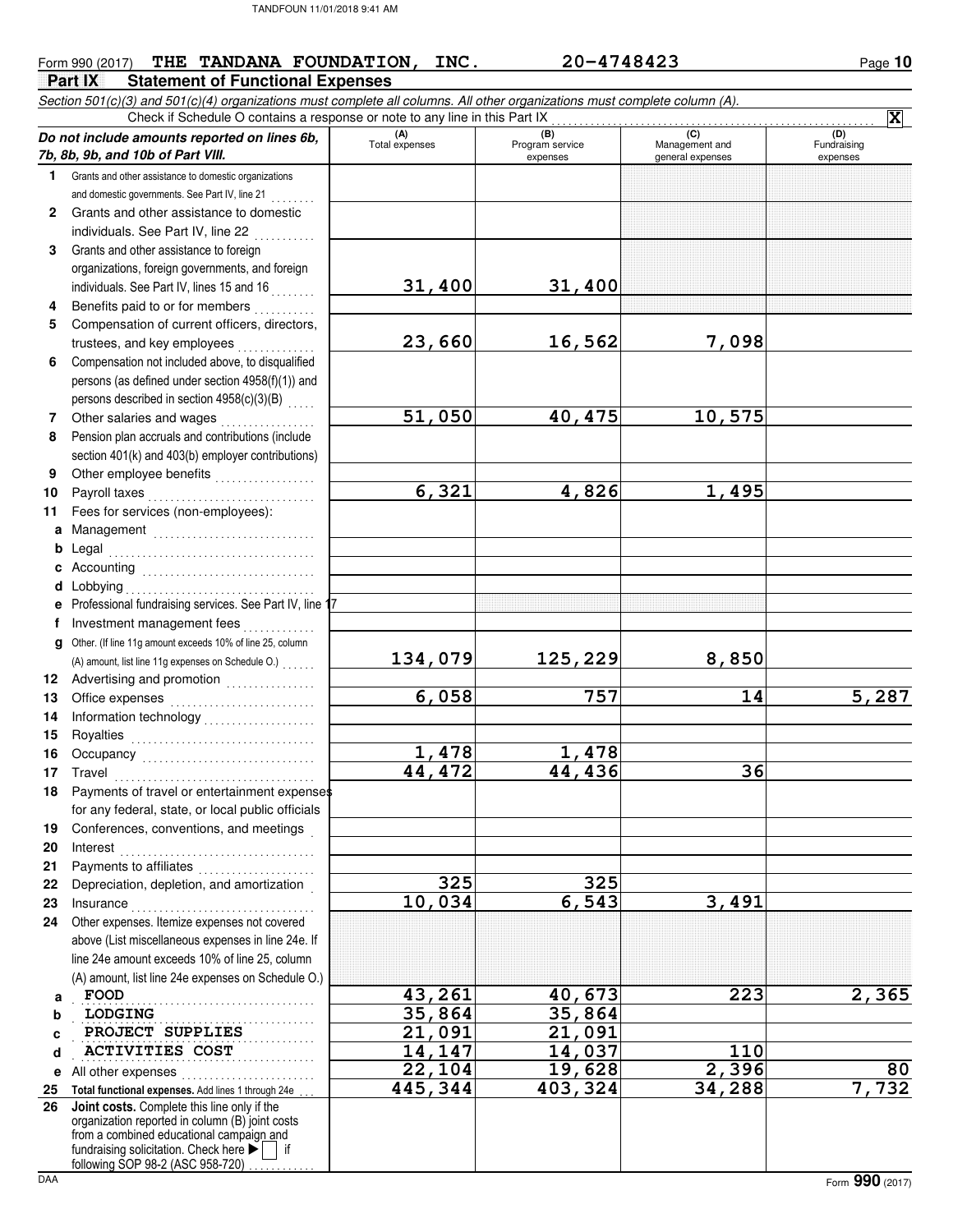## Form 990 (2017) **THE TANDANA FOUNDATION, INC.** 20-4748423 Page 11 **Part X** Balance Sheet **(A) (B)** Check if Schedule O contains a response or note to any line in this Part X

|                             |    |                                                                                                                                                                                                                                      |                       | (A)                       |                 | (B)                    |
|-----------------------------|----|--------------------------------------------------------------------------------------------------------------------------------------------------------------------------------------------------------------------------------------|-----------------------|---------------------------|-----------------|------------------------|
|                             |    |                                                                                                                                                                                                                                      |                       | Beginning of year         |                 | End of year            |
|                             | 1. |                                                                                                                                                                                                                                      |                       | 225,877                   | $\mathbf{1}$    | 252,612                |
|                             | 2  |                                                                                                                                                                                                                                      |                       |                           | $\mathbf{2}$    |                        |
|                             | 3  |                                                                                                                                                                                                                                      |                       |                           | 3               |                        |
|                             | 4  |                                                                                                                                                                                                                                      |                       |                           | 4               |                        |
|                             | 5  | Loans and other receivables from current and former officers, directors,                                                                                                                                                             |                       |                           |                 |                        |
|                             |    | trustees, key employees, and highest compensated employees.                                                                                                                                                                          |                       |                           |                 |                        |
|                             |    | Complete Part II of Schedule L                                                                                                                                                                                                       |                       |                           | 5               |                        |
|                             | 6  | Loans and other receivables from other disqualified persons (as defined under section                                                                                                                                                |                       |                           |                 |                        |
|                             |    | 4958(f)(1)), persons described in section 4958(c)(3)(B), and contributing employers and                                                                                                                                              |                       |                           |                 |                        |
|                             |    | sponsoring organizations of section 501(c)(9) voluntary employees' beneficiary                                                                                                                                                       |                       |                           |                 |                        |
|                             |    | organizations (see instructions). Complete Part II of Schedule L <sub></sub>                                                                                                                                                         |                       |                           | 6               |                        |
| Assets                      | 7  |                                                                                                                                                                                                                                      |                       |                           | $\overline{7}$  |                        |
|                             | 8  |                                                                                                                                                                                                                                      |                       |                           | 8               |                        |
|                             | 9  |                                                                                                                                                                                                                                      |                       |                           | 9               |                        |
|                             |    | 10a Land, buildings, and equipment: cost or                                                                                                                                                                                          |                       |                           |                 |                        |
|                             |    | other basis. Complete Part VI of Schedule D  10a                                                                                                                                                                                     | $\frac{7,434}{7,434}$ |                           |                 |                        |
|                             |    |                                                                                                                                                                                                                                      |                       | 325                       | 10 <sub>c</sub> |                        |
|                             | 11 |                                                                                                                                                                                                                                      |                       |                           | 11              |                        |
|                             | 12 |                                                                                                                                                                                                                                      |                       |                           | 12              |                        |
|                             | 13 |                                                                                                                                                                                                                                      |                       |                           | 13              |                        |
|                             | 14 |                                                                                                                                                                                                                                      |                       |                           | 14              |                        |
|                             | 15 |                                                                                                                                                                                                                                      |                       | $25, 262$ 15              |                 | 1,813                  |
|                             | 16 |                                                                                                                                                                                                                                      |                       | $\overline{251}$ , 464 16 |                 | $\overline{254}$ , 425 |
|                             | 17 | Accounts payable and accrued expenses [11] [11] Accounts payable and accrued expenses [11] [11] Accounts and accrued expenses [11] $\frac{1}{2}$                                                                                     |                       | 1,470                     | 17              | 2,343                  |
|                             | 18 | Grants payable                                                                                                                                                                                                                       |                       |                           | 18              |                        |
|                             | 19 | Deferred revenue <b>contract and the contract of the contract of the contract of the contract of the contract of the contract of the contract of the contract of the contract of the contract of the contract of the contract of</b> |                       |                           | 19              |                        |
|                             | 20 |                                                                                                                                                                                                                                      |                       |                           | 20              |                        |
|                             | 21 |                                                                                                                                                                                                                                      |                       |                           | 21              |                        |
|                             | 22 | Loans and other payables to current and former officers, directors,                                                                                                                                                                  |                       |                           |                 |                        |
| Liabilities                 |    | trustees, key employees, highest compensated employees, and                                                                                                                                                                          |                       |                           |                 |                        |
|                             |    |                                                                                                                                                                                                                                      |                       |                           | 22              |                        |
|                             | 23 |                                                                                                                                                                                                                                      |                       |                           | 23              |                        |
|                             | 24 |                                                                                                                                                                                                                                      |                       |                           | 24              |                        |
|                             | 25 | Other liabilities (including federal income tax, payables to related third                                                                                                                                                           |                       |                           |                 |                        |
|                             |    | parties, and other liabilities not included on lines 17-24). Complete Part X                                                                                                                                                         |                       |                           |                 |                        |
|                             |    | of Schedule D                                                                                                                                                                                                                        |                       |                           | 25              |                        |
|                             | 26 |                                                                                                                                                                                                                                      |                       | 1,470                     | 26              | 2,343                  |
|                             |    | Organizations that follow SFAS 117 (ASC 958), check here $\blacktriangleright$ $\boxed{\text{X}}$ and                                                                                                                                |                       |                           |                 |                        |
|                             |    | complete lines 27 through 29, and lines 33 and 34.                                                                                                                                                                                   |                       |                           |                 |                        |
|                             | 27 | Unrestricted net assets                                                                                                                                                                                                              |                       | 249,994                   | 27              | 252,082                |
|                             | 28 | Temporarily restricted net assets [[11][11] Temporarily restricted net assets [[11][11] Temporarily restricted net assets [[11][11] Temporarily restricted net assets [[11][11] Temporarily restricted net assets in the state       |                       |                           | 28              |                        |
|                             | 29 |                                                                                                                                                                                                                                      |                       |                           | 29              |                        |
|                             |    | Organizations that do not follow SFAS 117 (ASC 958), check here                                                                                                                                                                      | and                   |                           |                 |                        |
|                             |    | complete lines 30 through 34.                                                                                                                                                                                                        |                       |                           |                 |                        |
| Net Assets or Fund Balances | 30 | Capital stock or trust principal, or current funds                                                                                                                                                                                   |                       |                           | 30              |                        |
|                             | 31 | Paid-in or capital surplus, or land, building, or equipment fund [[[[[[[[[[[[[[[[[[[[[[[[[[[[[[[[[[[                                                                                                                                 |                       |                           | 31              |                        |
|                             | 32 | Retained earnings, endowment, accumulated income, or other funds                                                                                                                                                                     |                       |                           | 32              |                        |
|                             | 33 | Total net assets or fund balances                                                                                                                                                                                                    |                       | 249,994                   | 33              | 252,082                |
|                             | 34 |                                                                                                                                                                                                                                      |                       | 251,464                   | 34              | 254,425                |

Form **990** (2017)

ヿ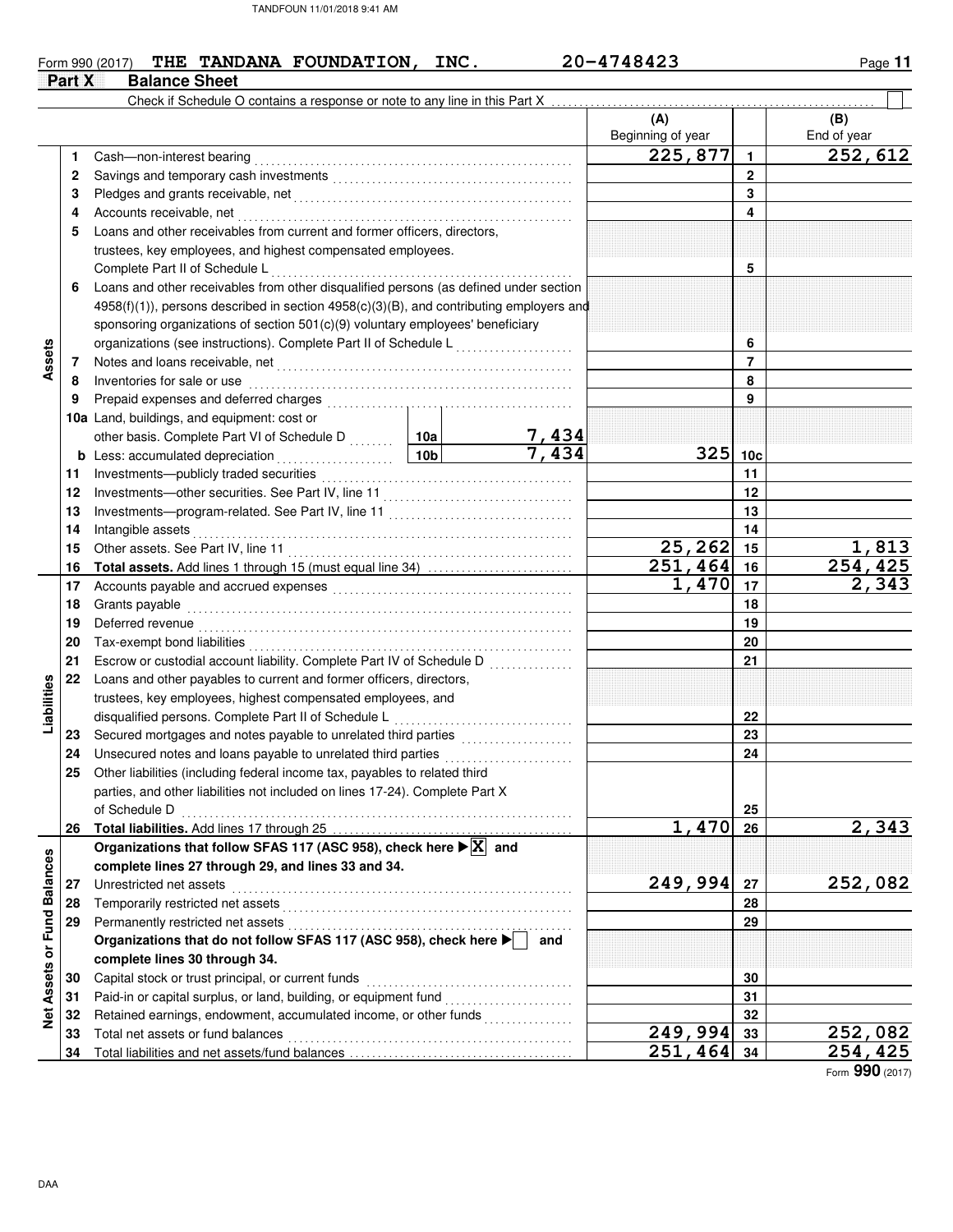|    | 20-4748423<br>Form 990 $(2017)$ THE TANDANA FOUNDATION,<br>INC.                                                                                                                                                                |                |                | Page 12                 |
|----|--------------------------------------------------------------------------------------------------------------------------------------------------------------------------------------------------------------------------------|----------------|----------------|-------------------------|
|    | Part XI<br><b>Reconciliation of Net Assets</b>                                                                                                                                                                                 |                |                |                         |
|    |                                                                                                                                                                                                                                |                |                |                         |
| 1. |                                                                                                                                                                                                                                | $\mathbf{1}$   |                | 447,432                 |
| 2  |                                                                                                                                                                                                                                | $\overline{2}$ |                | 445, 344                |
| 3  | Revenue less expenses. Subtract line 2 from line 1                                                                                                                                                                             | 3              |                | $\frac{2,088}{249,994}$ |
| 4  |                                                                                                                                                                                                                                | $\overline{4}$ |                |                         |
| 5  |                                                                                                                                                                                                                                | 5              |                |                         |
| 6  |                                                                                                                                                                                                                                | 6              |                |                         |
| 7  | Investment expenses                                                                                                                                                                                                            | $\overline{7}$ |                |                         |
| 8  | Prior period adjustments [11, 12] and the contract of the contract of the contract of the contract of the contract of the contract of the contract of the contract of the contract of the contract of the contract of the cont | 8              |                |                         |
| 9  |                                                                                                                                                                                                                                | $\mathbf{q}$   |                |                         |
| 10 | Net assets or fund balances at end of year. Combine lines 3 through 9 (must equal Part X, line                                                                                                                                 |                |                |                         |
|    | 33, column (B))                                                                                                                                                                                                                | 10             |                | 252,082                 |
|    | <b>Financial Statements and Reporting</b><br>Part XII                                                                                                                                                                          |                |                |                         |
|    |                                                                                                                                                                                                                                |                |                |                         |
|    |                                                                                                                                                                                                                                |                |                | Yes No                  |
| 1. | Accounting method used to prepare the Form 990: $ \mathbf{X} $ Cash<br>Accrual<br>Other                                                                                                                                        |                |                |                         |
|    | If the organization changed its method of accounting from a prior year or checked "Other," explain in                                                                                                                          |                |                |                         |
|    | Schedule O.                                                                                                                                                                                                                    |                |                |                         |
|    | 2a Were the organization's financial statements compiled or reviewed by an independent accountant?                                                                                                                             |                | 2a             | X                       |
|    | If "Yes," check a box below to indicate whether the financial statements for the year were compiled or                                                                                                                         |                |                |                         |
|    | reviewed on a separate basis, consolidated basis, or both:                                                                                                                                                                     |                |                |                         |
|    | Consolidated basis<br>Separate basis<br>$\perp$<br>Both consolidated and separate basis                                                                                                                                        |                |                |                         |
|    | <b>b</b> Were the organization's financial statements audited by an independent accountant?                                                                                                                                    |                | 2 <sub>b</sub> | X                       |
|    | If "Yes," check a box below to indicate whether the financial statements for the year were audited on a                                                                                                                        |                |                |                         |
|    | separate basis, consolidated basis, or both:                                                                                                                                                                                   |                |                |                         |
|    | Both consolidated and separate basis<br>Separate basis<br><b>Consolidated basis</b>                                                                                                                                            |                |                |                         |
|    | c If "Yes" to line 2a or 2b, does the organization have a committee that assumes responsibility for oversight                                                                                                                  |                |                |                         |
|    | of the audit, review, or compilation of its financial statements and selection of an independent accountant?                                                                                                                   |                | 2c             |                         |
|    | If the organization changed either its oversight process or selection process during the tax year, explain in                                                                                                                  |                |                |                         |
|    | Schedule O.                                                                                                                                                                                                                    |                |                |                         |
|    | 3a As a result of a federal award, was the organization required to undergo an audit or audits as set forth in                                                                                                                 |                |                |                         |
|    | the Single Audit Act and OMB Circular A-133?                                                                                                                                                                                   |                | За             |                         |
|    | de la calcada de la c<br>b If "Yes," did the organization undergo the required audit or audits? If the organization did not undergo the                                                                                        |                |                |                         |
|    | required audit or audits, explain why in Schedule O and describe any steps taken to undergo such audits                                                                                                                        |                | 3 <sub>b</sub> |                         |

Form **990** (2017)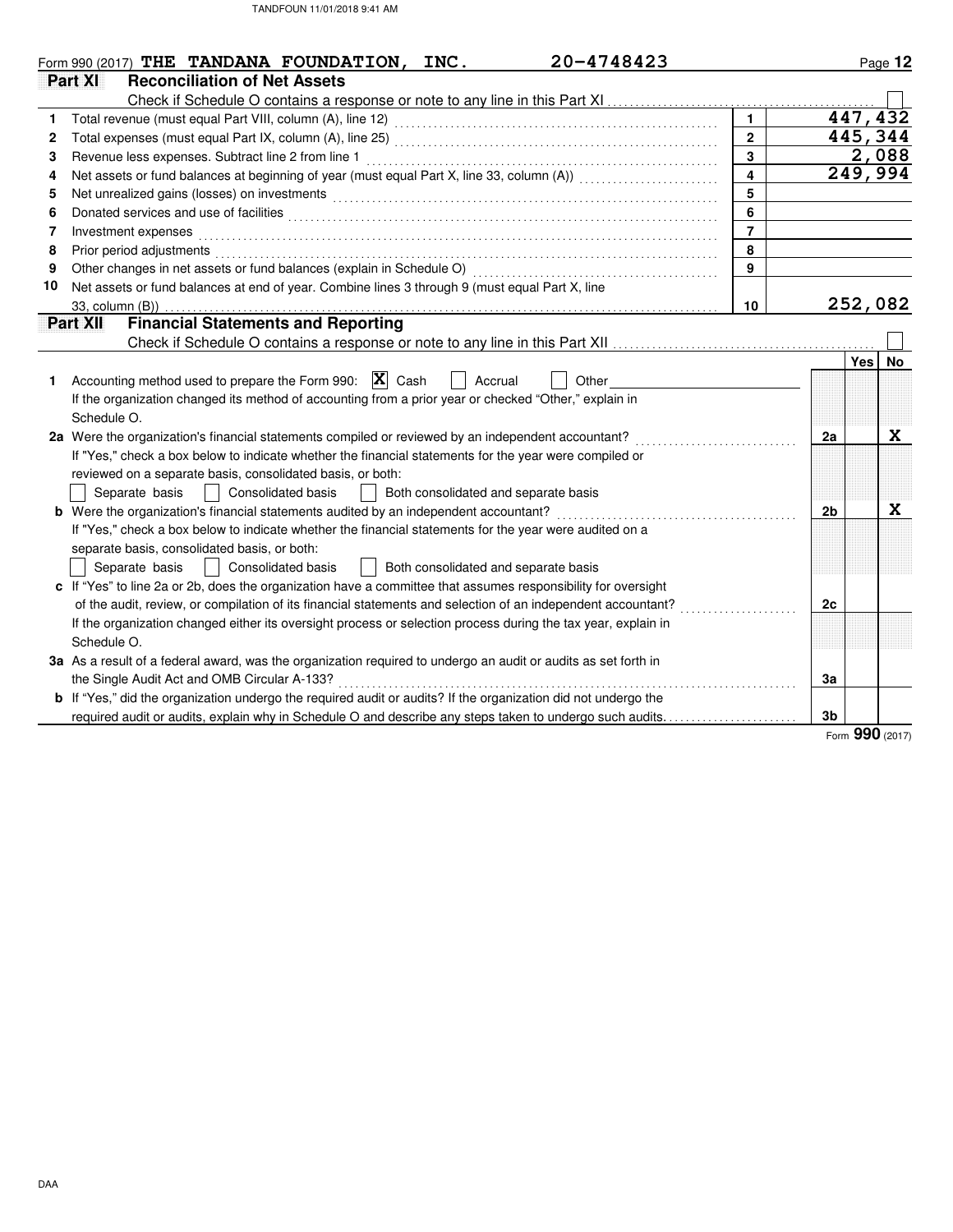| <b>SCHEDULE A</b>          |                                                                                                      | <b>Public Charity Status and Public Support</b>                                                                                                                                                                                                                |     |                                       |                               |                                                     | OMB No. 1545-0047                   |
|----------------------------|------------------------------------------------------------------------------------------------------|----------------------------------------------------------------------------------------------------------------------------------------------------------------------------------------------------------------------------------------------------------------|-----|---------------------------------------|-------------------------------|-----------------------------------------------------|-------------------------------------|
| (Form 990 or 990-EZ)       |                                                                                                      | Complete if the organization is a section 501(c)(3) organization or a section 4947(a)(1) nonexempt charitable trust.                                                                                                                                           |     |                                       |                               |                                                     |                                     |
| Department of the Treasury |                                                                                                      | Attach to Form 990 or Form 990-EZ.                                                                                                                                                                                                                             |     |                                       |                               |                                                     | <b>Open to Public</b>               |
| Internal Revenue Service   |                                                                                                      | Go to www.irs.gov/Form990 for instructions and the latest information.                                                                                                                                                                                         |     |                                       |                               |                                                     | Inspection                          |
| Name of the organization   |                                                                                                      | THE TANDANA FOUNDATION, INC.                                                                                                                                                                                                                                   |     |                                       |                               | <b>Employer identification number</b><br>20-4748423 |                                     |
| Partill                    |                                                                                                      | <b>Reason for Public Charity Status (All organizations must complete this part.) See instructions.</b>                                                                                                                                                         |     |                                       |                               |                                                     |                                     |
|                            |                                                                                                      | The organization is not a private foundation because it is: (For lines 1 through 12, check only one box.)                                                                                                                                                      |     |                                       |                               |                                                     |                                     |
| 1                          |                                                                                                      | A church, convention of churches, or association of churches described in section 170(b)(1)(A)(i).                                                                                                                                                             |     |                                       |                               |                                                     |                                     |
| 2                          |                                                                                                      | A school described in section 170(b)(1)(A)(ii). (Attach Schedule E (Form 990 or 990-EZ).)                                                                                                                                                                      |     |                                       |                               |                                                     |                                     |
| 3                          |                                                                                                      | A hospital or a cooperative hospital service organization described in section 170(b)(1)(A)(iii).                                                                                                                                                              |     |                                       |                               |                                                     |                                     |
| 4                          |                                                                                                      | A medical research organization operated in conjunction with a hospital described in section 170(b)(1)(A)(iii). Enter the hospital's name,                                                                                                                     |     |                                       |                               |                                                     |                                     |
| city, and state:           |                                                                                                      |                                                                                                                                                                                                                                                                |     |                                       |                               |                                                     |                                     |
| 5                          | section 170(b)(1)(A)(iv). (Complete Part II.)                                                        | An organization operated for the benefit of a college or university owned or operated by a governmental unit described in                                                                                                                                      |     |                                       |                               |                                                     |                                     |
| 6                          |                                                                                                      | A federal, state, or local government or governmental unit described in section 170(b)(1)(A)(v).                                                                                                                                                               |     |                                       |                               |                                                     |                                     |
| 7                          | described in section 170(b)(1)(A)(vi). (Complete Part II.)                                           | An organization that normally receives a substantial part of its support from a governmental unit or from the general public                                                                                                                                   |     |                                       |                               |                                                     |                                     |
| 8                          |                                                                                                      | A community trust described in section 170(b)(1)(A)(vi). (Complete Part II.)                                                                                                                                                                                   |     |                                       |                               |                                                     |                                     |
| 9                          |                                                                                                      | An agricultural research organization described in section 170(b)(1)(A)(ix) operated in conjunction with a land-grant college                                                                                                                                  |     |                                       |                               |                                                     |                                     |
| university:                |                                                                                                      | or university or a non-land grant college of agriculture (see instructions). Enter the name, city, and state of the college or                                                                                                                                 |     |                                       |                               |                                                     |                                     |
| $ \mathbf{X} $<br>10       |                                                                                                      | An organization that normally receives: (1) more than 33 1/3% of its support from contributions, membership fees, and gross                                                                                                                                    |     |                                       |                               |                                                     |                                     |
|                            |                                                                                                      | receipts from activities related to its exempt functions—subject to certain exceptions, and (2) no more than 33 1/3% of its<br>support from gross investment income and unrelated business taxable income (less section 511 tax) from businesses               |     |                                       |                               |                                                     |                                     |
|                            |                                                                                                      | acquired by the organization after June 30, 1975. See section 509(a)(2). (Complete Part III.)                                                                                                                                                                  |     |                                       |                               |                                                     |                                     |
| 11                         | An organization organized and operated exclusively to test for public safety. See section 509(a)(4). |                                                                                                                                                                                                                                                                |     |                                       |                               |                                                     |                                     |
| 12                         |                                                                                                      | An organization organized and operated exclusively for the benefit of, to perform the functions of, or to carry out the purposes                                                                                                                               |     |                                       |                               |                                                     |                                     |
|                            |                                                                                                      | of one or more publicly supported organizations described in section 509(a)(1) or section 509(a)(2). See section 509(a)(3).<br>Check the box in lines 12a through 12d that describes the type of supporting organization and complete lines 12e, 12f, and 12g. |     |                                       |                               |                                                     |                                     |
| a                          |                                                                                                      | Type I. A supporting organization operated, supervised, or controlled by its supported organization(s), typically by giving                                                                                                                                    |     |                                       |                               |                                                     |                                     |
|                            |                                                                                                      | the supported organization(s) the power to regularly appoint or elect a majority of the directors or trustees of the<br>supporting organization. You must complete Part IV, Sections A and B.                                                                  |     |                                       |                               |                                                     |                                     |
| b                          |                                                                                                      | Type II. A supporting organization supervised or controlled in connection with its supported organization(s), by having<br>control or management of the supporting organization vested in the same persons that control or manage the supported                |     |                                       |                               |                                                     |                                     |
|                            |                                                                                                      | organization(s). You must complete Part IV, Sections A and C.                                                                                                                                                                                                  |     |                                       |                               |                                                     |                                     |
| c                          |                                                                                                      | Type III functionally integrated. A supporting organization operated in connection with, and functionally integrated with,<br>its supported organization(s) (see instructions). You must complete Part IV, Sections A, D, and E.                               |     |                                       |                               |                                                     |                                     |
| d                          |                                                                                                      | Type III non-functionally integrated. A supporting organization operated in connection with its supported organization(s)                                                                                                                                      |     |                                       |                               |                                                     |                                     |
|                            |                                                                                                      | that is not functionally integrated. The organization generally must satisfy a distribution requirement and an attentiveness<br>requirement (see instructions). You must complete Part IV, Sections A and D, and Part V.                                       |     |                                       |                               |                                                     |                                     |
| е                          |                                                                                                      | Check this box if the organization received a written determination from the IRS that it is a Type I, Type II, Type III                                                                                                                                        |     |                                       |                               |                                                     |                                     |
|                            |                                                                                                      | functionally integrated, or Type III non-functionally integrated supporting organization.                                                                                                                                                                      |     |                                       |                               |                                                     |                                     |
| f<br>g                     | Enter the number of supported organizations                                                          | Provide the following information about the supported organization(s).                                                                                                                                                                                         |     |                                       |                               |                                                     |                                     |
| (i) Name of supported      | (ii) EIN                                                                                             | (iii) Type of organization                                                                                                                                                                                                                                     |     | (iv) Is the organization              | (v) Amount of monetary        |                                                     | (vi) Amount of                      |
| organization               |                                                                                                      | (described on lines 1-10<br>above (see instructions))                                                                                                                                                                                                          |     | listed in your governing<br>document? | support (see<br>instructions) |                                                     | other support (see<br>instructions) |
|                            |                                                                                                      |                                                                                                                                                                                                                                                                | Yes | No                                    |                               |                                                     |                                     |
| (A)                        |                                                                                                      |                                                                                                                                                                                                                                                                |     |                                       |                               |                                                     |                                     |
| (B)                        |                                                                                                      |                                                                                                                                                                                                                                                                |     |                                       |                               |                                                     |                                     |
| (C)                        |                                                                                                      |                                                                                                                                                                                                                                                                |     |                                       |                               |                                                     |                                     |
| (D)                        |                                                                                                      |                                                                                                                                                                                                                                                                |     |                                       |                               |                                                     |                                     |
| (E)                        |                                                                                                      |                                                                                                                                                                                                                                                                |     |                                       |                               |                                                     |                                     |
|                            |                                                                                                      |                                                                                                                                                                                                                                                                |     |                                       |                               |                                                     |                                     |
|                            |                                                                                                      |                                                                                                                                                                                                                                                                |     |                                       |                               |                                                     |                                     |
| <b>Total</b>               |                                                                                                      |                                                                                                                                                                                                                                                                |     |                                       |                               |                                                     |                                     |

**For Paperwork Reduction Act Notice, see the Instructions for Form 990 or 990-EZ.**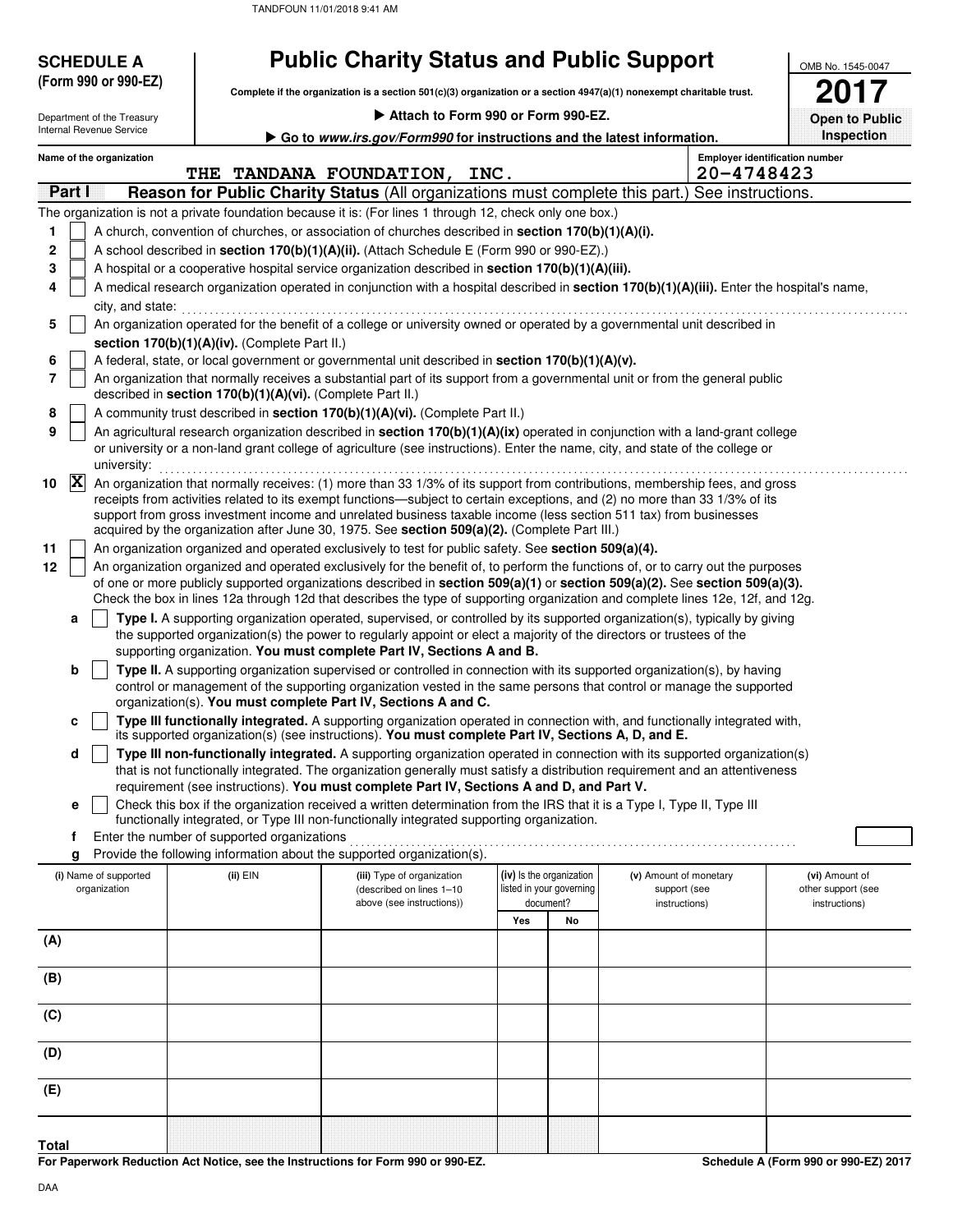|              | Schedule A (Form 990 or 990-EZ) 2017                                                                                               | THE TANDANA FOUNDATION, INC. |          |            |            | 20-4748423 | Page 2    |
|--------------|------------------------------------------------------------------------------------------------------------------------------------|------------------------------|----------|------------|------------|------------|-----------|
|              | Support Schedule for Organizations Described in Sections 170(b)(1)(A)(iv) and 170(b)(1)(A)(vi)<br>Part II                          |                              |          |            |            |            |           |
|              | (Complete only if you checked the box on line 5, 7, or 8 of Part I or if the organization failed to qualify under                  |                              |          |            |            |            |           |
|              | Part III. If the organization fails to qualify under the tests listed below, please complete Part III.)                            |                              |          |            |            |            |           |
|              | <b>Section A. Public Support</b>                                                                                                   |                              |          |            |            |            |           |
|              | Calendar year (or fiscal year beginning in) $\blacktriangleright$                                                                  | (a) 2013                     | (b) 2014 | $(c)$ 2015 | $(d)$ 2016 | $(e)$ 2017 | (f) Total |
| 1            | Gifts, grants, contributions, and                                                                                                  |                              |          |            |            |            |           |
|              | membership fees received. (Do not                                                                                                  |                              |          |            |            |            |           |
|              | include any "unusual grants.")                                                                                                     |                              |          |            |            |            |           |
| $\mathbf{2}$ | Tax revenues levied for the                                                                                                        |                              |          |            |            |            |           |
|              | organization's benefit and either paid                                                                                             |                              |          |            |            |            |           |
|              | to or expended on its behalf                                                                                                       |                              |          |            |            |            |           |
| 3            | The value of services or facilities                                                                                                |                              |          |            |            |            |           |
|              | furnished by a governmental unit to the                                                                                            |                              |          |            |            |            |           |
|              | organization without charge<br>.                                                                                                   |                              |          |            |            |            |           |
| 4            | Total. Add lines 1 through 3                                                                                                       |                              |          |            |            |            |           |
| 5            | The portion of total contributions by                                                                                              |                              |          |            |            |            |           |
|              | each person (other than a                                                                                                          |                              |          |            |            |            |           |
|              | governmental unit or publicly<br>supported organization) included on                                                               |                              |          |            |            |            |           |
|              | line 1 that exceeds 2% of the amount                                                                                               |                              |          |            |            |            |           |
|              | shown on line 11, column (f)                                                                                                       |                              |          |            |            |            |           |
| 6            | Public support. Subtract line 5 from line 4.                                                                                       |                              |          |            |            |            |           |
|              | <b>Section B. Total Support</b>                                                                                                    |                              |          |            |            |            |           |
|              | Calendar year (or fiscal year beginning in)                                                                                        | (a) 2013                     | (b) 2014 | $(c)$ 2015 | $(d)$ 2016 | $(e)$ 2017 | (f) Total |
| 7            | Amounts from line 4                                                                                                                |                              |          |            |            |            |           |
| 8            | Gross income from interest, dividends,                                                                                             |                              |          |            |            |            |           |
|              | payments received on securities loans,                                                                                             |                              |          |            |            |            |           |
|              | rents, royalties, and income from<br>similar sources                                                                               |                              |          |            |            |            |           |
|              | Net income from unrelated business                                                                                                 |                              |          |            |            |            |           |
| 9            | activities, whether or not the business                                                                                            |                              |          |            |            |            |           |
|              | is regularly carried on                                                                                                            |                              |          |            |            |            |           |
| 10           | Other income. Do not include gain or                                                                                               |                              |          |            |            |            |           |
|              | loss from the sale of capital assets                                                                                               |                              |          |            |            |            |           |
|              | (Explain in Part VI.)                                                                                                              |                              |          |            |            |            |           |
| 11           | Total support. Add lines 7 through 10                                                                                              |                              |          |            |            |            |           |
| 12           | Gross receipts from related activities, etc. (see instructions)                                                                    |                              |          |            |            | 12         |           |
| 13           | First five years. If the Form 990 is for the organization's first, second, third, fourth, or fifth tax year as a section 501(c)(3) |                              |          |            |            |            |           |
|              |                                                                                                                                    |                              |          |            |            |            |           |
|              | <b>Section C. Computation of Public Support Percentage</b>                                                                         |                              |          |            |            |            |           |
| 14           | Public support percentage for 2017 (line 6, column (f) divided by line 11, column (f)) [[[[[[[[[[[[[[[[[[[[[[                      |                              |          |            |            | 14         | %         |
| 15           | Public support percentage from 2016 Schedule A, Part II, line 14                                                                   |                              |          |            |            | 15         | %         |
| 16а          | 33 1/3% support test-2017. If the organization did not check the box on line 13, and line 14 is 33 1/3% or more, check this        |                              |          |            |            |            |           |
|              | box and stop here. The organization qualifies as a publicly supported organization                                                 |                              |          |            |            |            |           |
| b            | 33 1/3% support test-2016. If the organization did not check a box on line 13 or 16a, and line 15 is 33 1/3% or more, check        |                              |          |            |            |            |           |
|              | this box and stop here. The organization qualifies as a publicly supported organization                                            |                              |          |            |            |            |           |
|              | 17a 10%-facts-and-circumstances test-2017. If the organization did not check a box on line 13, 16a, or 16b, and line 14 is         |                              |          |            |            |            |           |
|              | 10% or more, and if the organization meets the "facts-and-circumstances" test, check this box and stop here. Explain in            |                              |          |            |            |            |           |
|              | Part VI how the organization meets the "facts-and-circumstances" test. The organization qualifies as a publicly supported          |                              |          |            |            |            |           |
|              | organization                                                                                                                       |                              |          |            |            |            |           |
| b            | 10%-facts-and-circumstances test-2016. If the organization did not check a box on line 13, 16a, 16b, or 17a, and line              |                              |          |            |            |            |           |
|              | 15 is 10% or more, and if the organization meets the "facts-and-circumstances" test, check this box and stop here.                 |                              |          |            |            |            |           |
|              | Explain in Part VI how the organization meets the "facts-and-circumstances" test. The organization qualifies as a publicly         |                              |          |            |            |            |           |
|              | supported organization                                                                                                             |                              |          |            |            |            |           |
| 18           | Private foundation. If the organization did not check a box on line 13, 16a, 16b, 17a, or 17b, check this box and see              |                              |          |            |            |            |           |
|              | instructions                                                                                                                       |                              |          |            |            |            |           |
|              |                                                                                                                                    |                              |          |            |            |            |           |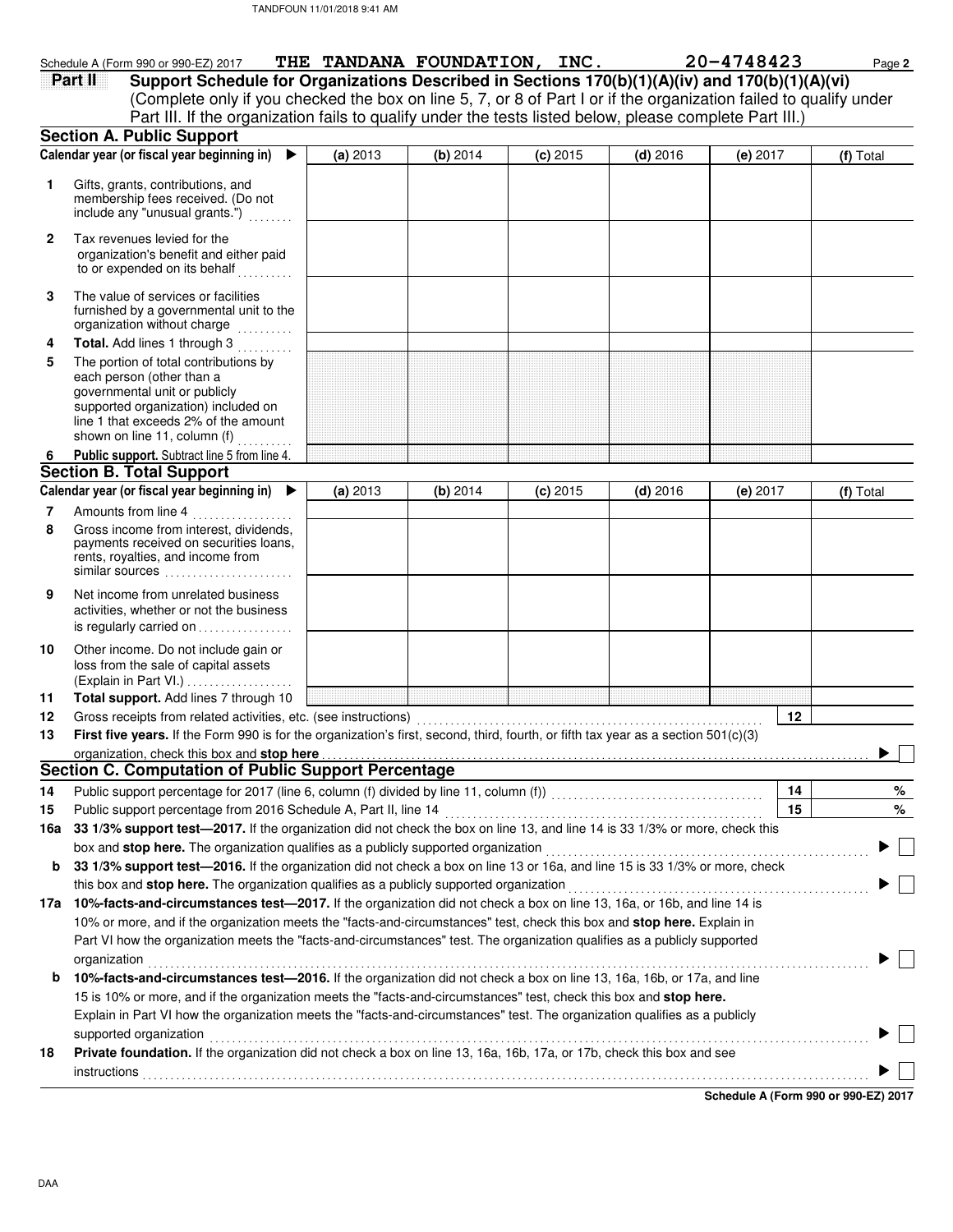### Schedule A (Form 990 or 990-EZ) 2017 **THE TANDANA FOUNDATION, INC.** 20-4748423 Page 3

**Part III** Support Schedule for Organizations Described in Section 509(a)(2) (Complete only if you checked the box on line 10 of Part I or if the organization failed to qualify under Part II. If the organization fails to qualify under the tests listed below, please complete Part II.)

|                 | <b>Section A. Public Support</b>                                                                                                                                                                                                                                         |          |          |            |            |          |              |
|-----------------|--------------------------------------------------------------------------------------------------------------------------------------------------------------------------------------------------------------------------------------------------------------------------|----------|----------|------------|------------|----------|--------------|
|                 | Calendar year (or fiscal year beginning in)<br>▶                                                                                                                                                                                                                         | (a) 2013 | (b) 2014 | $(c)$ 2015 | $(d)$ 2016 | (e) 2017 | (f) Total    |
| $\mathbf{1}$    | Gifts, grants, contributions, and membership                                                                                                                                                                                                                             |          |          |            |            |          |              |
|                 | fees received. (Do not include any "unusual grants.")                                                                                                                                                                                                                    | 115,180  | 114,960  | 163,514    | 226,653    | 212,882  | 833,189      |
| $\mathbf{2}$    | Gross receipts from admissions, merchandise                                                                                                                                                                                                                              |          |          |            |            |          |              |
|                 | sold or services performed, or facilities<br>furnished in any activity that is related to the                                                                                                                                                                            |          |          |            |            |          |              |
|                 | organization's tax-exempt purpose                                                                                                                                                                                                                                        | 187,029  | 168,535  | 211,941    | 250,953    | 234,403  | 1,052,861    |
| 3               | Gross receipts from activities that are not an<br>unrelated trade or business under section 513                                                                                                                                                                          |          |          |            |            |          |              |
| 4               | Tax revenues levied for the<br>organization's benefit and either paid<br>to or expended on its behalf                                                                                                                                                                    |          |          |            |            |          |              |
| 5               | The value of services or facilities<br>furnished by a governmental unit to the<br>organization without charge                                                                                                                                                            |          |          |            |            |          |              |
| 6               | Total. Add lines 1 through 5                                                                                                                                                                                                                                             | 302,209  | 283,495  | 375,455    | 477,606    | 447,285  | 1,886,050    |
| 7a              | Amounts included on lines 1, 2, and 3<br>received from disqualified persons                                                                                                                                                                                              | 53,447   | 52,235   | 85,649     | 112,000    | 124,739  | 428,070      |
| b               | Amounts included on lines 2 and 3<br>received from other than disqualified<br>persons that exceed the greater of \$5,000<br>or 1% of the amount on line 13 for the year                                                                                                  | 60,700   | 45,025   | 81,880     | 105,413    | 108,895  | 401,913      |
| C               | Add lines 7a and 7b                                                                                                                                                                                                                                                      | 114, 147 | 97,260   | 167,529    | 217, 413   | 233,634  | 829,983      |
| 8               | Public support. (Subtract line 7c from                                                                                                                                                                                                                                   |          |          |            |            |          |              |
|                 | line $6.$ )                                                                                                                                                                                                                                                              |          |          |            |            |          | 1,056,067    |
|                 | <b>Section B. Total Support</b>                                                                                                                                                                                                                                          |          |          |            |            |          |              |
|                 | Calendar year (or fiscal year beginning in)<br>▶                                                                                                                                                                                                                         | (a) 2013 | (b) 2014 | $(c)$ 2015 | $(d)$ 2016 | (e) 2017 | (f) Total    |
| 9               | Amounts from line 6                                                                                                                                                                                                                                                      | 302,209  | 283,495  | 375,455    | 477,606    | 447,285  | 1,886,050    |
| 10a             | Gross income from interest, dividends,<br>payments received on securities loans, rents,                                                                                                                                                                                  |          |          |            |            |          |              |
|                 | royalties, and income from similar sources.                                                                                                                                                                                                                              | 757      | 723      | 903        | 859        | 147      | 3,389        |
| b               | Unrelated business taxable income (less<br>section 511 taxes) from businesses<br>acquired after June 30, 1975                                                                                                                                                            |          |          |            |            |          |              |
|                 | c Add lines 10a and 10b $\ldots$                                                                                                                                                                                                                                         | 757      | 723      | 903        | 859        | 147      | 3,389        |
| 11              | Net income from unrelated business<br>activities not included in line 10b, whether<br>or not the business is regularly carried on                                                                                                                                        |          |          |            |            |          |              |
| 12 <sub>2</sub> | Other income. Do not include gain or<br>loss from the sale of capital assets<br>(Explain in Part VI.)                                                                                                                                                                    |          |          |            |            |          |              |
| 13              | Total support. (Add lines 9, 10c, 11,                                                                                                                                                                                                                                    |          |          |            |            |          |              |
|                 | and $12.$ )<br>.                                                                                                                                                                                                                                                         | 302,966  | 284,218  | 376,358    | 478,465    | 447,432  | 1,889,439    |
| 14              | First five years. If the Form 990 is for the organization's first, second, third, fourth, or fifth tax year as a section 501(c)(3)                                                                                                                                       |          |          |            |            |          |              |
|                 | organization, check this box and stop here                                                                                                                                                                                                                               |          |          |            |            |          |              |
|                 | <b>Section C. Computation of Public Support Percentage</b>                                                                                                                                                                                                               |          |          |            |            |          |              |
| 15              | Public support percentage for 2017 (line 8, column (f) divided by line 13, column (f)) [[[[[[[[[[[[[[[[[[[[[[                                                                                                                                                            |          |          |            |            | 15       | 55.89%       |
| 16              |                                                                                                                                                                                                                                                                          |          |          |            |            | 16       | 61.30%       |
| 17              | Section D. Computation of Investment Income Percentage                                                                                                                                                                                                                   |          |          |            |            | 17       |              |
| 18              | Investment income percentage for 2017 (line 10c, column (f) divided by line 13, column (f))<br>[[10] Investment income percentage for 2017 (line 10c, column (f) divided by line 13, column (f))<br>Investment income percentage from 2016 Schedule A, Part III, line 17 |          |          |            |            | 18       | %<br>$\%$    |
| 19a             | 33 1/3% support tests-2017. If the organization did not check the box on line 14, and line 15 is more than 33 1/3%, and line                                                                                                                                             |          |          |            |            |          |              |
|                 | 17 is not more than 33 1/3%, check this box and stop here. The organization qualifies as a publicly supported organization                                                                                                                                               |          |          |            |            |          | $\mathbf{X}$ |
| b               | 33 1/3% support tests-2016. If the organization did not check a box on line 14 or line 19a, and line 16 is more than 33 1/3%, and                                                                                                                                        |          |          |            |            |          |              |
|                 | line 18 is not more than 33 1/3%, check this box and stop here. The organization qualifies as a publicly supported organization                                                                                                                                          |          |          |            |            |          |              |
| 20              |                                                                                                                                                                                                                                                                          |          |          |            |            |          |              |
|                 |                                                                                                                                                                                                                                                                          |          |          |            |            |          |              |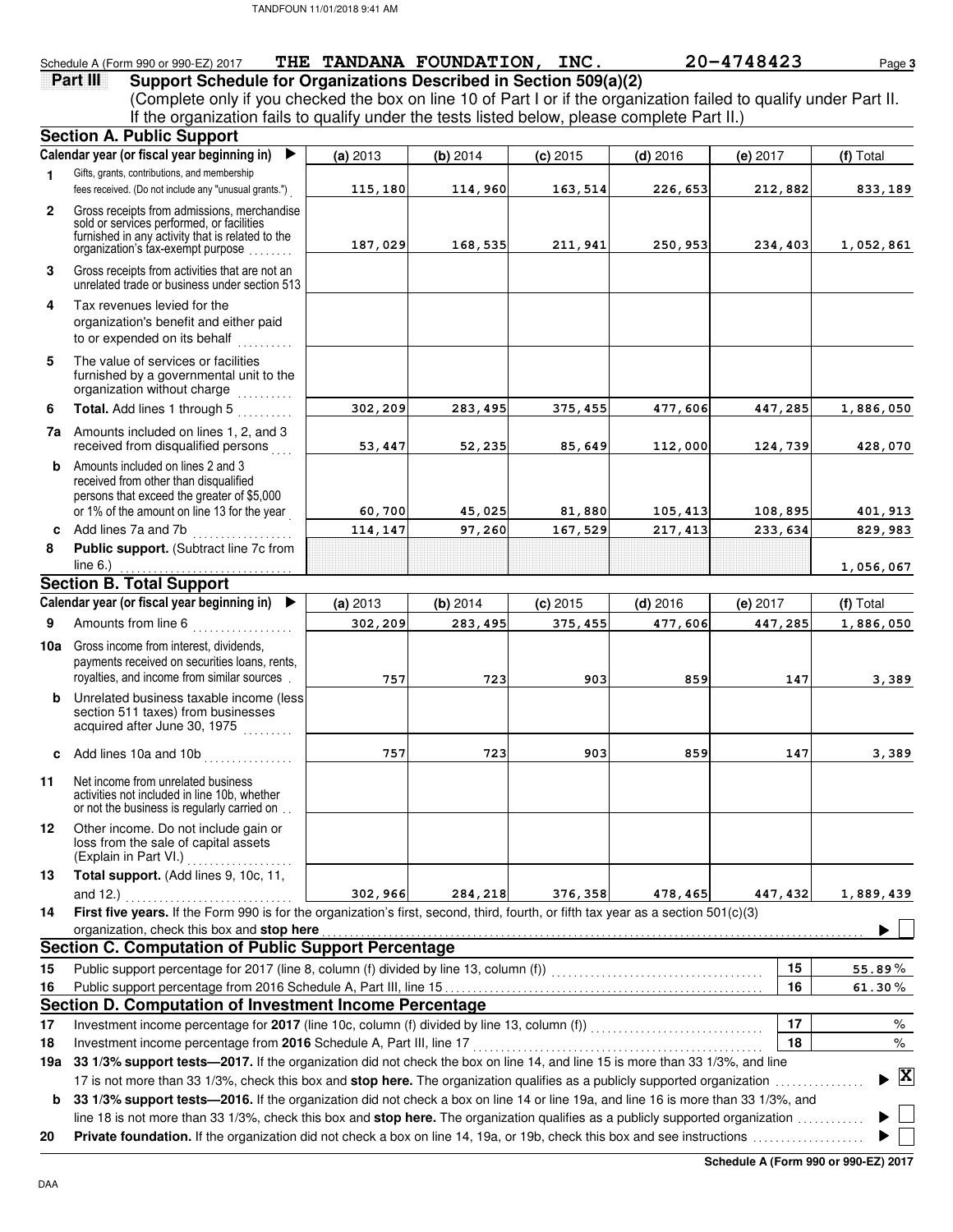|              | 20-4748423<br>THE TANDANA FOUNDATION,<br>INC.<br>Schedule A (Form 990 or 990-EZ) 2017                                                                                                                     |                |     | Page 4    |
|--------------|-----------------------------------------------------------------------------------------------------------------------------------------------------------------------------------------------------------|----------------|-----|-----------|
|              | Part IV<br><b>Supporting Organizations</b>                                                                                                                                                                |                |     |           |
|              | (Complete only if you checked a box in line 12 on Part I. If you checked 12a of Part I, complete Sections A                                                                                               |                |     |           |
|              | and B. If you checked 12b of Part I, complete Sections A and C. If you checked 12c of Part I, complete                                                                                                    |                |     |           |
|              | Sections A, D, and E. If you checked 12d of Part I, complete Sections A and D, and complete Part V.)                                                                                                      |                |     |           |
|              | <b>Section A. All Supporting Organizations</b>                                                                                                                                                            |                |     |           |
|              |                                                                                                                                                                                                           |                | Yes | <b>No</b> |
| 1            | Are all of the organization's supported organizations listed by name in the organization's governing                                                                                                      |                |     |           |
|              | documents? If "No," describe in Part VI how the supported organizations are designated. If designated by<br>class or purpose, describe the designation. If historic and continuing relationship, explain. | 1              |     |           |
| $\mathbf{2}$ | Did the organization have any supported organization that does not have an IRS determination of status                                                                                                    |                |     |           |
|              | under section 509(a)(1) or (2)? If "Yes," explain in <b>Part VI</b> how the organization determined that the supported                                                                                    |                |     |           |
|              | organization was described in section 509(a)(1) or (2).                                                                                                                                                   | $\mathbf{2}$   |     |           |
| 3a           | Did the organization have a supported organization described in section $501(c)(4)$ , $(5)$ , or $(6)$ ? If "Yes," answer                                                                                 |                |     |           |
|              | $(b)$ and $(c)$ below.                                                                                                                                                                                    | 3a             |     |           |
| b            | Did the organization confirm that each supported organization qualified under section $501(c)(4)$ , $(5)$ , or $(6)$ and                                                                                  |                |     |           |
|              | satisfied the public support tests under section $509(a)(2)$ ? If "Yes," describe in <b>Part VI</b> when and how the                                                                                      |                |     |           |
|              | organization made the determination.                                                                                                                                                                      | 3b             |     |           |
| c            | Did the organization ensure that all support to such organizations was used exclusively for section $170(c)(2)(B)$                                                                                        |                |     |           |
|              | purposes? If "Yes," explain in Part VI what controls the organization put in place to ensure such use.                                                                                                    | 3 <sub>c</sub> |     |           |
| 4a           | Was any supported organization not organized in the United States ("foreign supported organization")? If                                                                                                  |                |     |           |
|              | "Yes," and if you checked 12a or 12b in Part I, answer (b) and (c) below.                                                                                                                                 | 4a             |     |           |
| b            | Did the organization have ultimate control and discretion in deciding whether to make grants to the foreign                                                                                               |                |     |           |
|              | supported organization? If "Yes," describe in Part VI how the organization had such control and discretion                                                                                                |                |     |           |
|              | despite being controlled or supervised by or in connection with its supported organizations.                                                                                                              | 4b             |     |           |
| c            | Did the organization support any foreign supported organization that does not have an IRS determination                                                                                                   |                |     |           |
|              | under sections 501(c)(3) and 509(a)(1) or (2)? If "Yes," explain in <b>Part VI</b> what controls the organization used                                                                                    |                |     |           |

**5a** Did the organization add, substitute, or remove any supported organizations during the tax year? If "Yes," to ensure that all support to the foreign supported organization was used exclusively for section 170(c)(2)(B) purposes. answer (b) and (c) below (if applicable). Also, provide detail in **Part VI,** including (i) the names and EIN numbers of the supported organizations added, substituted, or removed; (ii) the reasons for each such action; (iii) the authority under the organization's organizing document authorizing such action; and (iv) how the action was accomplished (such as by amendment to the organizing document).

- **b Type I or Type II only.** Was any added or substituted supported organization part of a class already designated in the organization's organizing document?
- **c Substitutions only.** Was the substitution the result of an event beyond the organization's control?
- **6** Did the organization provide support (whether in the form of grants or the provision of services or facilities) to anyone other than (i) its supported organizations, (ii) individuals that are part of the charitable class benefited by one or more of its supported organizations, or (iii) other supporting organizations that also support or benefit one or more of the filing organization's supported organizations? If "Yes," provide detail in **Part VI.**
- **7** Did the organization provide a grant, loan, compensation, or other similar payment to a substantial contributor (defined in section 4958(c)(3)(C)), a family member of a substantial contributor, or a 35% controlled entity with regard to a substantial contributor? If "Yes," complete Part I of Schedule L (Form 990 or 990-EZ).
- **8** Did the organization make a loan to a disqualified person (as defined in section 4958) not described in line 7? If "Yes," complete Part I of Schedule L (Form 990 or 990-EZ).
- **9a** Was the organization controlled directly or indirectly at any time during the tax year by one or more disqualified persons as defined in section 4946 (other than foundation managers and organizations described in section 509(a)(1) or (2))? If "Yes," provide detail in **Part VI.**
- **b** Did one or more disqualified persons (as defined in line 9a) hold a controlling interest in any entity in which the supporting organization had an interest? If "Yes," provide detail in **Part VI.**
- **c** Did a disqualified person (as defined in line 9a) have an ownership interest in, or derive any personal benefit from, assets in which the supporting organization also had an interest? If "Yes," provide detail in **Part VI.**
- **10a** Was the organization subject to the excess business holdings rules of section 4943 because of section 4943(f) (regarding certain Type II supporting organizations, and all Type III non-functionally integrated supporting organizations)? If "Yes," answer 10b below.
- **b** Did the organization have any excess business holdings in the tax year? (Use Schedule C, Form 4720, to determine whether the organization had excess business holdings.)

**Schedule A (Form 990 or 990-EZ) 2017 10b**

**4c**

**5a**

**5b 5c**

**6**

**7**

**8**

**9a**

**9b**

**9c**

**10a**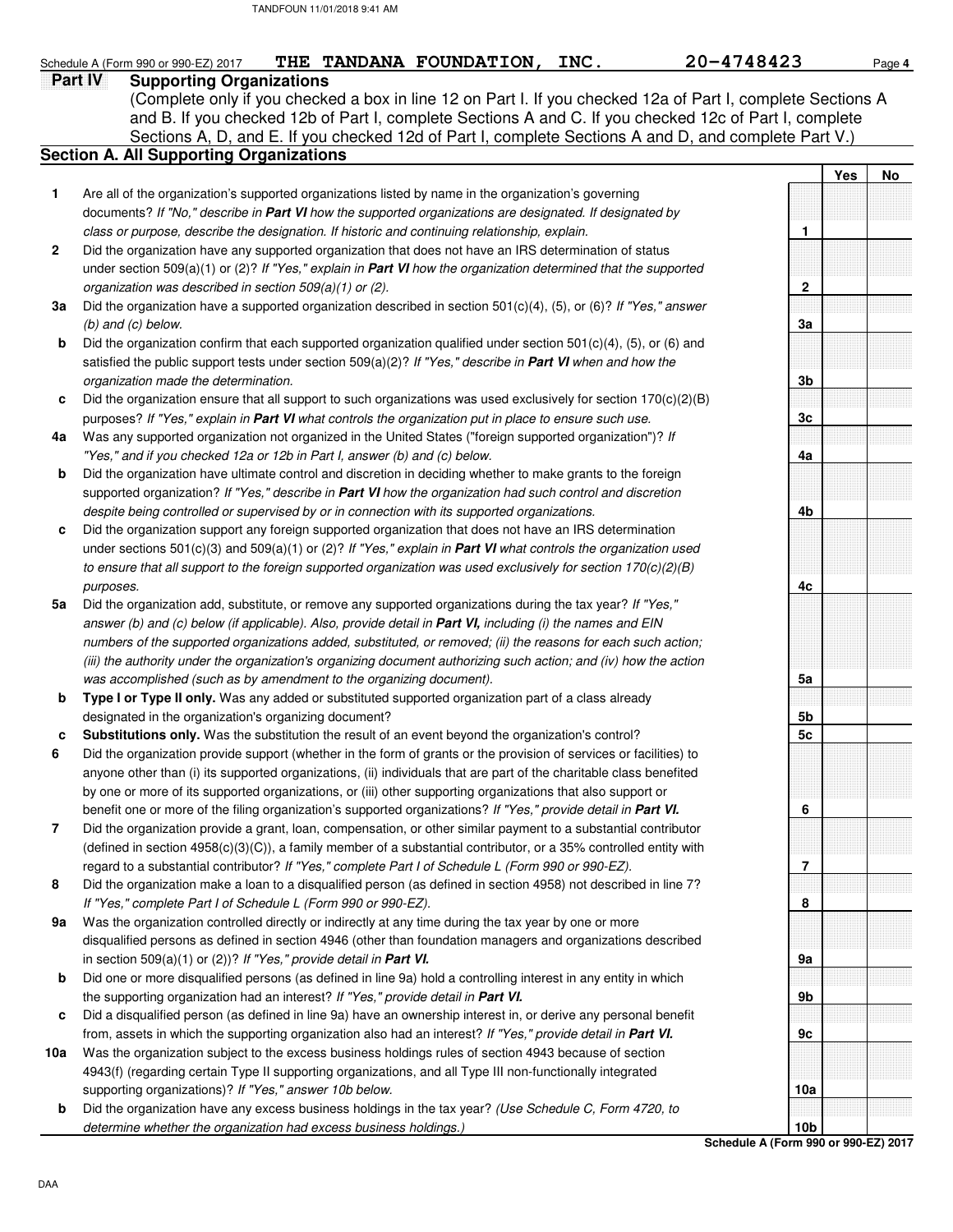|              | 20-4748423<br>THE TANDANA FOUNDATION,<br>INC.<br>Schedule A (Form 990 or 990-EZ) 2017                                             |                 |     | Page 5 |
|--------------|-----------------------------------------------------------------------------------------------------------------------------------|-----------------|-----|--------|
|              | Part IV<br><b>Supporting Organizations (continued)</b>                                                                            |                 | Yes | No     |
| 11           | Has the organization accepted a gift or contribution from any of the following persons?                                           |                 |     |        |
| a            | A person who directly or indirectly controls, either alone or together with persons described in (b) and (c)                      |                 |     |        |
|              | below, the governing body of a supported organization?                                                                            | 11a             |     |        |
|              | <b>b</b> A family member of a person described in (a) above?                                                                      | 11 <sub>b</sub> |     |        |
| c            | A 35% controlled entity of a person described in (a) or (b) above? If "Yes" to a, b, or c, provide detail in Part VI.             | 11c             |     |        |
|              | <b>Section B. Type I Supporting Organizations</b>                                                                                 |                 |     |        |
|              |                                                                                                                                   |                 | Yes | No     |
| 1            | Did the directors, trustees, or membership of one or more supported organizations have the power to                               |                 |     |        |
|              | regularly appoint or elect at least a majority of the organization's directors or trustees at all times during the                |                 |     |        |
|              | tax year? If "No," describe in Part VI how the supported organization(s) effectively operated, supervised, or                     |                 |     |        |
|              | controlled the organization's activities. If the organization had more than one supported organization,                           |                 |     |        |
|              | describe how the powers to appoint and/or remove directors or trustees were allocated among the supported                         |                 |     |        |
|              | organizations and what conditions or restrictions, if any, applied to such powers during the tax year.                            | 1               |     |        |
| $\mathbf{2}$ | Did the organization operate for the benefit of any supported organization other than the supported                               |                 |     |        |
|              | organization(s) that operated, supervised, or controlled the supporting organization? If "Yes," explain in Part                   |                 |     |        |
|              | VI how providing such benefit carried out the purposes of the supported organization(s) that operated,                            |                 |     |        |
|              | supervised, or controlled the supporting organization.                                                                            | $\mathbf 2$     |     |        |
|              | <b>Section C. Type II Supporting Organizations</b>                                                                                |                 |     |        |
|              |                                                                                                                                   |                 | Yes | No     |
| 1            | Were a majority of the organization's directors or trustees during the tax year also a majority of the directors                  |                 |     |        |
|              | or trustees of each of the organization's supported organization(s)? If "No," describe in <b>Part VI</b> how control              |                 |     |        |
|              | or management of the supporting organization was vested in the same persons that controlled or managed                            |                 |     |        |
|              | the supported organization(s).                                                                                                    | 1               |     |        |
|              | <b>Section D. All Type III Supporting Organizations</b>                                                                           |                 |     |        |
|              |                                                                                                                                   |                 | Yes | No     |
| 1            | Did the organization provide to each of its supported organizations, by the last day of the fifth month of the                    |                 |     |        |
|              | organization's tax year, (i) a written notice describing the type and amount of support provided during the prior tax             |                 |     |        |
|              | year, (ii) a copy of the Form 990 that was most recently filed as of the date of notification, and (iii) copies of the            |                 |     |        |
|              | organization's governing documents in effect on the date of notification, to the extent not previously provided?                  | $\mathbf{1}$    |     |        |
| $\mathbf{2}$ | Were any of the organization's officers, directors, or trustees either (i) appointed or elected by the supported                  |                 |     |        |
|              | organization(s) or (ii) serving on the governing body of a supported organization? If "No," explain in Part VI how                |                 |     |        |
|              | the organization maintained a close and continuous working relationship with the supported organization(s).                       | $\mathbf{2}$    |     |        |
| 3            | By reason of the relationship described in (2), did the organization's supported organizations have a                             |                 |     |        |
|              | significant voice in the organization's investment policies and in directing the use of the organization's                        |                 |     |        |
|              | income or assets at all times during the tax year? If "Yes," describe in Part VI the role the organization's                      |                 |     |        |
|              | supported organizations played in this regard.                                                                                    | 3               |     |        |
|              | Section E. Type III Functionally-Integrated Supporting Organizations                                                              |                 |     |        |
| 1            | Check the box next to the method that the organization used to satisfy the Integral Part Test during the year (see instructions). |                 |     |        |
| a            | The organization satisfied the Activities Test. Complete <b>line 2</b> below.                                                     |                 |     |        |

The organization is the parent of each of its supported organizations. Complete **line 3** below. **b**

The organization supported a governmental entity. Describe in **Part VI** how you supported a government entity (see instructions). **c**

|  |  |  | 2 Activities Test. Answer (a) and (b) below. |  |  |  |  |
|--|--|--|----------------------------------------------|--|--|--|--|
|--|--|--|----------------------------------------------|--|--|--|--|

- **a** Did substantially all of the organization's activities during the tax year directly further the exempt purposes of the supported organization(s) to which the organization was responsive? If "Yes," then in **Part VI identify those supported organizations and explain** how these activities directly furthered their exempt purposes, how the organization was responsive to those supported organizations, and how the organization determined that these activities constituted substantially all of its activities.
- **b** Did the activities described in (a) constitute activities that, but for the organization's involvement, one or more of the organization's supported organization(s) would have been engaged in? If "Yes," explain in **Part VI** the reasons for the organization's position that its supported organization(s) would have engaged in these activities but for the organization's involvement.
- **3** Parent of Supported Organizations. **Answer (a) and (b) below.**
	- **a** Did the organization have the power to regularly appoint or elect a majority of the officers, directors, or trustees of each of the supported organizations? Provide details in **Part VI.**
- DAA **Schedule A (Form 990 or 990-EZ) 2017 b** Did the organization exercise a substantial degree of direction over the policies, programs, and activities of each of its supported organizations? If "Yes," describe in **Part VI** the role played by the organization in this regard.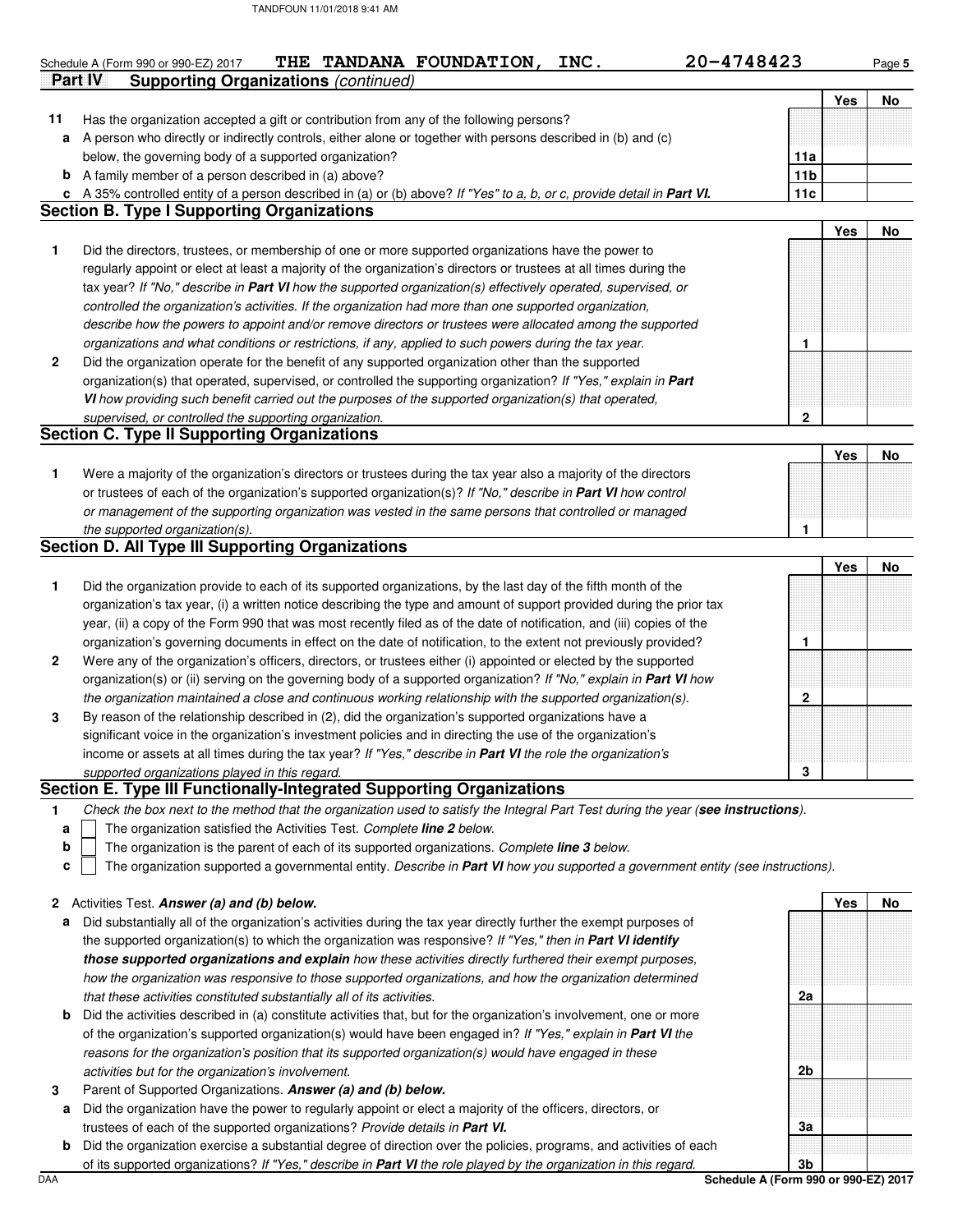| THE TANDANA FOUNDATION, INC.<br>Schedule A (Form 990 or 990-EZ) 2017                                                                   |                | 20-4748423     | Page 6                         |
|----------------------------------------------------------------------------------------------------------------------------------------|----------------|----------------|--------------------------------|
| Type III Non-Functionally Integrated 509(a)(3) Supporting Organizations<br>Part V                                                      |                |                |                                |
| Check here if the organization satisfied the Integral Part Test as a qualifying trust on Nov. 20, 1970 (explain in Part VI). See<br>1. |                |                |                                |
| instructions. All other Type III non-functionally integrated supporting organizations must complete Sections A through E.              |                |                |                                |
| Section A - Adjusted Net Income                                                                                                        |                | (A) Prior Year | (B) Current Year               |
|                                                                                                                                        |                |                | (optional)                     |
| Net short-term capital gain<br>$\mathbf{1}$                                                                                            | 1              |                |                                |
| $\mathbf 2$<br>Recoveries of prior-year distributions                                                                                  | $\mathbf{2}$   |                |                                |
| 3<br>Other gross income (see instructions)                                                                                             | 3              |                |                                |
| Add lines 1 through 3.<br>4                                                                                                            | 4              |                |                                |
| 5<br>Depreciation and depletion                                                                                                        | 5              |                |                                |
| Portion of operating expenses paid or incurred for production or<br>6                                                                  |                |                |                                |
| collection of gross income or for management, conservation, or                                                                         |                |                |                                |
| maintenance of property held for production of income (see instructions)                                                               | 6              |                |                                |
| 7<br>Other expenses (see instructions)                                                                                                 | $\overline{7}$ |                |                                |
| 8<br>Adjusted Net Income (subtract lines 5, 6 and 7 from line 4)                                                                       | 8              |                |                                |
| <b>Section B - Minimum Asset Amount</b>                                                                                                |                | (A) Prior Year | (B) Current Year<br>(optional) |
| Aggregate fair market value of all non-exempt-use assets (see<br>1                                                                     |                |                |                                |
| instructions for short tax year or assets held for part of year):                                                                      |                |                |                                |
| Average monthly value of securities<br>a                                                                                               | 1a             |                |                                |
| b<br>Average monthly cash balances                                                                                                     | 1b             |                |                                |
| Fair market value of other non-exempt-use assets<br>c                                                                                  | 1 <sub>c</sub> |                |                                |
| <b>Total</b> (add lines 1a, 1b, and 1c)<br>d                                                                                           | 1d             |                |                                |
| e Discount claimed for blockage or other                                                                                               |                |                |                                |
| factors (explain in detail in <b>Part VI</b> ):                                                                                        |                |                |                                |
| $\mathbf{2}$<br>Acquisition indebtedness applicable to non-exempt-use assets                                                           | $\mathbf{2}$   |                |                                |
| 3<br>Subtract line 2 from line 1d.                                                                                                     | 3              |                |                                |
| Cash deemed held for exempt use. Enter 1-1/2% of line 3 (for greater amount,<br>4                                                      |                |                |                                |
| see instructions)                                                                                                                      | 4              |                |                                |
| 5<br>Net value of non-exempt-use assets (subtract line 4 from line 3)                                                                  | 5              |                |                                |
| 6<br>Multiply line 5 by .035.                                                                                                          | 6              |                |                                |
| 7<br>Recoveries of prior-year distributions                                                                                            | $\overline{7}$ |                |                                |
| 8<br>Minimum Asset Amount (add line 7 to line 6)                                                                                       | 8              |                |                                |
| <b>Section C - Distributable Amount</b>                                                                                                |                |                | <b>Current Year</b>            |
| Adjusted net income for prior year (from Section A, line 8, Column A)<br>1                                                             | 1              |                |                                |
| $\mathbf{2}$<br>Enter 85% of line 1.                                                                                                   | $\mathbf{2}$   |                |                                |
| 3<br>Minimum asset amount for prior year (from Section B, line 8, Column A)                                                            | 3              |                |                                |
| 4<br>Enter greater of line 2 or line 3.                                                                                                | 4              |                |                                |
| 5<br>Income tax imposed in prior year                                                                                                  | 5              |                |                                |
| <b>Distributable Amount.</b> Subtract line 5 from line 4, unless subject to<br>6                                                       |                |                |                                |
| emergency temporary reduction (see instructions).                                                                                      | 6              |                |                                |

emergency temporary reduction (see instructions).

**7**  $\,$   $\,$   $\,$   $\,$   $\,$   $\,$  Check here if the current year is the organization's first as a non-functionally integrated Type III supporting organization (see instructions).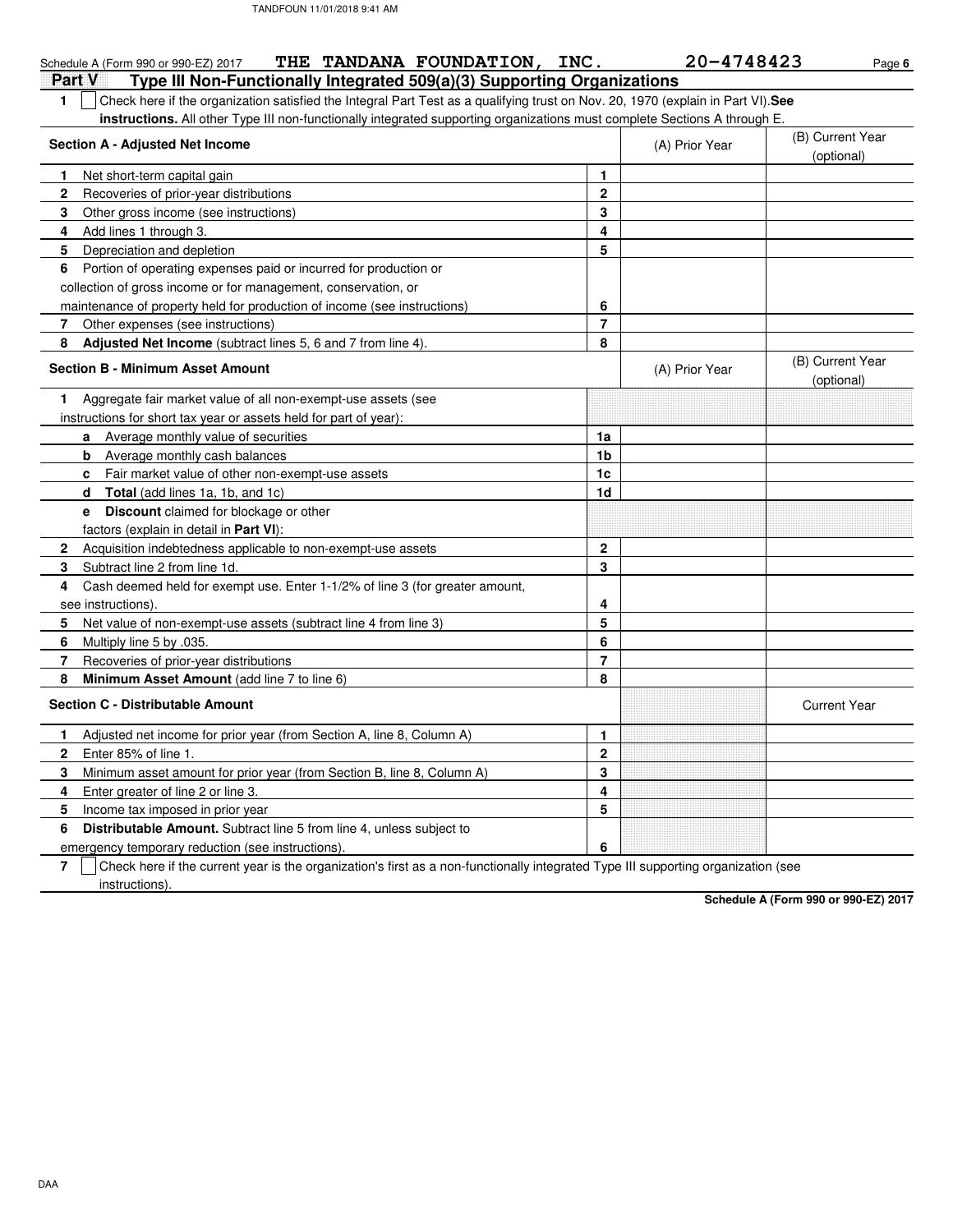|              | THE TANDANA FOUNDATION, INC.<br>Schedule A (Form 990 or 990-EZ) 2017                                  |                             | 20-4748423                | Page 7                 |
|--------------|-------------------------------------------------------------------------------------------------------|-----------------------------|---------------------------|------------------------|
| Part V       | Type III Non-Functionally Integrated 509(a)(3) Supporting Organizations (continued)                   |                             |                           |                        |
|              | <b>Section D - Distributions</b>                                                                      |                             |                           | <b>Current Year</b>    |
| 1            | Amounts paid to supported organizations to accomplish exempt purposes                                 |                             |                           |                        |
| $\mathbf{2}$ | Amounts paid to perform activity that directly furthers exempt purposes of supported                  |                             |                           |                        |
|              | organizations, in excess of income from activity                                                      |                             |                           |                        |
| 3            | Administrative expenses paid to accomplish exempt purposes of supported organizations                 |                             |                           |                        |
| 4            | Amounts paid to acquire exempt-use assets                                                             |                             |                           |                        |
| 5            | Qualified set-aside amounts (prior IRS approval required)                                             |                             |                           |                        |
| 6            | Other distributions (describe in Part VI). See instructions.                                          |                             |                           |                        |
| 7            | Total annual distributions. Add lines 1 through 6.                                                    |                             |                           |                        |
| 8            | Distributions to attentive supported organizations to which the organization is responsive            |                             |                           |                        |
|              | (provide details in Part VI). See instructions.                                                       |                             |                           |                        |
| 9            | Distributable amount for 2017 from Section C, line 6                                                  |                             |                           |                        |
| 10           | Line 8 amount divided by line 9 amount                                                                |                             |                           |                        |
|              |                                                                                                       | (i)                         | (ii)                      | (iii)                  |
|              | Section E - Distribution Allocations (see instructions)                                               | <b>Excess Distributions</b> | <b>Underdistributions</b> | <b>Distributable</b>   |
|              |                                                                                                       |                             | Pre-2017                  | <b>Amount for 2017</b> |
| 1            | Distributable amount for 2017 from Section C, line 6                                                  |                             |                           |                        |
| $\mathbf{2}$ | Underdistributions, if any, for years prior to 2017                                                   |                             |                           |                        |
|              | (reasonable cause required-explain in Part VI). See                                                   |                             |                           |                        |
|              | instructions.                                                                                         |                             |                           |                        |
| 3            | Excess distributions carryover, if any, to 2017:                                                      |                             |                           |                        |
| a            |                                                                                                       |                             |                           |                        |
|              | <b>b</b> From 2013                                                                                    |                             |                           |                        |
|              | <b>c</b> From 2014                                                                                    |                             |                           |                        |
|              | $d$ From 2015                                                                                         |                             |                           |                        |
|              | e From 2016                                                                                           |                             |                           |                        |
|              | f Total of lines 3a through e                                                                         |                             |                           |                        |
|              | g Applied to underdistributions of prior years                                                        |                             |                           |                        |
|              | h Applied to 2017 distributable amount                                                                |                             |                           |                        |
|              | <i>i</i> Carryover from 2012 not applied (see instructions)                                           |                             |                           |                        |
|              | Remainder. Subtract lines 3g, 3h, and 3i from 3f.<br>Distributions for 2017 from                      |                             |                           |                        |
| 4            | \$                                                                                                    |                             |                           |                        |
|              | Section D, line 7:<br>a Applied to underdistributions of prior years                                  |                             |                           |                        |
|              |                                                                                                       |                             |                           |                        |
|              | <b>b</b> Applied to 2017 distributable amount<br><b>c</b> Remainder. Subtract lines 4a and 4b from 4. |                             |                           |                        |
| 5            | Remaining underdistributions for years prior to 2017, if                                              |                             |                           |                        |
|              | any. Subtract lines 3g and 4a from line 2. For result                                                 |                             |                           |                        |
|              | greater than zero, explain in Part VI. See instructions.                                              |                             |                           |                        |
| 6            | Remaining underdistributions for 2017. Subtract lines 3h                                              |                             |                           |                        |
|              | and 4b from line 1. For result greater than zero, explain in                                          |                             |                           |                        |
|              | Part VI. See instructions.                                                                            |                             |                           |                        |
| 7            | Excess distributions carryover to 2018. Add lines 3j                                                  |                             |                           |                        |
|              | and 4c.                                                                                               |                             |                           |                        |
| 8            | Breakdown of line 7:                                                                                  |                             |                           |                        |
|              | a Excess from 2013                                                                                    |                             |                           |                        |
|              | <b>b</b> Excess from 2014 $\ldots$                                                                    |                             |                           |                        |
|              | c Excess from 2015                                                                                    |                             |                           |                        |
|              | d Excess from 2016                                                                                    |                             |                           |                        |
|              | e Excess from 2017                                                                                    |                             |                           |                        |
|              |                                                                                                       |                             |                           |                        |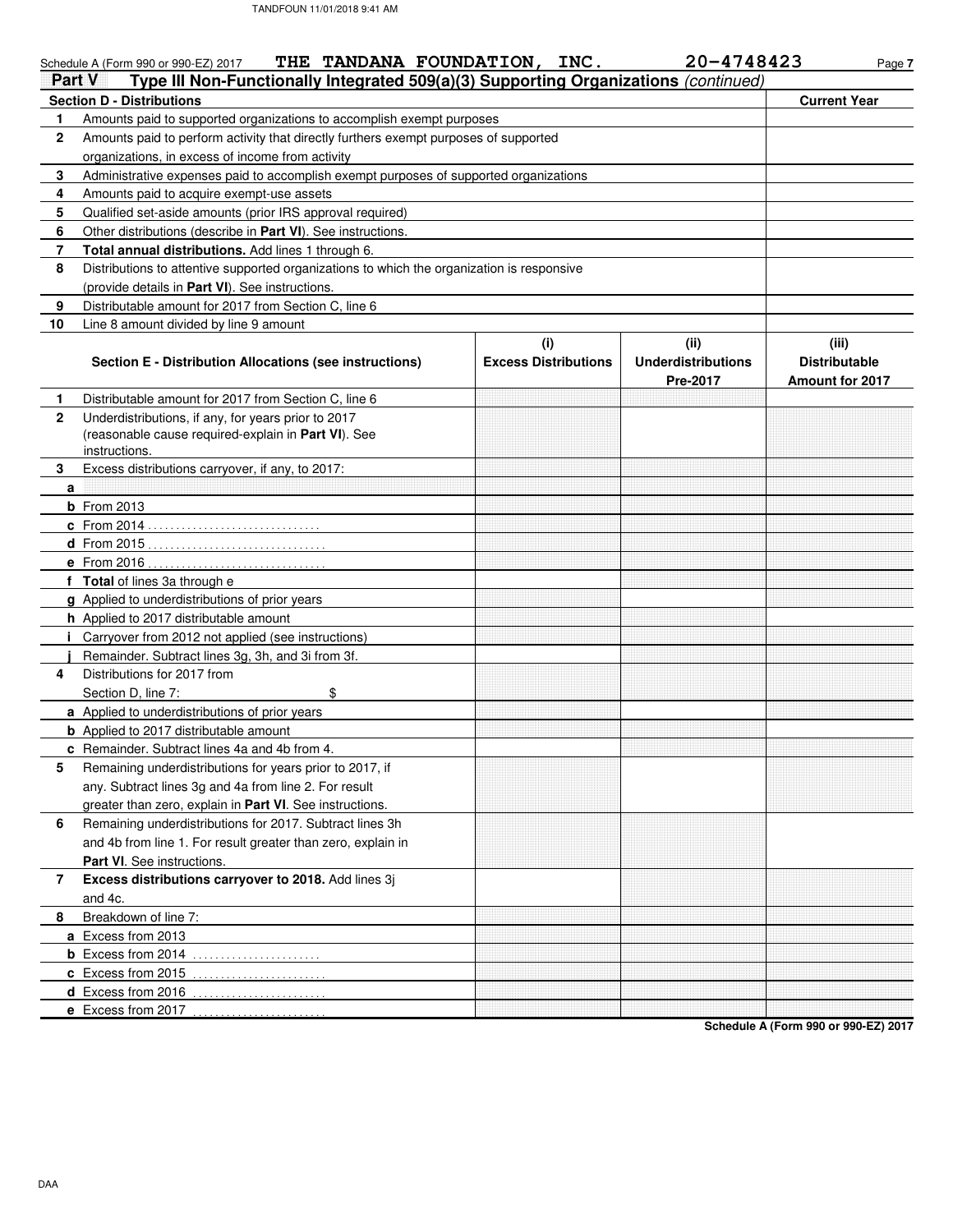| Schedule A (Form 990 or 990-EZ) 2017 |  | THE TANDANA FOUNDATION, INC.                                                                   |  |  | 20-4748423                                                                                                                                                                                                                                    | Page 8 |
|--------------------------------------|--|------------------------------------------------------------------------------------------------|--|--|-----------------------------------------------------------------------------------------------------------------------------------------------------------------------------------------------------------------------------------------------|--------|
| Part VI                              |  |                                                                                                |  |  | Supplemental Information. Provide the explanations required by Part II, line 10; Part II, line 17a or 17b; Part<br>III, line 12; Part IV, Section A, lines 1, 2, 3b, 3c, 4b, 4c, 5a, 6, 9a, 9b, 9c, 11a, 11b, and 11c; Part IV, Section       |        |
|                                      |  | lines 2, 5, and 6. Also complete this part for any additional information. (See instructions.) |  |  | B, lines 1 and 2; Part IV, Section C, line 1; Part IV, Section D, lines 2 and 3; Part IV, Section E, lines 1c, 2a, 2b,<br>3a and 3b; Part V, line 1; Part V, Section B, line 1e; Part V, Section D, lines 5, 6, and 8; and Part V, Section E, |        |
|                                      |  |                                                                                                |  |  |                                                                                                                                                                                                                                               |        |
|                                      |  |                                                                                                |  |  |                                                                                                                                                                                                                                               |        |
|                                      |  |                                                                                                |  |  |                                                                                                                                                                                                                                               |        |
|                                      |  |                                                                                                |  |  |                                                                                                                                                                                                                                               |        |
|                                      |  |                                                                                                |  |  |                                                                                                                                                                                                                                               |        |
|                                      |  |                                                                                                |  |  |                                                                                                                                                                                                                                               |        |
|                                      |  |                                                                                                |  |  |                                                                                                                                                                                                                                               |        |
|                                      |  |                                                                                                |  |  |                                                                                                                                                                                                                                               |        |
|                                      |  |                                                                                                |  |  |                                                                                                                                                                                                                                               |        |
|                                      |  |                                                                                                |  |  |                                                                                                                                                                                                                                               |        |
|                                      |  |                                                                                                |  |  |                                                                                                                                                                                                                                               |        |
|                                      |  |                                                                                                |  |  |                                                                                                                                                                                                                                               |        |
|                                      |  |                                                                                                |  |  |                                                                                                                                                                                                                                               |        |
|                                      |  |                                                                                                |  |  |                                                                                                                                                                                                                                               |        |
|                                      |  |                                                                                                |  |  |                                                                                                                                                                                                                                               |        |
|                                      |  |                                                                                                |  |  |                                                                                                                                                                                                                                               |        |
|                                      |  |                                                                                                |  |  |                                                                                                                                                                                                                                               |        |
|                                      |  |                                                                                                |  |  |                                                                                                                                                                                                                                               |        |
|                                      |  |                                                                                                |  |  |                                                                                                                                                                                                                                               |        |
|                                      |  |                                                                                                |  |  |                                                                                                                                                                                                                                               |        |
|                                      |  |                                                                                                |  |  |                                                                                                                                                                                                                                               |        |
|                                      |  |                                                                                                |  |  |                                                                                                                                                                                                                                               |        |
|                                      |  |                                                                                                |  |  |                                                                                                                                                                                                                                               |        |
|                                      |  |                                                                                                |  |  |                                                                                                                                                                                                                                               |        |
|                                      |  |                                                                                                |  |  |                                                                                                                                                                                                                                               |        |
|                                      |  |                                                                                                |  |  |                                                                                                                                                                                                                                               |        |
|                                      |  |                                                                                                |  |  |                                                                                                                                                                                                                                               |        |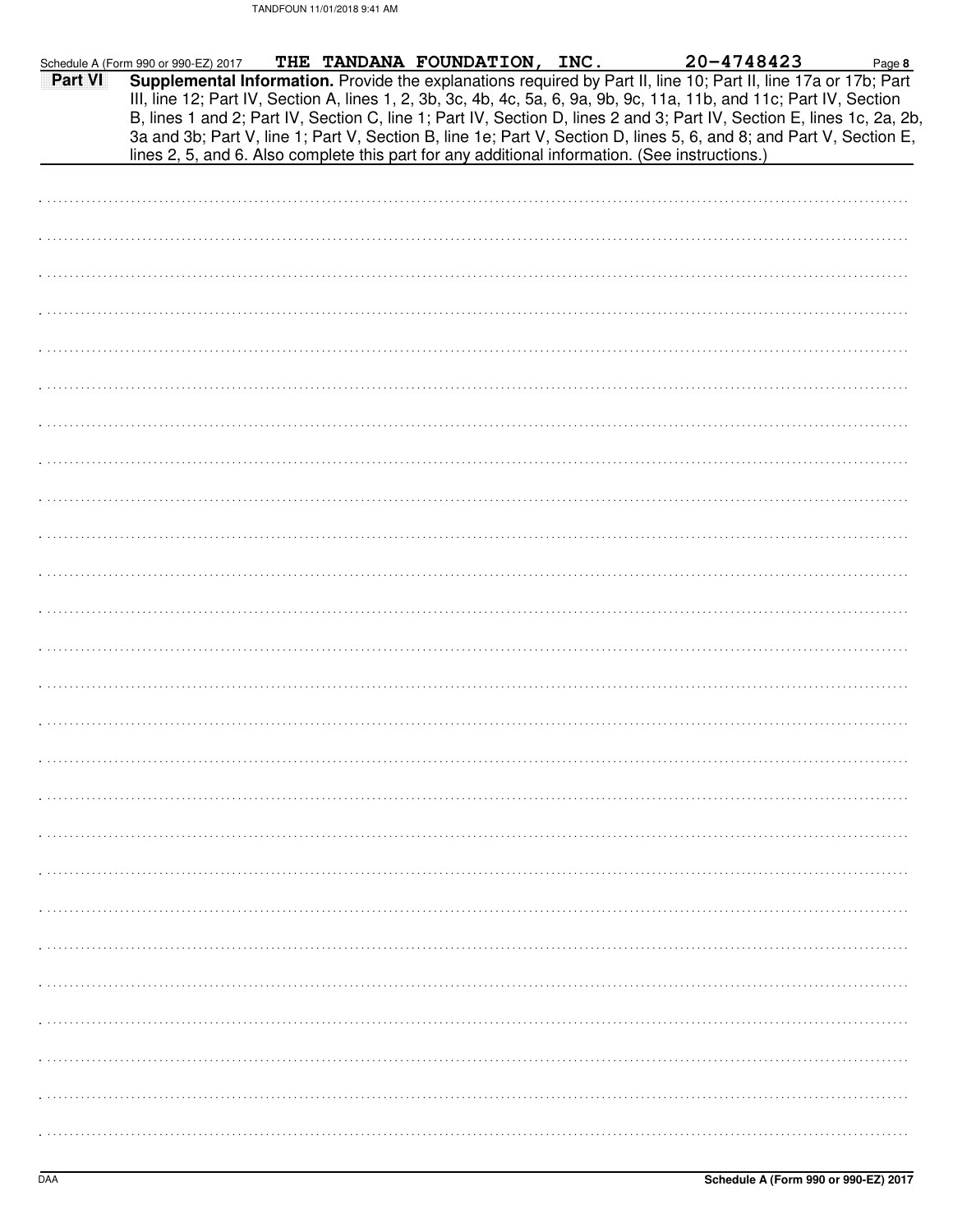|   | <b>SCHEDULE D</b>                               |                                                                                                                                                                                                                                                           | <b>Supplemental Financial Statements</b>                                                        |                                       | OMB No. 1545-0047               |
|---|-------------------------------------------------|-----------------------------------------------------------------------------------------------------------------------------------------------------------------------------------------------------------------------------------------------------------|-------------------------------------------------------------------------------------------------|---------------------------------------|---------------------------------|
|   | (Form 990)                                      |                                                                                                                                                                                                                                                           | Complete if the organization answered "Yes" on Form 990,                                        |                                       |                                 |
|   | Department of the Treasury                      |                                                                                                                                                                                                                                                           | Part IV, line 6, 7, 8, 9, 10, 11a, 11b, 11c, 11d, 11e, 11f, 12a, or 12b.<br>Attach to Form 990. |                                       | <b>Open to Public</b>           |
|   | Internal Revenue Service                        |                                                                                                                                                                                                                                                           | Go to www.irs.gov/Form990 for instructions and the latest information.                          |                                       | <b>Inspection</b>               |
|   | Name of the organization                        |                                                                                                                                                                                                                                                           |                                                                                                 | <b>Employer identification number</b> |                                 |
|   | THE                                             | TANDANA FOUNDATION, INC.                                                                                                                                                                                                                                  |                                                                                                 | 20-4748423                            |                                 |
|   | Partil                                          | Organizations Maintaining Donor Advised Funds or Other Similar Funds or Accounts.                                                                                                                                                                         |                                                                                                 |                                       |                                 |
|   |                                                 | Complete if the organization answered "Yes" on Form 990, Part IV, line 6.                                                                                                                                                                                 |                                                                                                 |                                       |                                 |
|   |                                                 |                                                                                                                                                                                                                                                           | (a) Donor advised funds                                                                         |                                       | (b) Funds and other accounts    |
| 1 | Total number at end of year                     |                                                                                                                                                                                                                                                           |                                                                                                 |                                       |                                 |
| 2 |                                                 | Aggregate value of contributions to (during year) [11] Aggregate value of contributions of the manner of                                                                                                                                                  |                                                                                                 |                                       |                                 |
| 3 |                                                 |                                                                                                                                                                                                                                                           |                                                                                                 |                                       |                                 |
| 4 |                                                 |                                                                                                                                                                                                                                                           |                                                                                                 |                                       |                                 |
| 5 |                                                 | Did the organization inform all donors and donor advisors in writing that the assets held in donor advised                                                                                                                                                |                                                                                                 |                                       |                                 |
|   |                                                 |                                                                                                                                                                                                                                                           |                                                                                                 |                                       | Yes<br><b>No</b>                |
| 6 |                                                 | Did the organization inform all grantees, donors, and donor advisors in writing that grant funds can be used                                                                                                                                              |                                                                                                 |                                       |                                 |
|   |                                                 | only for charitable purposes and not for the benefit of the donor or donor advisor, or for any other purpose                                                                                                                                              |                                                                                                 |                                       | Yes                             |
|   | Part II                                         | <b>Conservation Easements.</b>                                                                                                                                                                                                                            |                                                                                                 |                                       | No                              |
|   |                                                 | Complete if the organization answered "Yes" on Form 990, Part IV, line 7.                                                                                                                                                                                 |                                                                                                 |                                       |                                 |
| 1 |                                                 | Purpose(s) of conservation easements held by the organization (check all that apply).                                                                                                                                                                     |                                                                                                 |                                       |                                 |
|   |                                                 | Preservation of land for public use (e.g., recreation or education)                                                                                                                                                                                       | Preservation of a historically important land area                                              |                                       |                                 |
|   | Protection of natural habitat                   |                                                                                                                                                                                                                                                           | Preservation of a certified historic structure                                                  |                                       |                                 |
|   | Preservation of open space                      |                                                                                                                                                                                                                                                           |                                                                                                 |                                       |                                 |
| 2 |                                                 | Complete lines 2a through 2d if the organization held a qualified conservation contribution in the form of a conservation                                                                                                                                 |                                                                                                 |                                       |                                 |
|   | easement on the last day of the tax year.       |                                                                                                                                                                                                                                                           |                                                                                                 |                                       | Held at the End of the Tax Year |
|   | <b>a</b> Total number of conservation easements |                                                                                                                                                                                                                                                           |                                                                                                 | 2a                                    |                                 |
|   |                                                 | b Total acreage restricted by conservation easements [1] [1] [1] Total acreage restriction of the set of the set of the set of the set of the set of the set of the set of the set of the set of the set of the set of the set                            |                                                                                                 | 2b                                    |                                 |
| c |                                                 | Number of conservation easements on a certified historic structure included in (a) [[[[[[[[[[[[[[[[[[[[[[[]]]]                                                                                                                                            |                                                                                                 | 2c                                    |                                 |
|   |                                                 | d Number of conservation easements included in (c) acquired after 7/25/06, and not on a                                                                                                                                                                   |                                                                                                 |                                       |                                 |
|   |                                                 | Number of conservation easements modified, transferred, released, extinguished, or terminated by the organization during the                                                                                                                              |                                                                                                 | 2d                                    |                                 |
| 3 | tax year $\blacktriangleright$                  |                                                                                                                                                                                                                                                           |                                                                                                 |                                       |                                 |
| 4 |                                                 | Number of states where property subject to conservation easement is located ▶                                                                                                                                                                             |                                                                                                 |                                       |                                 |
| 5 |                                                 | Does the organization have a written policy regarding the periodic monitoring, inspection, handling of                                                                                                                                                    |                                                                                                 |                                       |                                 |
|   |                                                 | violations. and enforcement of the conservation easements it holds?                                                                                                                                                                                       |                                                                                                 |                                       | <b>Yes</b><br><b>No</b>         |
| 6 |                                                 | Staff and volunteer hours devoted to monitoring, inspecting, handling of violations, and enforcing conservation easements during the year                                                                                                                 |                                                                                                 |                                       |                                 |
|   |                                                 |                                                                                                                                                                                                                                                           |                                                                                                 |                                       |                                 |
| 7 |                                                 | Amount of expenses incurred in monitoring, inspecting, handling of violations, and enforcing conservation easements during the year                                                                                                                       |                                                                                                 |                                       |                                 |
|   | $\triangleright$ \$                             |                                                                                                                                                                                                                                                           |                                                                                                 |                                       |                                 |
| 8 |                                                 | Does each conservation easement reported on line 2(d) above satisfy the requirements of section 170(h)(4)(B)(i)                                                                                                                                           |                                                                                                 |                                       |                                 |
|   |                                                 |                                                                                                                                                                                                                                                           |                                                                                                 |                                       | Yes<br><b>No</b>                |
| 9 |                                                 | In Part XIII, describe how the organization reports conservation easements in its revenue and expense statement, and<br>balance sheet, and include, if applicable, the text of the footnote to the organization's financial statements that describes the |                                                                                                 |                                       |                                 |
|   |                                                 | organization's accounting for conservation easements.                                                                                                                                                                                                     |                                                                                                 |                                       |                                 |
|   | <b>Part III</b>                                 | Organizations Maintaining Collections of Art, Historical Treasures, or Other Similar Assets.                                                                                                                                                              |                                                                                                 |                                       |                                 |
|   |                                                 | Complete if the organization answered "Yes" on Form 990, Part IV, line 8.                                                                                                                                                                                 |                                                                                                 |                                       |                                 |
|   |                                                 | 1a If the organization elected, as permitted under SFAS 116 (ASC 958), not to report in its revenue statement and balance sheet                                                                                                                           |                                                                                                 |                                       |                                 |
|   |                                                 | works of art, historical treasures, or other similar assets held for public exhibition, education, or research in furtherance of                                                                                                                          |                                                                                                 |                                       |                                 |
|   |                                                 | public service, provide, in Part XIII, the text of the footnote to its financial statements that describes these items.                                                                                                                                   |                                                                                                 |                                       |                                 |
|   |                                                 | <b>b</b> If the organization elected, as permitted under SFAS 116 (ASC 958), to report in its revenue statement and balance sheet                                                                                                                         |                                                                                                 |                                       |                                 |
|   |                                                 | works of art, historical treasures, or other similar assets held for public exhibition, education, or research in furtherance of                                                                                                                          |                                                                                                 |                                       |                                 |
|   |                                                 | public service, provide the following amounts relating to these items:                                                                                                                                                                                    |                                                                                                 |                                       |                                 |
|   |                                                 |                                                                                                                                                                                                                                                           |                                                                                                 |                                       |                                 |
|   |                                                 |                                                                                                                                                                                                                                                           |                                                                                                 |                                       |                                 |
| 2 |                                                 | If the organization received or held works of art, historical treasures, or other similar assets for financial gain, provide the                                                                                                                          |                                                                                                 |                                       |                                 |
|   |                                                 | following amounts required to be reported under SFAS 116 (ASC 958) relating to these items:                                                                                                                                                               |                                                                                                 |                                       |                                 |
|   |                                                 |                                                                                                                                                                                                                                                           |                                                                                                 |                                       |                                 |
|   |                                                 |                                                                                                                                                                                                                                                           |                                                                                                 |                                       |                                 |

| For Paperwork Reduction Act Notice, see the Instructions for Form 990. |  |
|------------------------------------------------------------------------|--|
| <b>DAA</b>                                                             |  |

**Schedule D (Form 990) 2017**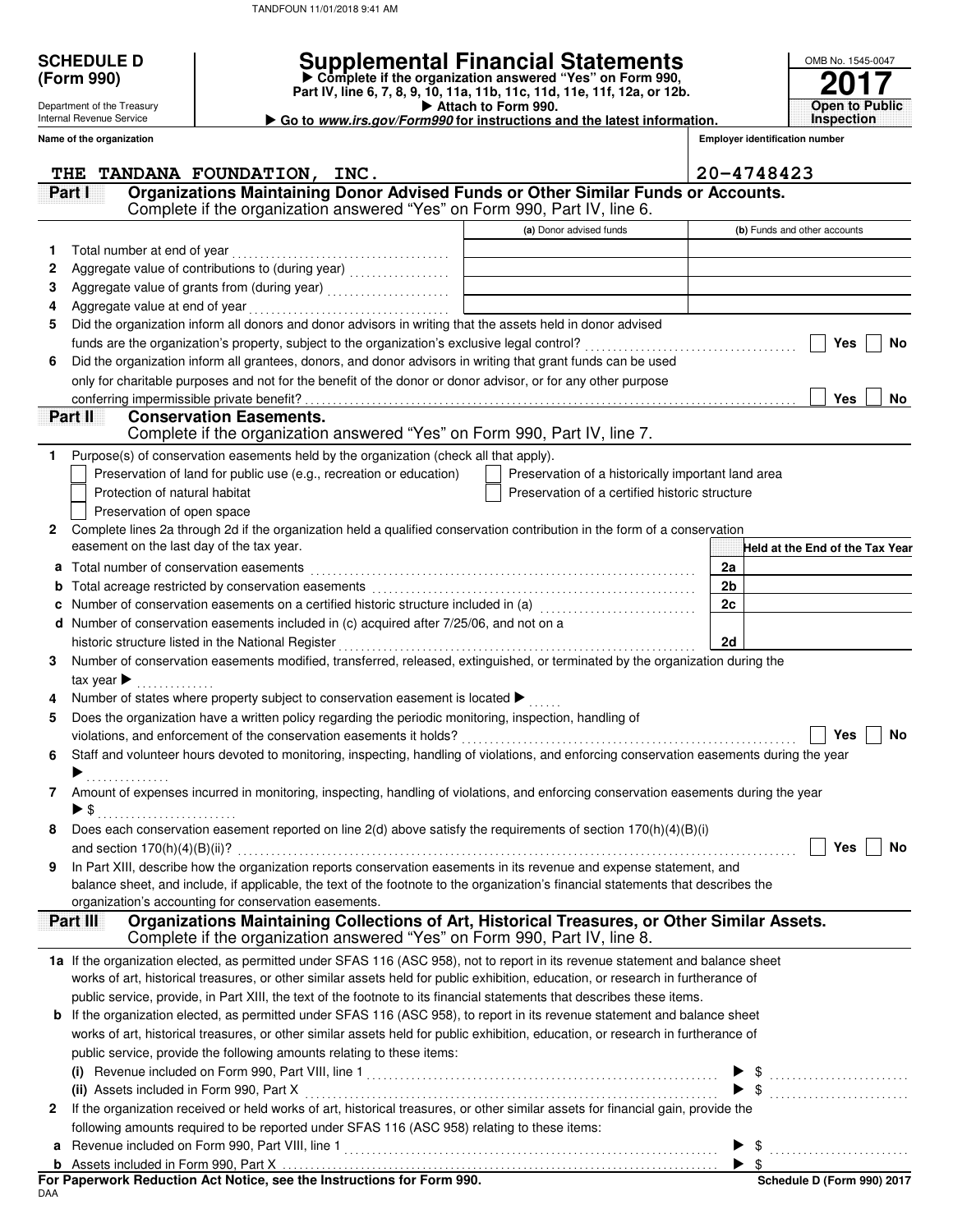|   | Schedule D (Form 990) 2017 THE TANDANA FOUNDATION, INC.                                                                                                                                                                        |  |                         |  |                           |                    | 20-4748423 |                 |                      |  |                | Page 2              |
|---|--------------------------------------------------------------------------------------------------------------------------------------------------------------------------------------------------------------------------------|--|-------------------------|--|---------------------------|--------------------|------------|-----------------|----------------------|--|----------------|---------------------|
|   | Organizations Maintaining Collections of Art, Historical Treasures, or Other Similar Assets (continued)<br>Part III                                                                                                            |  |                         |  |                           |                    |            |                 |                      |  |                |                     |
|   | 3 Using the organization's acquisition, accession, and other records, check any of the following that are a significant use of its<br>collection items (check all that apply):                                                 |  |                         |  |                           |                    |            |                 |                      |  |                |                     |
| a | Public exhibition                                                                                                                                                                                                              |  | d                       |  | Loan or exchange programs |                    |            |                 |                      |  |                |                     |
| b | Scholarly research<br>e                                                                                                                                                                                                        |  |                         |  |                           |                    |            |                 |                      |  |                |                     |
| c | Preservation for future generations                                                                                                                                                                                            |  |                         |  |                           |                    |            |                 |                      |  |                |                     |
|   | Provide a description of the organization's collections and explain how they further the organization's exempt purpose in Part                                                                                                 |  |                         |  |                           |                    |            |                 |                      |  |                |                     |
|   | XIII.                                                                                                                                                                                                                          |  |                         |  |                           |                    |            |                 |                      |  |                |                     |
| 5 | During the year, did the organization solicit or receive donations of art, historical treasures, or other similar                                                                                                              |  |                         |  |                           |                    |            |                 |                      |  |                |                     |
|   | assets to be sold to raise funds rather than to be maintained as part of the organization's collection?<br>Yes<br>No.                                                                                                          |  |                         |  |                           |                    |            |                 |                      |  |                |                     |
|   | <b>Escrow and Custodial Arrangements.</b><br><b>PartIV</b>                                                                                                                                                                     |  |                         |  |                           |                    |            |                 |                      |  |                |                     |
|   | Complete if the organization answered "Yes" on Form 990, Part IV, line 9, or reported an amount on Form<br>990, Part X, line 21.                                                                                               |  |                         |  |                           |                    |            |                 |                      |  |                |                     |
|   | 1a Is the organization an agent, trustee, custodian or other intermediary for contributions or other assets not                                                                                                                |  |                         |  |                           |                    |            |                 |                      |  |                |                     |
|   | included on Form 990, Part X?                                                                                                                                                                                                  |  |                         |  |                           |                    |            |                 |                      |  | Yes            | No                  |
|   | <b>b</b> If "Yes," explain the arrangement in Part XIII and complete the following table:                                                                                                                                      |  |                         |  |                           |                    |            |                 |                      |  |                |                     |
|   |                                                                                                                                                                                                                                |  |                         |  |                           |                    |            |                 |                      |  | Amount         |                     |
|   | c Beginning balance                                                                                                                                                                                                            |  |                         |  |                           |                    |            |                 | 1c                   |  |                |                     |
|   |                                                                                                                                                                                                                                |  |                         |  |                           |                    |            |                 | 1 <sub>d</sub>       |  |                |                     |
|   | Distributions during the year material contact the set of the year material contact the year material contact the year material contact the year material contact the year material contact the year of the year of the year o |  |                         |  |                           |                    |            |                 | 1e                   |  |                |                     |
|   | Ending balance contains and account of the contact of the contact of the contact of the contact of the contact of the contact of the contact of the contact of the contact of the contact of the contact of the contact of the |  |                         |  |                           |                    |            |                 | 1 <sub>f</sub>       |  |                |                     |
|   | 2a Did the organization include an amount on Form 990, Part X, line 21, for escrow or custodial account liability?                                                                                                             |  |                         |  |                           |                    |            |                 |                      |  | Yes            | No                  |
|   | b If "Yes," explain the arrangement in Part XIII. Check here if the explanation has been provided on Part XIII<br><b>Endowment Funds.</b>                                                                                      |  |                         |  |                           |                    |            |                 |                      |  |                |                     |
|   | Part V                                                                                                                                                                                                                         |  |                         |  |                           |                    |            |                 |                      |  |                |                     |
|   | Complete if the organization answered "Yes" on Form 990, Part IV, line 10.                                                                                                                                                     |  | (a) Current year        |  | (b) Prior year            | (c) Two years back |            |                 | (d) Three years back |  |                | (e) Four years back |
|   |                                                                                                                                                                                                                                |  |                         |  |                           |                    |            |                 |                      |  |                |                     |
|   |                                                                                                                                                                                                                                |  |                         |  |                           |                    |            |                 |                      |  |                |                     |
|   |                                                                                                                                                                                                                                |  |                         |  |                           |                    |            |                 |                      |  |                |                     |
|   | c Net investment earnings, gains, and<br>losses                                                                                                                                                                                |  |                         |  |                           |                    |            |                 |                      |  |                |                     |
|   | d Grants or scholarships                                                                                                                                                                                                       |  |                         |  |                           |                    |            |                 |                      |  |                |                     |
|   | e Other expenditures for facilities and                                                                                                                                                                                        |  |                         |  |                           |                    |            |                 |                      |  |                |                     |
|   | programs                                                                                                                                                                                                                       |  |                         |  |                           |                    |            |                 |                      |  |                |                     |
|   |                                                                                                                                                                                                                                |  |                         |  |                           |                    |            |                 |                      |  |                |                     |
|   | End of year balance                                                                                                                                                                                                            |  |                         |  |                           |                    |            |                 |                      |  |                |                     |
|   | Provide the estimated percentage of the current year end balance (line 1g, column (a)) held as:                                                                                                                                |  |                         |  |                           |                    |            |                 |                      |  |                |                     |
|   | Board designated or quasi-endowment > %                                                                                                                                                                                        |  |                         |  |                           |                    |            |                 |                      |  |                |                     |
|   | <b>b</b> Permanent endowment $\blacktriangleright$<br>. %                                                                                                                                                                      |  |                         |  |                           |                    |            |                 |                      |  |                |                     |
|   | c Temporarily restricted endowment >                                                                                                                                                                                           |  |                         |  |                           |                    |            |                 |                      |  |                |                     |
|   | The percentages on lines 2a, 2b, and 2c should equal 100%.                                                                                                                                                                     |  |                         |  |                           |                    |            |                 |                      |  |                |                     |
|   | 3a Are there endowment funds not in the possession of the organization that are held and administered for the                                                                                                                  |  |                         |  |                           |                    |            |                 |                      |  |                |                     |
|   | organization by:                                                                                                                                                                                                               |  |                         |  |                           |                    |            |                 |                      |  |                | Yes<br>No.          |
|   | (i) unrelated organizations                                                                                                                                                                                                    |  |                         |  |                           |                    |            |                 |                      |  | 3a(i)          |                     |
|   | (ii) related organizations                                                                                                                                                                                                     |  |                         |  |                           |                    |            |                 |                      |  | 3a(ii)         |                     |
|   |                                                                                                                                                                                                                                |  |                         |  |                           |                    |            |                 |                      |  | 3b             |                     |
|   | Describe in Part XIII the intended uses of the organization's endowment funds.                                                                                                                                                 |  |                         |  |                           |                    |            |                 |                      |  |                |                     |
|   | Part VI<br>Land, Buildings, and Equipment.                                                                                                                                                                                     |  |                         |  |                           |                    |            |                 |                      |  |                |                     |
|   | Complete if the organization answered "Yes" on Form 990, Part IV, line 11a. See Form 990, Part X, line 10.                                                                                                                     |  |                         |  |                           |                    |            |                 |                      |  |                |                     |
|   | Description of property                                                                                                                                                                                                        |  | (a) Cost or other basis |  | (b) Cost or other basis   |                    |            | (c) Accumulated |                      |  | (d) Book value |                     |
|   |                                                                                                                                                                                                                                |  | (investment)            |  | (other)                   |                    |            | depreciation    |                      |  |                |                     |
|   | <b>1a</b> Land                                                                                                                                                                                                                 |  |                         |  |                           |                    |            |                 |                      |  |                |                     |
|   | <b>b</b> Buildings                                                                                                                                                                                                             |  |                         |  |                           |                    |            |                 |                      |  |                |                     |
|   |                                                                                                                                                                                                                                |  |                         |  |                           |                    |            |                 |                      |  |                |                     |
|   |                                                                                                                                                                                                                                |  |                         |  |                           |                    |            |                 |                      |  |                |                     |
|   |                                                                                                                                                                                                                                |  |                         |  |                           | 7,434              |            |                 | 7,434                |  |                |                     |
|   | Total. Add lines 1a through 1e. (Column (d) must equal Form 990, Part X, column (B), line 10c.)                                                                                                                                |  |                         |  |                           |                    |            |                 |                      |  |                |                     |

**Schedule D (Form 990) 2017**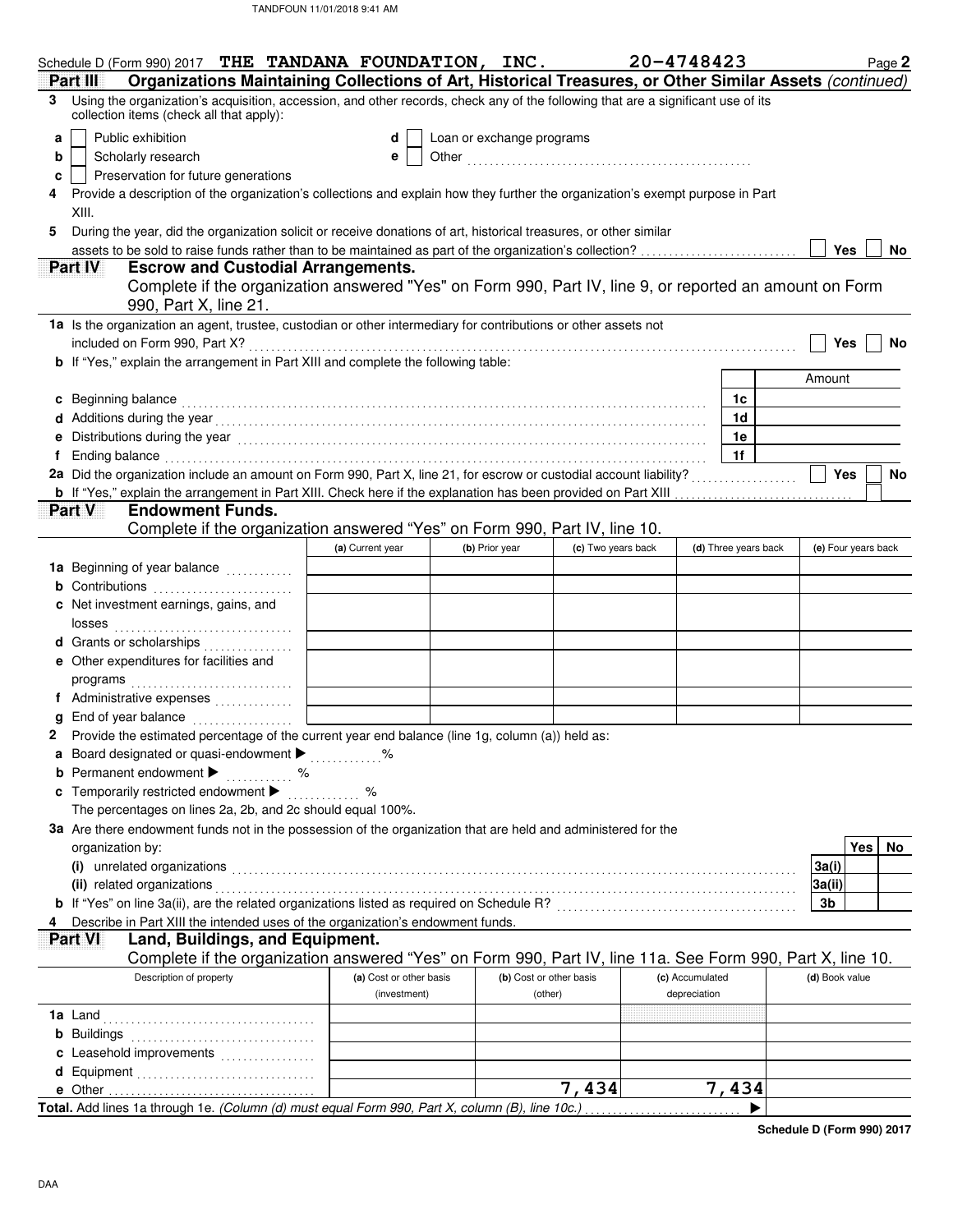|                           | Schedule D (Form 990) 2017 THE TANDANA FOUNDATION,                                                         | INC.           | 20-4748423                       | Page 3         |
|---------------------------|------------------------------------------------------------------------------------------------------------|----------------|----------------------------------|----------------|
| <b>Part VII</b>           | <b>Investments-Other Securities.</b>                                                                       |                |                                  |                |
|                           | Complete if the organization answered "Yes" on Form 990, Part IV, line 11b. See Form 990, Part X, line 12. |                |                                  |                |
|                           | (a) Description of security or category                                                                    | (b) Book value | (c) Method of valuation:         |                |
|                           | (including name of security)                                                                               |                | Cost or end-of-year market value |                |
| (1) Financial derivatives |                                                                                                            |                |                                  |                |
|                           |                                                                                                            |                |                                  |                |
|                           | $(3)$ Other                                                                                                |                |                                  |                |
| $(A)$ .                   |                                                                                                            |                |                                  |                |
| (B)                       |                                                                                                            |                |                                  |                |
|                           |                                                                                                            |                |                                  |                |
|                           |                                                                                                            |                |                                  |                |
|                           |                                                                                                            |                |                                  |                |
| $\cdot$ $(F)$             |                                                                                                            |                |                                  |                |
| $\cdot$ (G)               |                                                                                                            |                |                                  |                |
| (H)                       |                                                                                                            |                |                                  |                |
|                           | Total. (Column (b) must equal Form 990, Part X, col. (B) line 12.) ▶                                       |                |                                  |                |
| Part VIII                 | <b>Investments-Program Related.</b>                                                                        |                |                                  |                |
|                           | Complete if the organization answered "Yes" on Form 990, Part IV, line 11c. See Form 990, Part X, line 13. |                |                                  |                |
|                           | (a) Description of investment                                                                              | (b) Book value | (c) Method of valuation:         |                |
|                           |                                                                                                            |                | Cost or end-of-year market value |                |
| (1)                       |                                                                                                            |                |                                  |                |
| (2)                       |                                                                                                            |                |                                  |                |
| (3)                       |                                                                                                            |                |                                  |                |
| (4)                       |                                                                                                            |                |                                  |                |
| (5)                       |                                                                                                            |                |                                  |                |
| (6)                       |                                                                                                            |                |                                  |                |
| (7)                       |                                                                                                            |                |                                  |                |
| (8)                       |                                                                                                            |                |                                  |                |
| (9)                       |                                                                                                            |                |                                  |                |
|                           | Total. (Column (b) must equal Form 990, Part X, col. (B) line 13.) $\blacktriangleright$                   |                |                                  |                |
| Part IX                   | <b>Other Assets.</b>                                                                                       |                |                                  |                |
|                           | Complete if the organization answered "Yes" on Form 990, Part IV, line 11d. See Form 990, Part X, line 15. |                |                                  |                |
|                           | (a) Description                                                                                            |                |                                  | (b) Book value |
| (1)                       |                                                                                                            |                |                                  |                |
| (2)                       |                                                                                                            |                |                                  |                |
| (3)                       |                                                                                                            |                |                                  |                |
| (4)                       |                                                                                                            |                |                                  |                |
| (5)                       |                                                                                                            |                |                                  |                |
|                           |                                                                                                            |                |                                  |                |
| $\frac{(6)}{(7)}$         |                                                                                                            |                |                                  |                |
| (8)                       |                                                                                                            |                |                                  |                |
| (9)                       |                                                                                                            |                |                                  |                |
|                           | Total. (Column (b) must equal Form 990, Part X, col. (B) line 15.)                                         |                | b                                |                |
| Part X                    | <b>Other Liabilities.</b>                                                                                  |                |                                  |                |
|                           | Complete if the organization answered "Yes" on Form 990, Part IV, line 11e or 11f. See Form 990, Part X,   |                |                                  |                |
|                           | line 25.                                                                                                   |                |                                  |                |
| 1.                        | (a) Description of liability                                                                               | (b) Book value |                                  |                |
| (1)                       | Federal income taxes                                                                                       |                |                                  |                |
| (2)                       |                                                                                                            |                |                                  |                |
|                           |                                                                                                            |                |                                  |                |
| $\frac{(3)}{(4)}$<br>(5)  |                                                                                                            |                |                                  |                |
|                           |                                                                                                            |                |                                  |                |
| (6)                       |                                                                                                            |                |                                  |                |
| (7)                       |                                                                                                            |                |                                  |                |

**Total.** (Column (b) must equal Form 990, Part X, col. (B) line 25.)  $\blacktriangleright$  $(9)$ 

Liability for uncertain tax positions. In Part XIII, provide the text of the footnote to the organization's financial statements that reports the **2.** organization's liability for uncertain tax positions under FIN 48 (ASC 740). Check here if the text of the footnote has been provided in Part XIII

(8)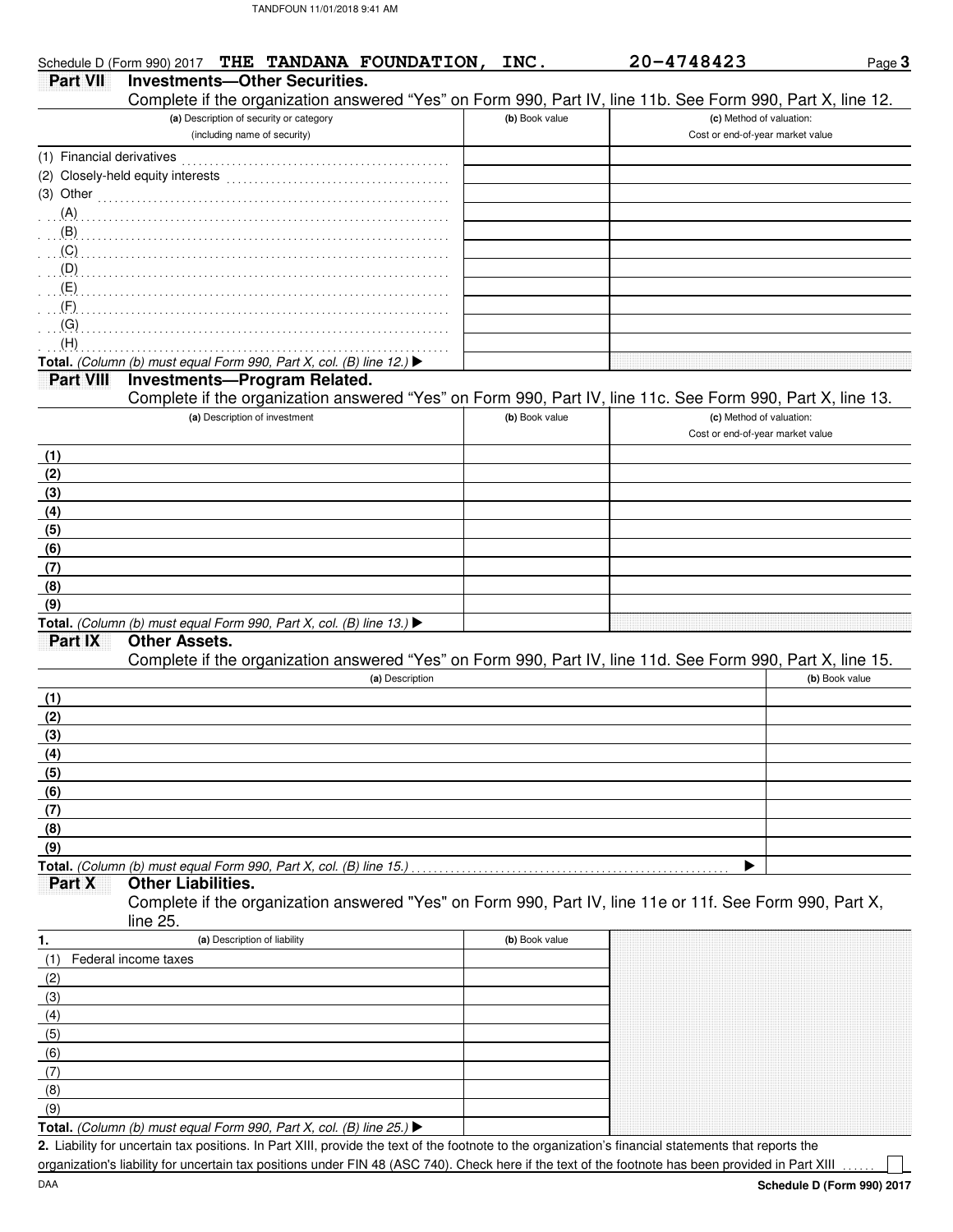|    | Schedule D (Form 990) 2017 THE TANDANA FOUNDATION, INC.                                                                                                                                                                        |                | 20-4748423 | Page 4 |
|----|--------------------------------------------------------------------------------------------------------------------------------------------------------------------------------------------------------------------------------|----------------|------------|--------|
|    | Reconciliation of Revenue per Audited Financial Statements With Revenue per Return.<br>Part XI                                                                                                                                 |                |            |        |
|    | Complete if the organization answered "Yes" on Form 990, Part IV, line 12a.                                                                                                                                                    |                |            |        |
| 1. | Total revenue, gains, and other support per audited financial statements                                                                                                                                                       |                | 1          |        |
| 2  | Amounts included on line 1 but not on Form 990, Part VIII, line 12:                                                                                                                                                            |                |            |        |
| a  |                                                                                                                                                                                                                                | 2a             |            |        |
| b  |                                                                                                                                                                                                                                | 2 <sub>b</sub> |            |        |
| с  |                                                                                                                                                                                                                                | 2c             |            |        |
|    | Recoveries of prior year grants [11] March 1999 (12] March 1999 (13] March 1999 (13] March 1999 (13] March 1999 (13] March 1999 (13] March 1999 (13] March 1999 (13] March 1999 (13] March 1999 (13] March 1999 (13] March 199 | 2d             |            |        |
| d  | Add lines 2a through 2d                                                                                                                                                                                                        |                |            |        |
| е  |                                                                                                                                                                                                                                |                | 2e<br>3    |        |
| 3  |                                                                                                                                                                                                                                |                |            |        |
| 4  | Amounts included on Form 990, Part VIII, line 12, but not on line 1:                                                                                                                                                           |                |            |        |
| a  |                                                                                                                                                                                                                                | 4a             |            |        |
| b  |                                                                                                                                                                                                                                | 4b             |            |        |
|    | Add lines 4a and 4b                                                                                                                                                                                                            |                | 4c         |        |
| 5  | Total revenue. Add lines 3 and 4c. (This must equal Form 990, Part I, line 12.)                                                                                                                                                |                | 5          |        |
|    | Reconciliation of Expenses per Audited Financial Statements With Expenses per Return.<br><u>Part XII</u>                                                                                                                       |                |            |        |
|    | Complete if the organization answered "Yes" on Form 990, Part IV, line 12a.                                                                                                                                                    |                |            |        |
| 1. | Total expenses and losses per audited financial statements                                                                                                                                                                     |                | 1          |        |
| 2  | Amounts included on line 1 but not on Form 990, Part IX, line 25:                                                                                                                                                              |                |            |        |
| a  |                                                                                                                                                                                                                                | 2a             |            |        |
| b  |                                                                                                                                                                                                                                | 2 <sub>b</sub> |            |        |
| c  | Other losses                                                                                                                                                                                                                   | 2c             |            |        |
| d  |                                                                                                                                                                                                                                | 2d             |            |        |
| е  | Add lines 2a through 2d                                                                                                                                                                                                        |                | 2e         |        |
| 3  | Subtract line 2e from line 1                                                                                                                                                                                                   |                | 3          |        |
| 4  | Amounts included on Form 990, Part IX, line 25, but not on line 1:                                                                                                                                                             |                |            |        |
| a  | Investment expenses not included on Form 990, Part VIII, line 7b [                                                                                                                                                             | 4a             |            |        |
| b  |                                                                                                                                                                                                                                | 4b             |            |        |
|    | c Add lines 4a and 4b                                                                                                                                                                                                          |                | 4c         |        |
|    |                                                                                                                                                                                                                                |                | 5          |        |
|    | Part XIII Supplemental Information.                                                                                                                                                                                            |                |            |        |
|    |                                                                                                                                                                                                                                |                |            |        |
|    | Provide the descriptions required for Part II, lines 3, 5, and 9; Part III, lines 1a and 4; Part IV, lines 1b and 2b; Part V, line 4; Part X, line                                                                             |                |            |        |
|    | 2; Part XI, lines 2d and 4b; and Part XII, lines 2d and 4b. Also complete this part to provide any additional information.                                                                                                     |                |            |        |
|    |                                                                                                                                                                                                                                |                |            |        |
|    |                                                                                                                                                                                                                                |                |            |        |
|    |                                                                                                                                                                                                                                |                |            |        |
|    |                                                                                                                                                                                                                                |                |            |        |
|    |                                                                                                                                                                                                                                |                |            |        |
|    |                                                                                                                                                                                                                                |                |            |        |
|    |                                                                                                                                                                                                                                |                |            |        |
|    |                                                                                                                                                                                                                                |                |            |        |
|    |                                                                                                                                                                                                                                |                |            |        |
|    |                                                                                                                                                                                                                                |                |            |        |
|    |                                                                                                                                                                                                                                |                |            |        |
|    |                                                                                                                                                                                                                                |                |            |        |
|    |                                                                                                                                                                                                                                |                |            |        |
|    |                                                                                                                                                                                                                                |                |            |        |
|    |                                                                                                                                                                                                                                |                |            |        |
|    |                                                                                                                                                                                                                                |                |            |        |
|    |                                                                                                                                                                                                                                |                |            |        |
|    |                                                                                                                                                                                                                                |                |            |        |
|    |                                                                                                                                                                                                                                |                |            |        |
|    |                                                                                                                                                                                                                                |                |            |        |
|    |                                                                                                                                                                                                                                |                |            |        |
|    |                                                                                                                                                                                                                                |                |            |        |
|    |                                                                                                                                                                                                                                |                |            |        |
|    |                                                                                                                                                                                                                                |                |            |        |
|    |                                                                                                                                                                                                                                |                |            |        |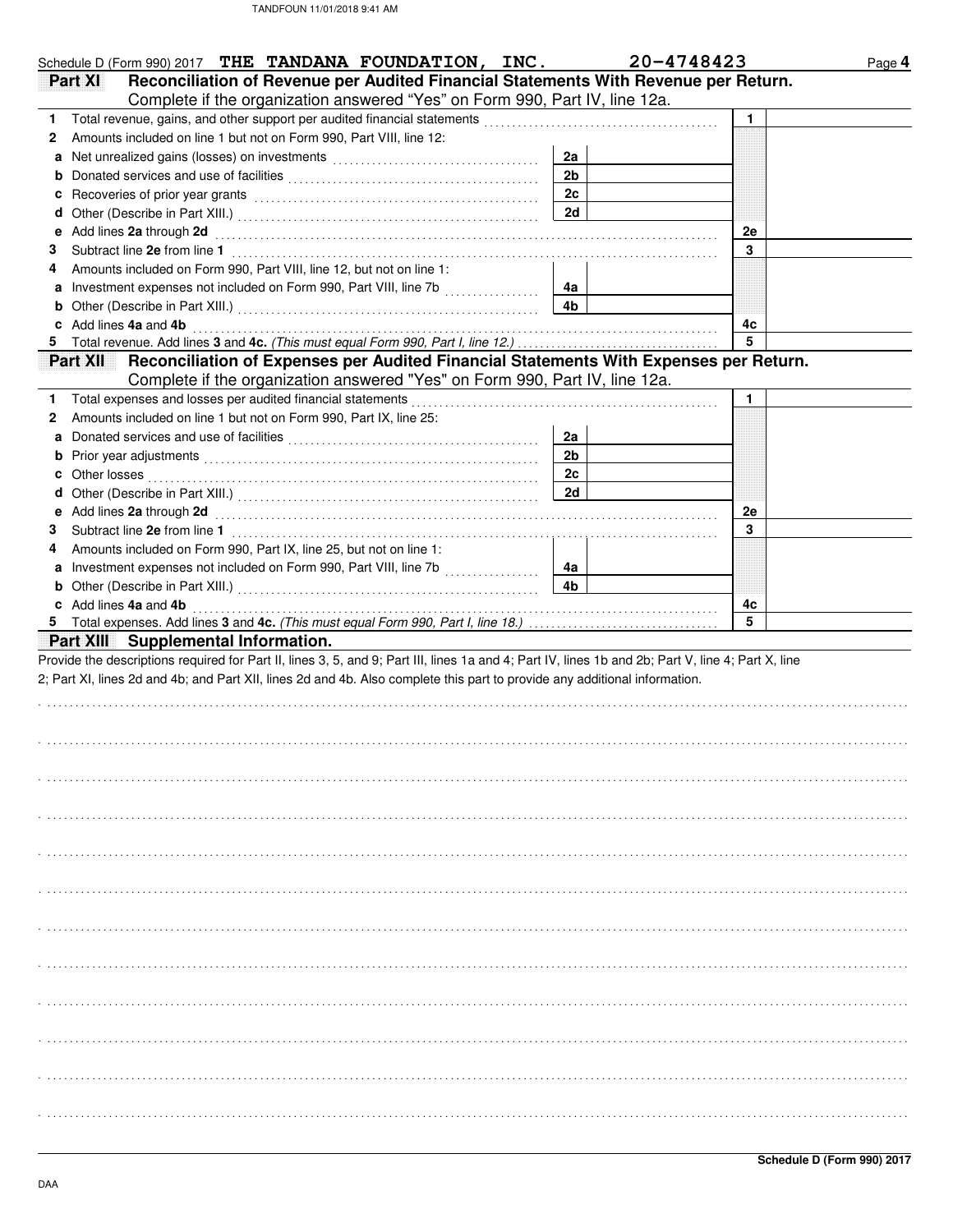| Schedule D (Form 990) 2017 THE TANDANA FOUNDATION, INC.<br><b>Part XIII</b> Supplemental Information (continued) | 20-4748423 | Page 5 |
|------------------------------------------------------------------------------------------------------------------|------------|--------|
|                                                                                                                  |            |        |
|                                                                                                                  |            |        |
|                                                                                                                  |            |        |
|                                                                                                                  |            |        |
|                                                                                                                  |            |        |
|                                                                                                                  |            |        |
|                                                                                                                  |            |        |
|                                                                                                                  |            |        |
|                                                                                                                  |            |        |
|                                                                                                                  |            |        |
|                                                                                                                  |            |        |
|                                                                                                                  |            |        |
|                                                                                                                  |            |        |
|                                                                                                                  |            |        |
|                                                                                                                  |            |        |
|                                                                                                                  |            |        |
|                                                                                                                  |            |        |
|                                                                                                                  |            |        |
|                                                                                                                  |            |        |
|                                                                                                                  |            |        |
|                                                                                                                  |            |        |
|                                                                                                                  |            |        |
|                                                                                                                  |            |        |
|                                                                                                                  |            |        |
|                                                                                                                  |            |        |
|                                                                                                                  |            |        |
|                                                                                                                  |            |        |
|                                                                                                                  |            |        |
|                                                                                                                  |            |        |
|                                                                                                                  |            |        |
|                                                                                                                  |            |        |
|                                                                                                                  |            |        |
|                                                                                                                  |            |        |
|                                                                                                                  |            |        |
|                                                                                                                  |            |        |
|                                                                                                                  |            | .      |
|                                                                                                                  |            |        |
|                                                                                                                  |            |        |
|                                                                                                                  |            |        |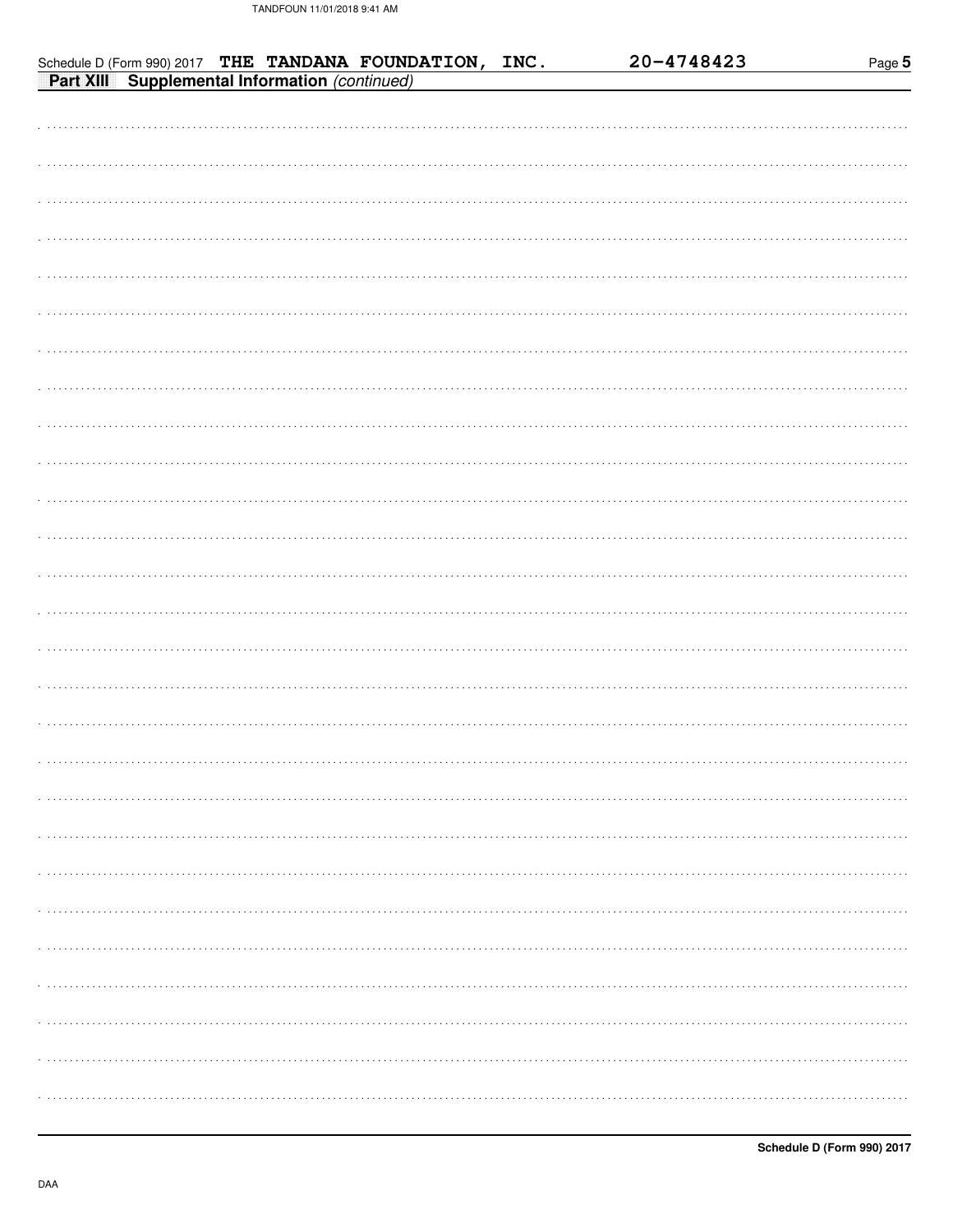| <b>SCHEDULE F</b><br>(Form 990)                              |  | <b>Statement of Activities Outside the United States</b><br>Complete if the organization answered "Yes" on Form 990, Part IV, line 14b, 15, or 16. | OMB No. 1545-0047                                                                         |                                                                                                                                                                                                                                  |                                                                                                                 |                                                     |                                                                   |  |
|--------------------------------------------------------------|--|----------------------------------------------------------------------------------------------------------------------------------------------------|-------------------------------------------------------------------------------------------|----------------------------------------------------------------------------------------------------------------------------------------------------------------------------------------------------------------------------------|-----------------------------------------------------------------------------------------------------------------|-----------------------------------------------------|-------------------------------------------------------------------|--|
| Department of the Treasury<br>Internal Revenue Service       |  |                                                                                                                                                    |                                                                                           | Attach to Form 990.                                                                                                                                                                                                              | Go to www.irs.gov/Form990 for instructions and the latest information.                                          |                                                     |                                                                   |  |
| Name of the organization                                     |  |                                                                                                                                                    |                                                                                           | THE TANDANA FOUNDATION, INC.                                                                                                                                                                                                     |                                                                                                                 | <b>Employer identification number</b><br>20-4748423 | <b>Inspection</b>                                                 |  |
| Part I                                                       |  |                                                                                                                                                    |                                                                                           | General Information on Activities Outside the United States. Complete if the organization answered "Yes" on                                                                                                                      |                                                                                                                 |                                                     |                                                                   |  |
|                                                              |  | Form 990, Part IV, line 14b.                                                                                                                       |                                                                                           | 1 For grantmakers. Does the organization maintain records to substantiate the amount of its grants and other<br>assistance, the grantees' eligibility for the grants or assistance, and the selection criteria used to award the |                                                                                                                 |                                                     | X Yes<br>No                                                       |  |
| 2                                                            |  | assistance outside the United States.                                                                                                              |                                                                                           | For grantmakers. Describe in Part V the organization's procedures for monitoring the use of its grants and other                                                                                                                 |                                                                                                                 |                                                     |                                                                   |  |
| 3                                                            |  |                                                                                                                                                    |                                                                                           | Activities per Region. (The following Part I, line 3 table can be duplicated if additional space is needed.)                                                                                                                     |                                                                                                                 |                                                     |                                                                   |  |
| (a) Region                                                   |  | (b) Number of<br>offices in the<br>region                                                                                                          | (c) Number of<br>employees,<br>agents, and<br>independent<br>contractors<br>in the region | (d) Activities conducted in the<br>region (by type) (such as,<br>fundraising, program services,<br>investments, grants to recipients<br>located in the region)                                                                   | (e) If activity listed in (d) is<br>a program service,<br>describe specific type of<br>service(s) in the region |                                                     | (f) Total<br>expenditures for<br>and investments<br>in the region |  |
| <b>ECUADOR</b><br>(1)                                        |  |                                                                                                                                                    |                                                                                           | 1 PROGRAM                                                                                                                                                                                                                        | HEALTHCARE, EDU                                                                                                 |                                                     | 323,730                                                           |  |
| <b>MALI</b><br>(2)                                           |  |                                                                                                                                                    |                                                                                           | 1 PROGRAM                                                                                                                                                                                                                        | <b>COMMUNITY</b>                                                                                                |                                                     | 51,931                                                            |  |
| (3)                                                          |  |                                                                                                                                                    |                                                                                           |                                                                                                                                                                                                                                  |                                                                                                                 |                                                     |                                                                   |  |
| (4)                                                          |  |                                                                                                                                                    |                                                                                           |                                                                                                                                                                                                                                  |                                                                                                                 |                                                     |                                                                   |  |
| (5)                                                          |  |                                                                                                                                                    |                                                                                           |                                                                                                                                                                                                                                  |                                                                                                                 |                                                     |                                                                   |  |
| (6)                                                          |  |                                                                                                                                                    |                                                                                           |                                                                                                                                                                                                                                  |                                                                                                                 |                                                     |                                                                   |  |
| (7)                                                          |  |                                                                                                                                                    |                                                                                           |                                                                                                                                                                                                                                  |                                                                                                                 |                                                     |                                                                   |  |
| (8)                                                          |  |                                                                                                                                                    |                                                                                           |                                                                                                                                                                                                                                  |                                                                                                                 |                                                     |                                                                   |  |
| (9)                                                          |  |                                                                                                                                                    |                                                                                           |                                                                                                                                                                                                                                  |                                                                                                                 |                                                     |                                                                   |  |
| (10)                                                         |  |                                                                                                                                                    |                                                                                           |                                                                                                                                                                                                                                  |                                                                                                                 |                                                     |                                                                   |  |
| (11)                                                         |  |                                                                                                                                                    |                                                                                           |                                                                                                                                                                                                                                  |                                                                                                                 |                                                     |                                                                   |  |
| (12)                                                         |  |                                                                                                                                                    |                                                                                           |                                                                                                                                                                                                                                  |                                                                                                                 |                                                     |                                                                   |  |
| (13)                                                         |  |                                                                                                                                                    |                                                                                           |                                                                                                                                                                                                                                  |                                                                                                                 |                                                     |                                                                   |  |
| (14)                                                         |  |                                                                                                                                                    |                                                                                           |                                                                                                                                                                                                                                  |                                                                                                                 |                                                     |                                                                   |  |
| (15)                                                         |  |                                                                                                                                                    |                                                                                           |                                                                                                                                                                                                                                  |                                                                                                                 |                                                     |                                                                   |  |
| (16)                                                         |  |                                                                                                                                                    |                                                                                           |                                                                                                                                                                                                                                  |                                                                                                                 |                                                     |                                                                   |  |
| (17)                                                         |  |                                                                                                                                                    |                                                                                           |                                                                                                                                                                                                                                  |                                                                                                                 |                                                     |                                                                   |  |
| 3a Sub-total<br>$\cdots$<br><b>b</b> Total from continuation |  |                                                                                                                                                    | 2                                                                                         |                                                                                                                                                                                                                                  |                                                                                                                 |                                                     | 375,661                                                           |  |
| sheets to Part I<br>c Totals (add<br>lines 3a and 3b)        |  |                                                                                                                                                    | 2                                                                                         |                                                                                                                                                                                                                                  |                                                                                                                 |                                                     | 375,661                                                           |  |

**For Paperwork Reduction Act Notice, see the Instructions for Form 990.** Schedule F (Form 990) 2017

DAA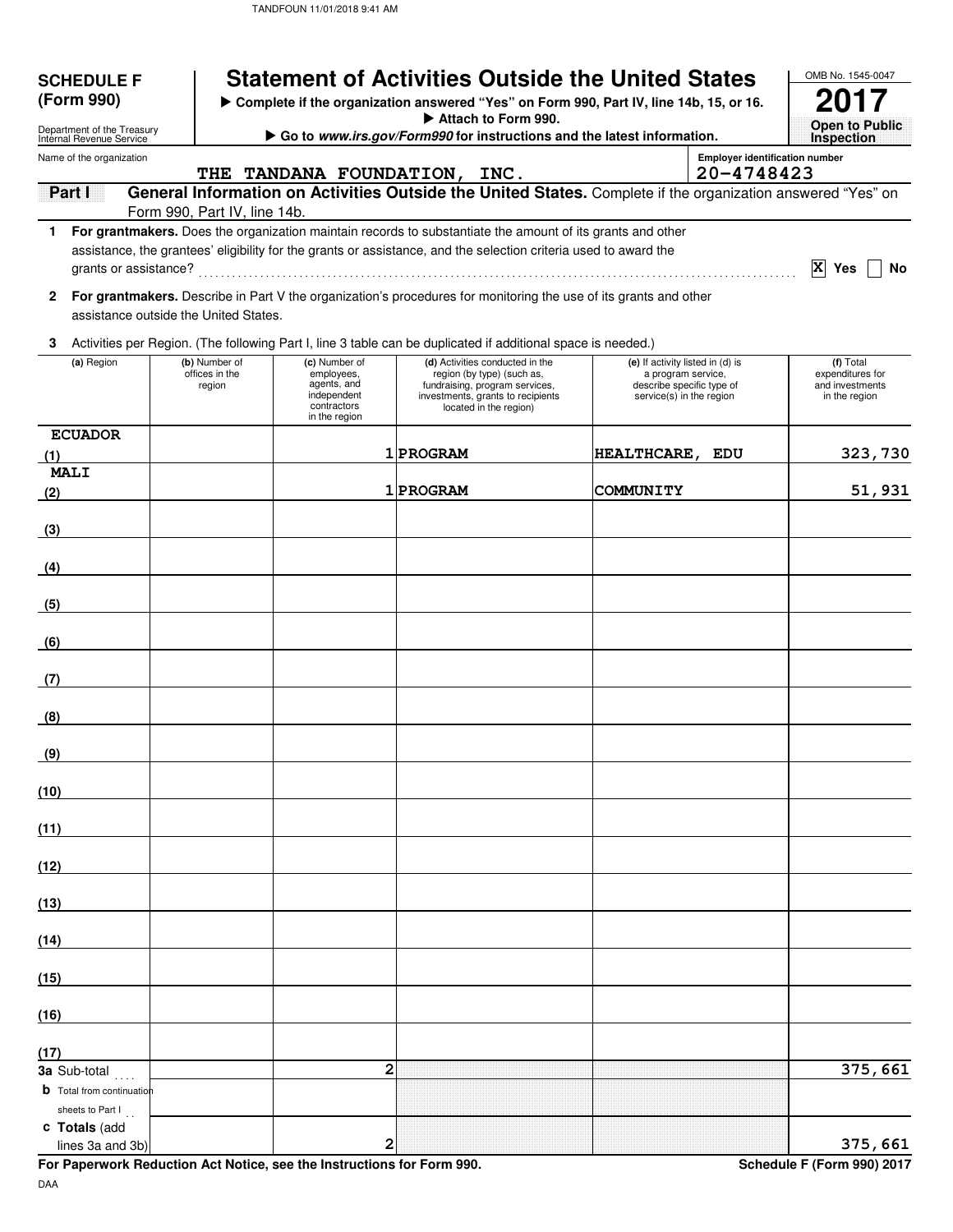### Schedule F (Form 990) 2017 THE TANDANA FOUNDATION, INC.

**Part II Grants and Other Assistance to Organizations or Entities Outside the United States.** Complete if the organization answered "Yes" on Form 990, Page**<sup>2</sup> THE TANDANA FOUNDATION, INC. 20-4748423** Part IV, line 15, for any recipient who received more than \$5,000. Part II can be duplicated if additional space is needed.

| $\mathbf{1}$ | (a) Name of<br>organization | (b) IRS code<br>section and EIN<br>(if applicable) | (c) Region | (d) Purpose of<br>grant | (e) Amount of<br>cash grant | (f) Manner of<br>cash<br>disbursement | (g) Amount of<br>noncash<br>assistance | (h) Description<br>of noncash assistance | (i) Method of<br>valuation<br>(book, FMV,<br>appraisal, other) |
|--------------|-----------------------------|----------------------------------------------------|------------|-------------------------|-----------------------------|---------------------------------------|----------------------------------------|------------------------------------------|----------------------------------------------------------------|
| (1)          |                             |                                                    |            |                         |                             |                                       |                                        |                                          |                                                                |
| (2)          |                             |                                                    |            |                         |                             |                                       |                                        |                                          |                                                                |
| (3)          |                             |                                                    |            |                         |                             |                                       |                                        |                                          |                                                                |
| (4)          |                             |                                                    |            |                         |                             |                                       |                                        |                                          |                                                                |
| (5)          |                             |                                                    |            |                         |                             |                                       |                                        |                                          |                                                                |
| (6)          |                             |                                                    |            |                         |                             |                                       |                                        |                                          |                                                                |
| (7)          |                             |                                                    |            |                         |                             |                                       |                                        |                                          |                                                                |
| (8)          |                             |                                                    |            |                         |                             |                                       |                                        |                                          |                                                                |
| (9)          |                             |                                                    |            |                         |                             |                                       |                                        |                                          |                                                                |
| (10)         |                             |                                                    |            |                         |                             |                                       |                                        |                                          |                                                                |
| (11)         |                             |                                                    |            |                         |                             |                                       |                                        |                                          |                                                                |
| (12)         |                             |                                                    |            |                         |                             |                                       |                                        |                                          |                                                                |
| (13)         |                             |                                                    |            |                         |                             |                                       |                                        |                                          |                                                                |
| (14)         |                             |                                                    |            |                         |                             |                                       |                                        |                                          |                                                                |
| (15)         |                             |                                                    |            |                         |                             |                                       |                                        |                                          |                                                                |
| (16)         |                             |                                                    |            |                         |                             |                                       |                                        |                                          |                                                                |

**2**Enter total number of recipient organizations listed above that are recognized as charities by the foreign country, recognized as tax-exempt

**3** Enter total number of other organizations or entities . . . . . . . . . . . . . . . . . . . . . . . . . . . . . . . . . . . . . . . . . . . . . . . . . . . . . . . . . . . . . . . . . . . . . . . . . . . . . . . . . . . . . . . . . . . . . . . . . . . . . . . . . . . . . . . . .by the IRS, or for which the grantee or counsel has provided a section 501(c)(3) equivalency letter<br>
and their content content content content content content content content content content of the spread a sect

- $\blacktriangleright$ 

**Schedule F (Form 990) 2017**

DAA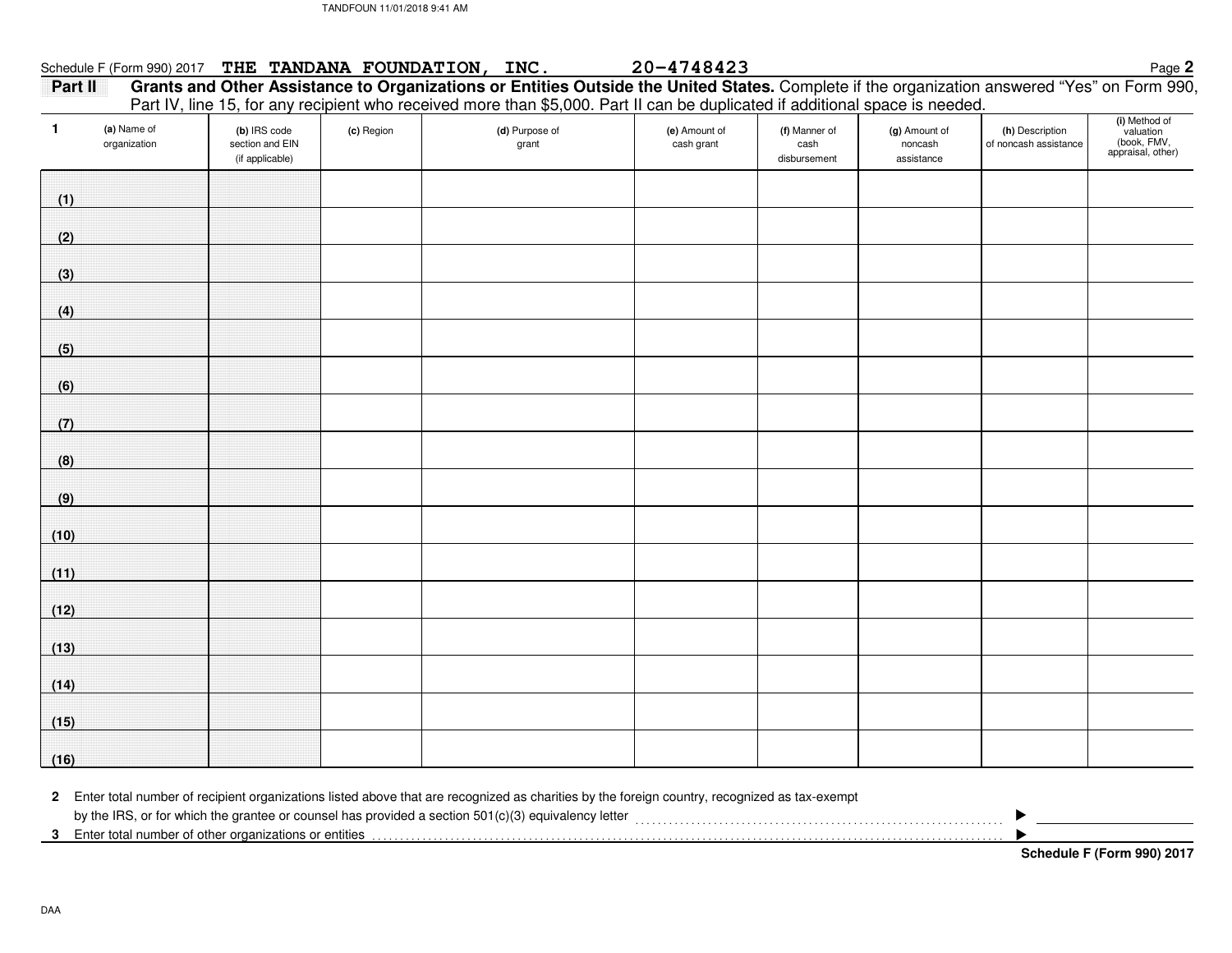# Schedule F (Form 990) 2017 Page**<sup>3</sup>THE TANDANA FOUNDATION, INC. 20-4748423**

 **Grants and Other Assistance to Individuals Outside the United States.** Complete if the organization answered "Yes" on Form 990, Part IV, line 16. **Part III**Part III can be duplicated if additional space is needed.

| <b>Later can be deprodice</b> if additional space is necacul-<br>(a) Type of grant or assistance                             | (b) Region     | (c) Number of<br>recipients | (d) Amount of<br>cash grant | (e) Manner of<br>cash<br>disbursement | (f) Amount of<br>noncash<br>assistance | (g) Description<br>of noncash assistance | (h) Method of<br>valuation<br>(book, FMV,<br>appraisal, other) |
|------------------------------------------------------------------------------------------------------------------------------|----------------|-----------------------------|-----------------------------|---------------------------------------|----------------------------------------|------------------------------------------|----------------------------------------------------------------|
| (1) EDUCATIONAL ASSISTANCE                                                                                                   | <b>ECUADOR</b> | 118                         | 20,032                      | <b>HAND CASH</b>                      |                                        | 11,368 SUPPLIES, FEES                    | <b>BOOK</b>                                                    |
| (2)                                                                                                                          |                |                             |                             |                                       |                                        |                                          |                                                                |
|                                                                                                                              |                |                             |                             |                                       |                                        |                                          |                                                                |
| (3)<br><u> 1989 - Johann Barnett, fransk politiker (</u>                                                                     |                |                             |                             |                                       |                                        |                                          |                                                                |
| (4)                                                                                                                          |                |                             |                             |                                       |                                        |                                          |                                                                |
| (5)                                                                                                                          |                |                             |                             |                                       |                                        |                                          |                                                                |
| (6)                                                                                                                          |                |                             |                             |                                       |                                        |                                          |                                                                |
| (7)                                                                                                                          |                |                             |                             |                                       |                                        |                                          |                                                                |
| (8)                                                                                                                          |                |                             |                             |                                       |                                        |                                          |                                                                |
| (9)<br><u> 1989 - Jan Barnett, politik e</u>                                                                                 |                |                             |                             |                                       |                                        |                                          |                                                                |
| (10)<br><u> 1980 - Jan Barbarat, prima prima prima prima prima prima prima prima prima prima prima prima prima prima pri</u> |                |                             |                             |                                       |                                        |                                          |                                                                |
| (11)                                                                                                                         |                |                             |                             |                                       |                                        |                                          |                                                                |
|                                                                                                                              |                |                             |                             |                                       |                                        |                                          |                                                                |
| (12)                                                                                                                         |                |                             |                             |                                       |                                        |                                          |                                                                |
| (13)                                                                                                                         |                |                             |                             |                                       |                                        |                                          |                                                                |
| (14)                                                                                                                         |                |                             |                             |                                       |                                        |                                          |                                                                |
| (15)                                                                                                                         |                |                             |                             |                                       |                                        |                                          |                                                                |
| (16)                                                                                                                         |                |                             |                             |                                       |                                        |                                          |                                                                |
| (17)                                                                                                                         |                |                             |                             |                                       |                                        |                                          |                                                                |
| (18)                                                                                                                         |                |                             |                             |                                       |                                        |                                          |                                                                |

**Schedule F (Form 990) 2017**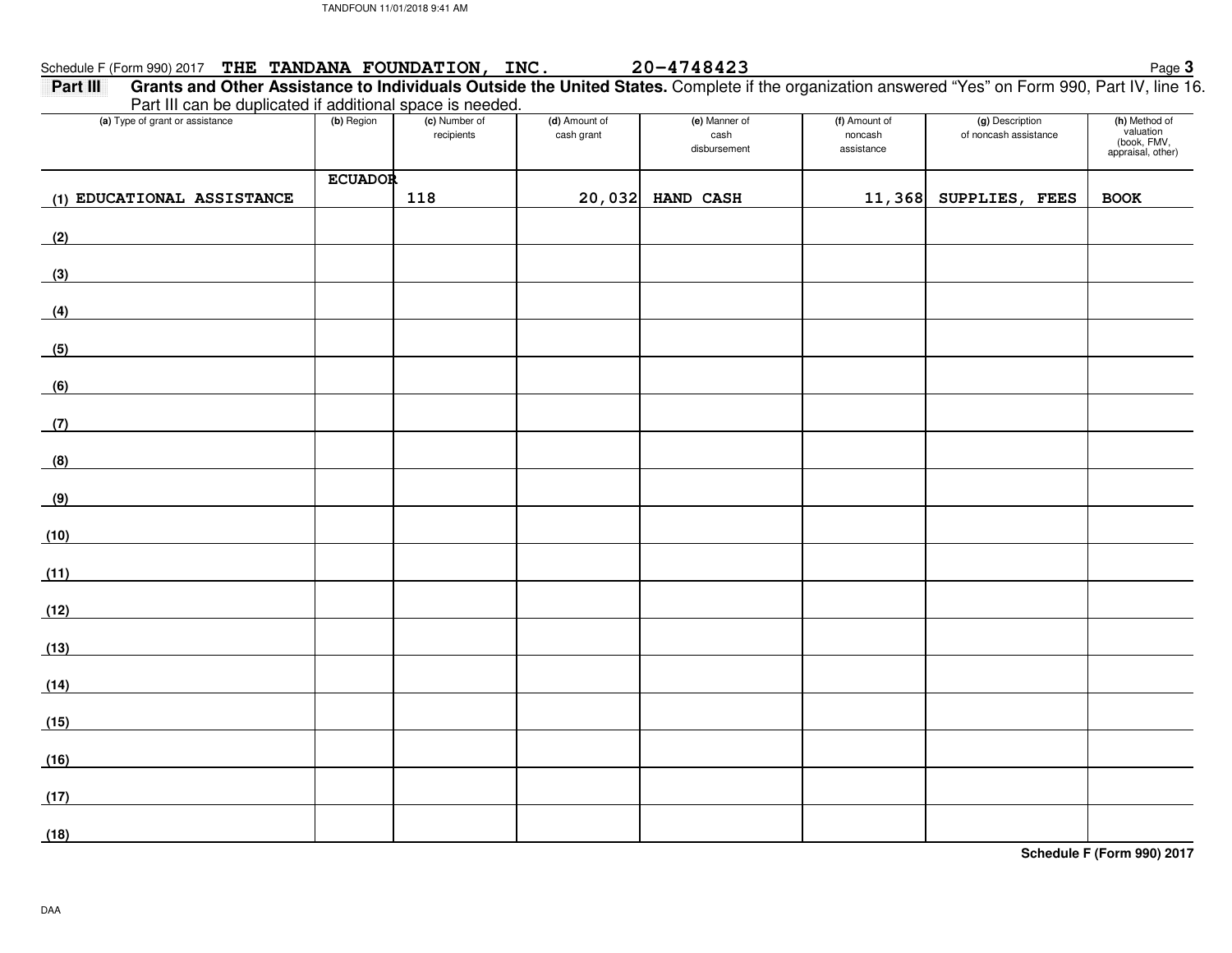|              |         |                      |  | Schedule F (Form 990) 2017 THE TANDANA FOUNDATION, INC.                                                                                                                                                                                                                                                                                                                                                                |  | 20-4748423 |  |     |              | Page 4            |
|--------------|---------|----------------------|--|------------------------------------------------------------------------------------------------------------------------------------------------------------------------------------------------------------------------------------------------------------------------------------------------------------------------------------------------------------------------------------------------------------------------|--|------------|--|-----|--------------|-------------------|
|              | Part IV | <b>Foreign Forms</b> |  |                                                                                                                                                                                                                                                                                                                                                                                                                        |  |            |  |     |              |                   |
| 1.           |         |                      |  | Was the organization a U.S. transferor of property to a foreign corporation during the tax year? If "Yes,"<br>the organization may be required to file Form 926, Return by a U.S. Transferor of Property to a Foreign                                                                                                                                                                                                  |  |            |  | Yes | $\mathbf{x}$ | No                |
| $\mathbf{2}$ |         |                      |  | Did the organization have an interest in a foreign trust during the tax year? If "Yes," the organization<br>may be required to separately file Form 3520, Annual Return To Report Transactions With Foreign<br>Trusts and Receipt of Certain Foreign Gifts, and/or Form 3520-A, Annual Information Return of Foreign<br>Trust With a U.S. Owner (see Instructions for Forms 3520 and 3520-A; don't file with Form 990) |  |            |  | Yes | $\mathbf{x}$ | No                |
| 3            |         |                      |  | Did the organization have an ownership interest in a foreign corporation during the tax year? If "Yes,"<br>the organization may be required to file Form 5471, Information Return of U.S. Persons With Respect To                                                                                                                                                                                                      |  |            |  | Yes | $\mathbf{x}$ | No                |
|              |         |                      |  | Was the organization a direct or indirect shareholder of a passive foreign investment company or a<br>qualified electing fund during the tax year? If "Yes," the organization may be required to file Form 8621,<br>Information Return by a Shareholder of a Passive Foreign Investment Company or Qualified Electing                                                                                                  |  |            |  | Yes | $\mathbf{x}$ | No                |
| 5            |         |                      |  | Did the organization have an ownership interest in a foreign partnership during the tax year? If "Yes,"<br>the organization may be required to file Form 8865, Return of U.S. Persons With Respect to Certain<br>Foreign Partnerships (see Instructions for Form 8865) [11] Consumer Consumer Consumer Consumer Consumer Consum                                                                                        |  |            |  | Yes |              | $ \mathbf{X} $ No |
| 6            |         |                      |  | Did the organization have any operations in or related to any boycotting countries during the tax year? If<br>"Yes," the organization may be required to separately file Form 5713, International Boycott Report (see                                                                                                                                                                                                  |  |            |  | Yes | X            | No                |

**Schedule F (Form 990) 2017**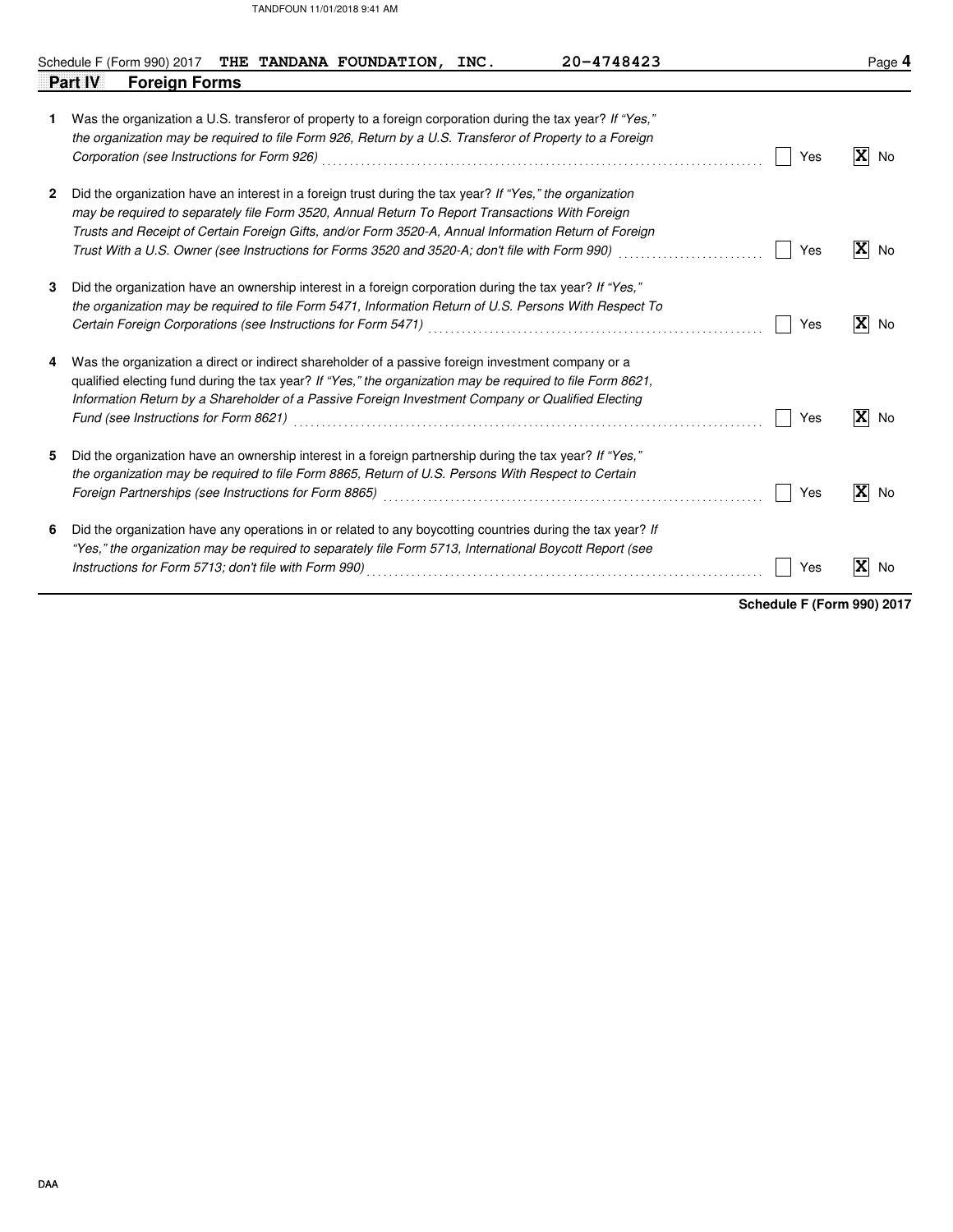Schedule F (Form 990) 2017 THE TANDANA FOUNDATION, INC. 20-4748423 Page 5 **Supplemental Information** Part V Provide the information required by Part I, line 2 (monitoring of funds); Part I, line 3, column (f) (accounting method; amounts of investments vs. expenditures per region); Part II, line 1 (accounting method); Part III (accounting method); and Part III, column (c) (estimated number of recipients), as applicable. Also complete this part to provide any additional information. See instructions. PART I, LINE 2 - PROCEDURES FOR MONITORING THE USE OF GRANT FUNDS THE LOCAL AGENT IN ECUADOR WORKS CLOSELY WITH STUDENTS TO IDENTIFY THEIR EDUCATIONAL NEEDS (BOOKS, SUPPLIES, UNIFORMS, TRANSPORTATION, OTHER FEES) AND DISTRIBUTES FUNDS BASED ON THOSE NEEDS. PART I, LINE 3 - ACTIVITIES PER REGION **EXPENDITURES REGION INVESTMENTS ECUADOR** \$  $323,730$  \$ 0  $\begin{bmatrix} 0 & 0 \\ 0 & 0 \end{bmatrix}$ **MALI**  $51,931$ \$ PART V - ADDITIONAL INFORMATION FUNDS ARE TRANSFERRED TO TANDANA'S BANK ACCOUNT IN ECUADOR AS NEEDED BASED ON COMMUNICATION WITH THE LOCAL AGENT. THE AGENT SENDS MONTHLY REPORTS DETAILING EXPENDITURES INCURRED TO THE U.S. ACCOUNTANT, WHO USES THEM TO PREPARE BANK RECONCILIATION. ALL EXPENDITURES ARE THEN ENTERED IN THE ACCOUNTING SOFTWARE AND INTEGRATED IN THE FINANCIAL STATEMENTS OF THE U.S. OPERATION.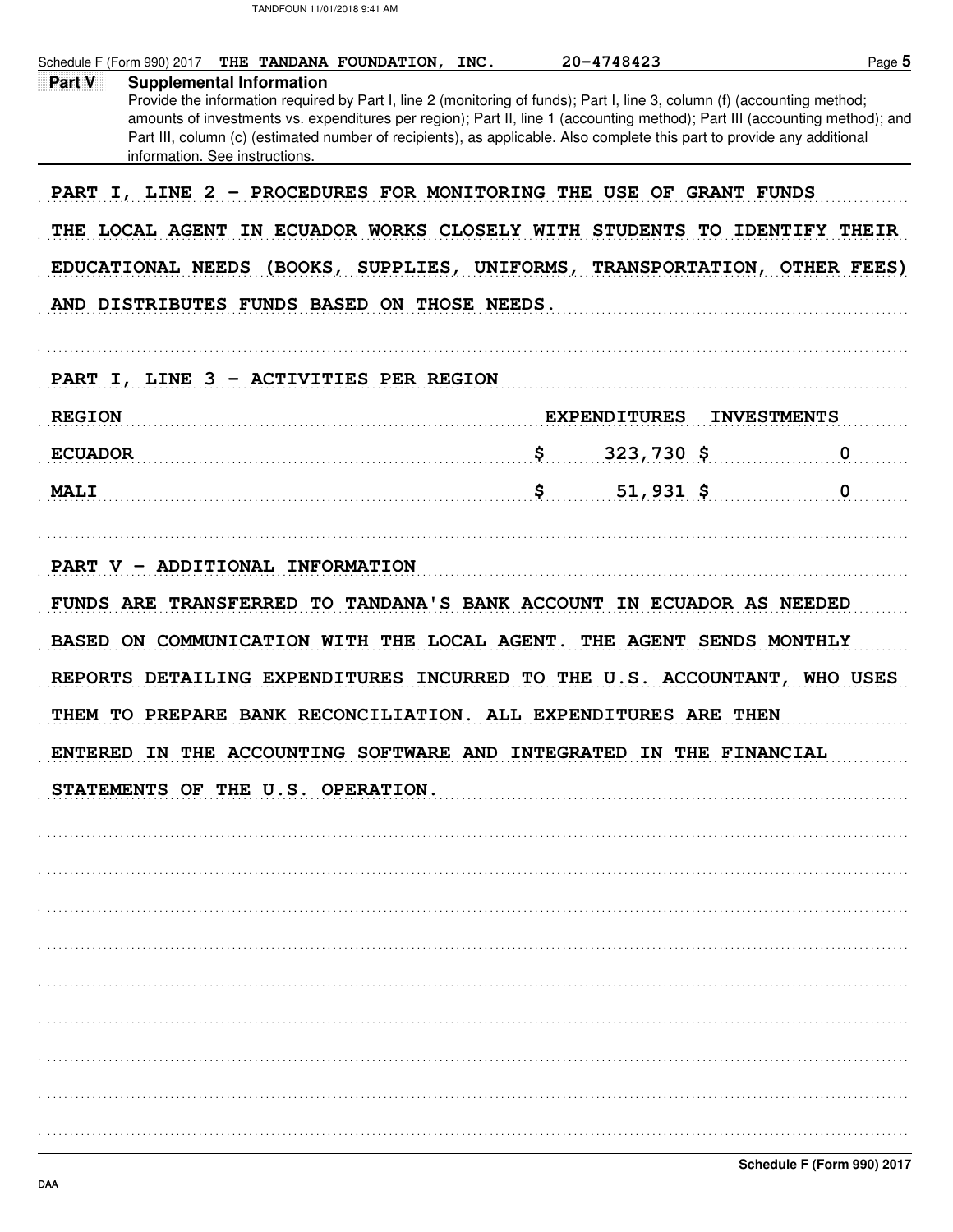| (Form 990 or 990-EZ)<br>Department of the Treasury   | Supplemental Information to Form 990 or 990-EZ<br><b>SCHEDULE O</b><br>Complete to provide information for responses to specific questions on<br>Form 990 or 990-EZ or to provide any additional information.<br>Attach to Form 990 or 990-EZ. |                                                       |                         |                                                     |                                            |  |  |  |
|------------------------------------------------------|------------------------------------------------------------------------------------------------------------------------------------------------------------------------------------------------------------------------------------------------|-------------------------------------------------------|-------------------------|-----------------------------------------------------|--------------------------------------------|--|--|--|
| Internal Revenue Service<br>Name of the organization |                                                                                                                                                                                                                                                | Go to www.irs.gov/Form990 for the latest information. |                         |                                                     | <b>Open to Public</b><br><b>Inspection</b> |  |  |  |
| THE                                                  | TANDANA FOUNDATION,                                                                                                                                                                                                                            | INC.                                                  |                         | <b>Employer identification number</b><br>20-4748423 |                                            |  |  |  |
|                                                      | FORM 990, PART V, LINE 4B - FINANCIAL ACCOUNTS IN FOREIGN COUNTRIES                                                                                                                                                                            |                                                       |                         |                                                     |                                            |  |  |  |
| <b>ECUADOR</b>                                       |                                                                                                                                                                                                                                                |                                                       |                         |                                                     |                                            |  |  |  |
|                                                      | FORM 990, PART VI, LINE 2 - RELATED PARTY INFORMATION AMONG OFFICERS                                                                                                                                                                           |                                                       |                         |                                                     |                                            |  |  |  |
| <b>ANNA TAFT</b>                                     | HOPE TAFT                                                                                                                                                                                                                                      |                                                       |                         |                                                     |                                            |  |  |  |
| <b>FOUNDING DIR</b>                                  |                                                                                                                                                                                                                                                |                                                       | PRESIDENT               |                                                     |                                            |  |  |  |
| <b>FAMILY</b>                                        |                                                                                                                                                                                                                                                |                                                       |                         |                                                     |                                            |  |  |  |
|                                                      | FORM 990, PART VI, LINE 11B - ORGANIZATION'S PROCESS TO REVIEW FORM 990                                                                                                                                                                        |                                                       |                         |                                                     |                                            |  |  |  |
|                                                      |                                                                                                                                                                                                                                                |                                                       |                         |                                                     |                                            |  |  |  |
|                                                      | THE PRESIDENT, EXECUTIVE DIRECTOR AND ACCOUNTANT REVIEW THE 990 AND ADDRESS                                                                                                                                                                    |                                                       |                         |                                                     |                                            |  |  |  |
|                                                      | ANY QUESTIONS TO THE PREPARER                                                                                                                                                                                                                  |                                                       |                         |                                                     |                                            |  |  |  |
|                                                      | FORM 990, PART VI, LINE 19 - GOVERNING DOCUMENTS DISCLOSURE EXPLANATION                                                                                                                                                                        |                                                       |                         |                                                     |                                            |  |  |  |
|                                                      | DOCUMENTS MAY BE AVAILABLE UPON REQUEST                                                                                                                                                                                                        |                                                       |                         |                                                     |                                            |  |  |  |
|                                                      | FORM 990, PART IX, LINE 11G - OTHER FEES FOR SERVICES                                                                                                                                                                                          |                                                       |                         |                                                     |                                            |  |  |  |
| DESCRIPTION                                          |                                                                                                                                                                                                                                                |                                                       |                         |                                                     |                                            |  |  |  |
|                                                      | <b>PROGRAM SERVICE</b>                                                                                                                                                                                                                         | <b>MGT &amp; GENERAL</b>                              |                         |                                                     | <b>FUNDRAISING</b>                         |  |  |  |
| <b>CONTRACTORS FEES</b>                              |                                                                                                                                                                                                                                                |                                                       |                         |                                                     |                                            |  |  |  |
| Ş.                                                   | 39,227                                                                                                                                                                                                                                         | S.                                                    | $\overline{\mathbf{0}}$ | \$                                                  |                                            |  |  |  |
| <b>CONTRACTORS FEES</b>                              |                                                                                                                                                                                                                                                |                                                       |                         |                                                     |                                            |  |  |  |
| S.                                                   | 691                                                                                                                                                                                                                                            | \$                                                    | $\mathbf 0$             | S.                                                  |                                            |  |  |  |
| <b>CONTRACTORS FEES</b>                              |                                                                                                                                                                                                                                                |                                                       |                         |                                                     |                                            |  |  |  |
| s                                                    | $\mathbf 0$                                                                                                                                                                                                                                    |                                                       | \$4,390                 | \$                                                  | 0                                          |  |  |  |